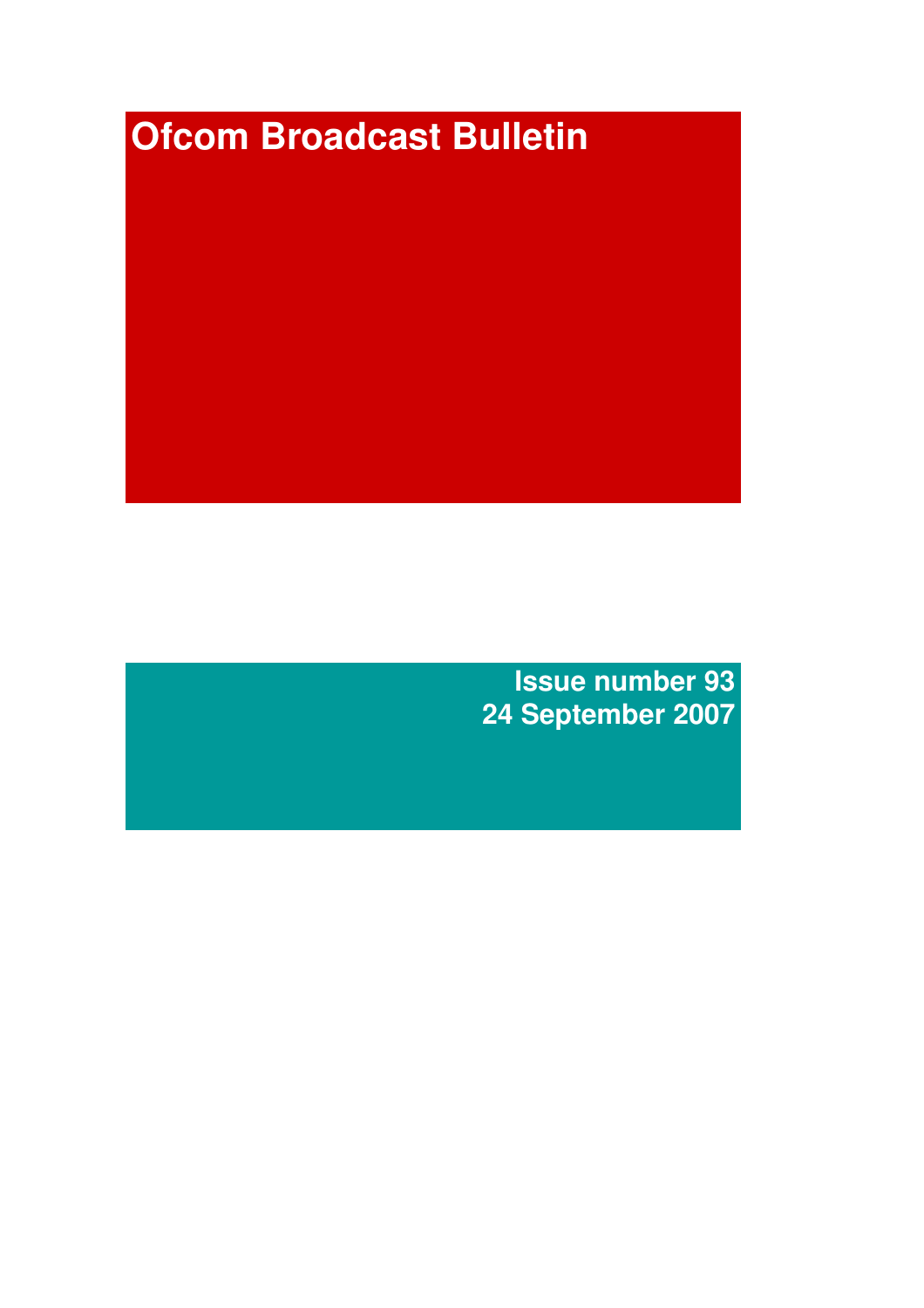# **Contents**

| Introduction                        | 3  |
|-------------------------------------|----|
| <b>Standards cases</b>              |    |
| In Breach                           | 4  |
| Not in breach                       | 12 |
| <b>Fairness &amp; Privacy cases</b> |    |
| Upheld in part                      | 14 |
| Not Upheld                          | 44 |
|                                     |    |

Other programmes not in breach/outside remit 73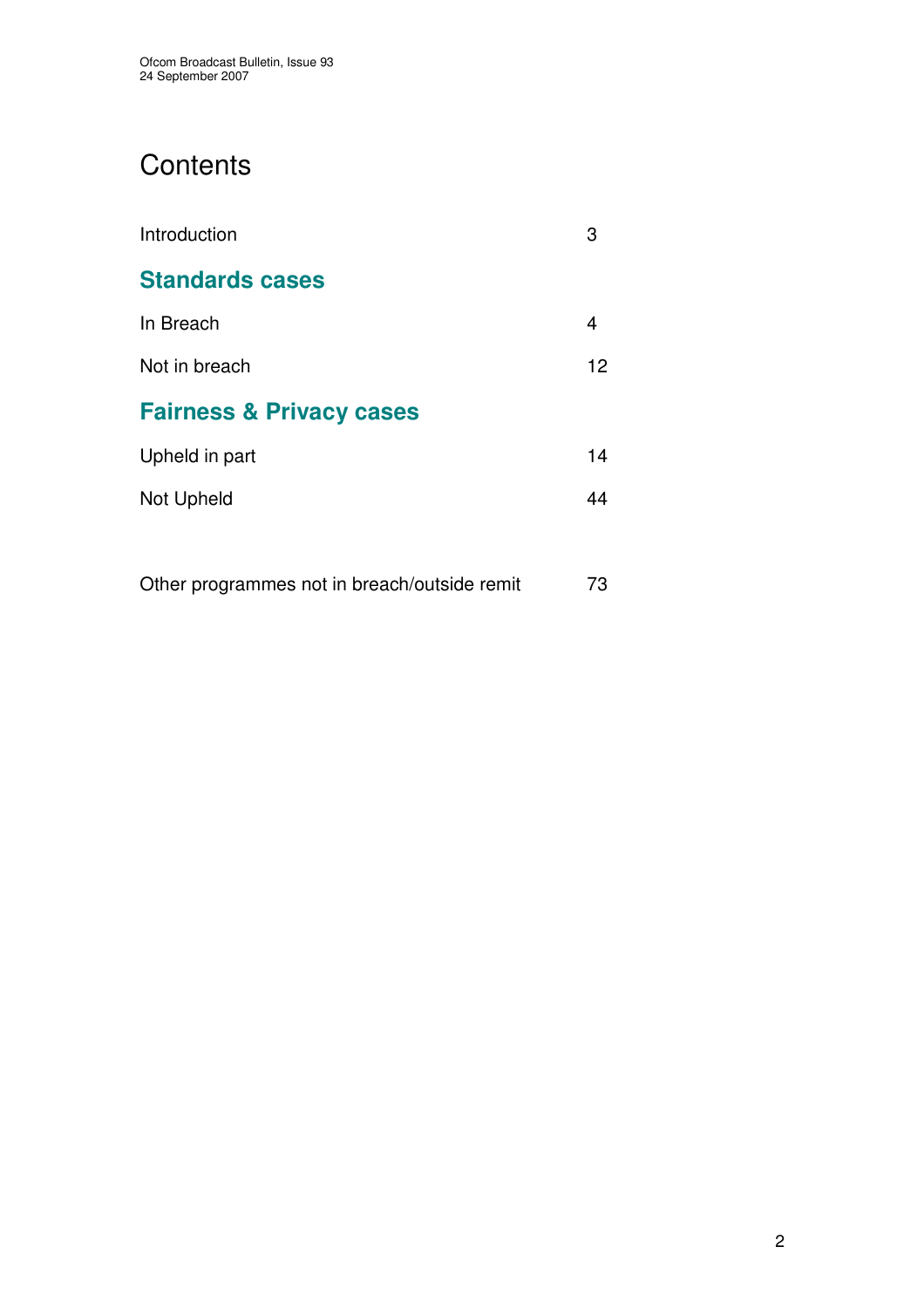# **Introduction**

Ofcom's Broadcasting Code ("the Code") took effect on 25 July 2005 (with the exception of Rule 10.17 which came into effect on 1 July 2005). This Code is used to assess the compliance of all programmes broadcast on or after 25 July 2005. The Broadcasting Code can be found at http://www.ofcom.org.uk/tv/ifi/codes/bcode/

The Rules on the Amount and Distribution of Advertising (RADA) apply to advertising issues within Ofcom's remit from 25 July 2005. The Rules can be found at http://www.ofcom.org.uk/tv/ifi/codes/advertising/#content

From time to time adjudications relating to advertising content may appear in the Bulletin in relation to areas of advertising regulation which remain with Ofcom (including the application of statutory sanctions by Ofcom).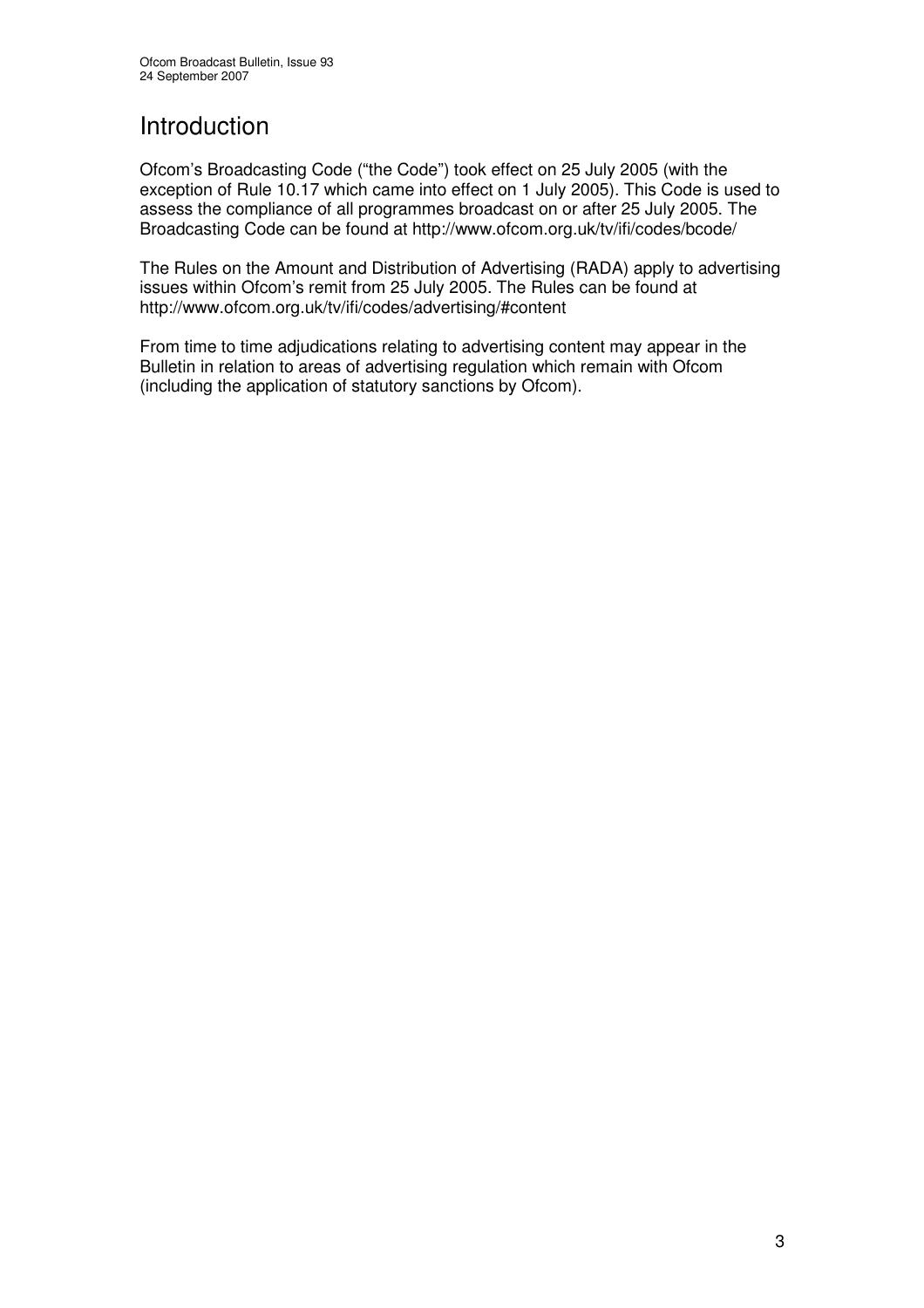# **Standards cases**

# **In Breach**

# **House of Fun**

*7/8 May 2007, around midnight*

# **Introduction**

*House of Fun* is a free-to-air adult entertainment channel featuring female presenters - known as "babes" – who invite viewers to call them on premium rate phone lines for sexual conversation.

A complainant said the output broadcast around midnight on 7/8 May 2007 was too sexually explicit for un-encrypted transmission, particularly in a segment at 00:27.

Rule 1.24 of the Code says premium subscription services and pay-per view/night services may broadcast 'adult-sex' material between 22:00 and 05:30 - provided there is a mandatory PIN protection system, or equivalent protections, to restrict access to those authorised to view.

Rule 2.1 says generally accepted standards must be applied to ensure the public is protected from harmful and/or offensive material.

Rule 2.3 says broadcasters must ensure that material which may cause offence is justified by its context.

# **Response**

The broadcaster, *House of Fun*, said the output did not represent the "more explicit images of sexual activity" as defined in the Code as 'adult-sex' material, and so did not come into the category of programme requiring mandatory encryption and PIN protections. The representations of sexual intercourse were simulated; they did not involve the use of sexual toys; and the presenters wore underwear at all times. Further, the content was justified by its context in an adult show, on an adult channel, and within the adult section of the Sky electronic programme guide (EPG).

The broadcaster added that viewers cannot stumble across the adult section of the EPG. It has to be a conscious decision. Sky has put systems in place to allow viewers to block adult material via PIN protection, if they choose. There is a further option available allowing for the entire adult section of the EPG to be removed from the visible EPG.

# **Decision**

In deciding what is 'adult-sex' material, Ofcom guidance for broadcasters refers to definitions used by the British Board of Film Classification (BBFC) for 'sex works at 18'. These are defined as "works… whose primary purpose is sexual arousal or stimulation".

The output of *House of Fun* featured two topless women apparently engaging in masturbation inside their underwear, and then simulating oral sex. A third woman,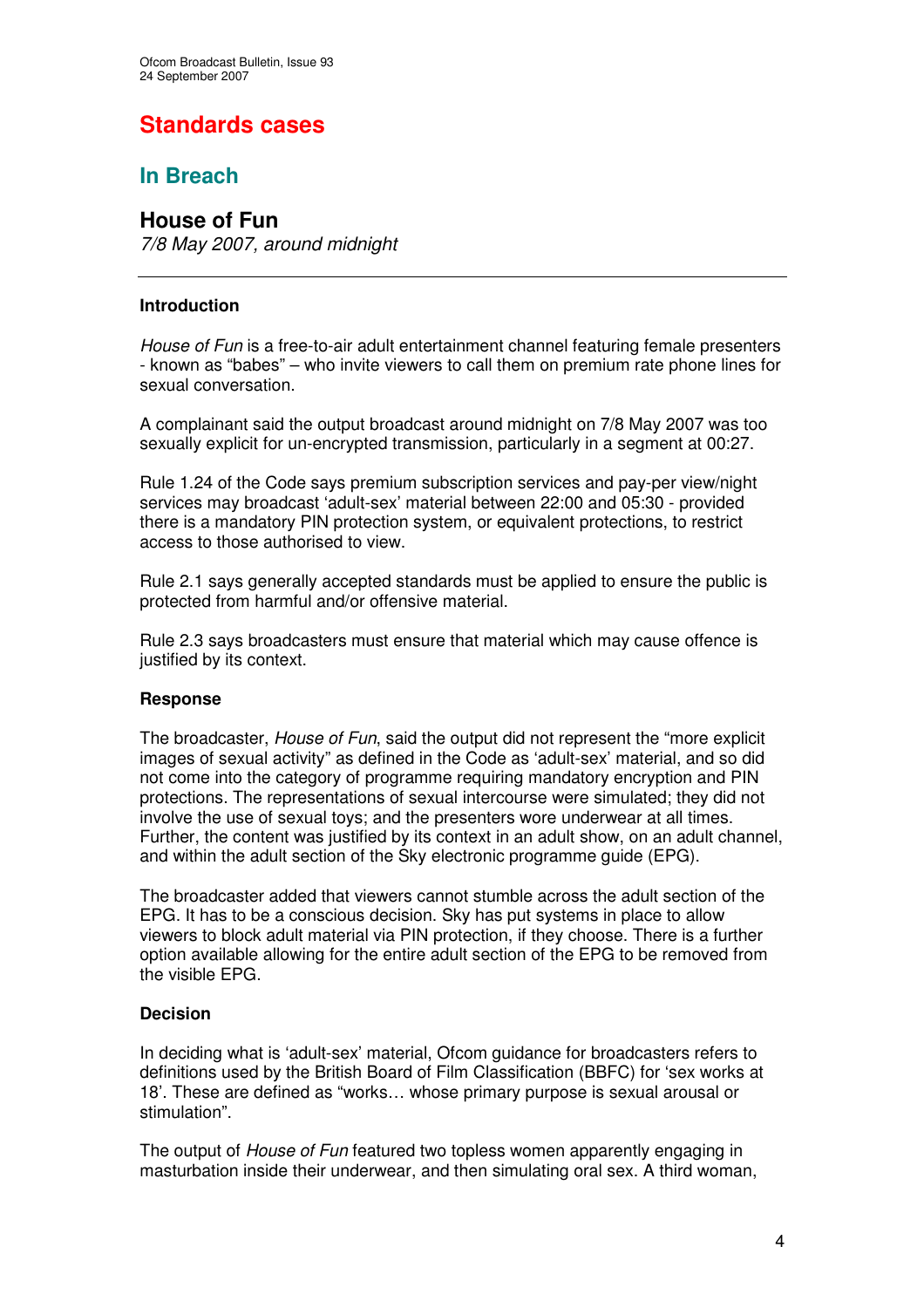apparently naked, was later presented in a separate window on screen with her legs spread and appearing to engage in masturbation, obscured by pixellation of her genital area. There was however no sound transmitted, except for a music track and an occasional voice-over urging viewers to call the "babes" on premium rate lines.

Images featuring simulated sexual acts that are not justified by context (such as the editorial content of the programme) will be considered 'adult-sex' material by Ofcom if one of their primary purposes appears to be sexual arousal or stimulation.

Ofcom considers that this output went beyond acceptable limits for free-to-air broadcast, in spite of the presence of underwear and pixellation, because of its explicit sexual content, and so amounted to 'adult-sex' material. One of its primary purposes was to provoke sexual arousal or stimulation as part of a commercial offer linking the on-screen sex acts with chat on premium rate sex lines.

The Code makes it clear that such 'adult-sex' material should be secured behind a mandatory PIN protection system. This requirement is not met by the *voluntary* system available through the satellite PIN system, which requires viewers to apply the protection themselves.

It follows that this material was therefore inconsistent with the application of generally accepted standards to ensure protections from harm and/or offence.

This was a serious breach of the Code. Ofcom considered whether the matter should be referred to the Content Sanctions Committee for consideration of a statutory sanction. However, Ofcom noted that on this occasion that there was pixellation of the more explicit images; no explicit sexual language was transmitted; and, the late time of broadcast. Nevertheless, any similar breach in future is likely to result in the consideration of a statutory sanction.

# **Breach of Rules 1.24**, **2.1 and 2.3**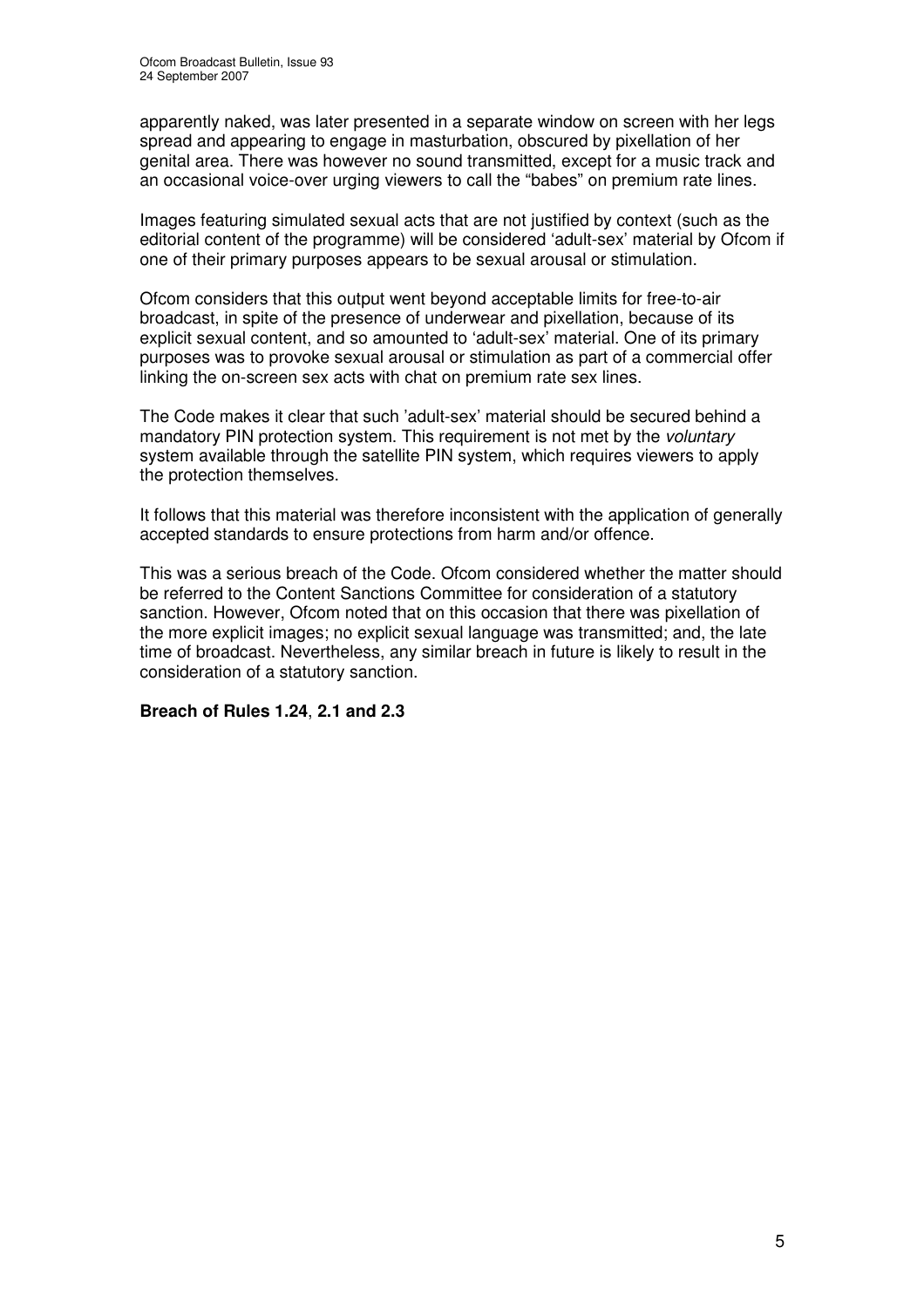# **FHM Teeny Bikinis - Junior Jack, Stupidisco**

*QTV, 3 June 2007, 12:00*

# **Allstars Day - N.E.R.D, Lapdance**

*Kiss TV, 16 June 2007, 16:30*

# **Introduction**

QTV is a pop music video channel owned and operated by Emap Performance TV. Three viewers, all of whom were watching with young children, complained about the inappropriate scheduling of this music video which showed skimpily dressed females writhing around in an erotic fashion in a wrestling ring. Ofcom asked the broadcaster to comment in relation to Rules 1.4, 1.17 and 1.18 of the Code. The rules in this section require that people under eighteen are protected from material that is unsuitable for them.

Kiss TV is a pop music video channel owned and operated by Emap Performance TV. Three viewers complained about the inappropriate scheduling of a video by N.E.R.D called 'Lapdance'. Two of the viewers were watching with their young children and objected to the sexually explicit material and offensive language. The video contained scenes showing topless lap dancers and the lyrics contained offensive language such as, 'motherfucker' and 'nigger'.

Ofcom asked the broadcaster to comment on the broadcast in relation to Rules 1.4, 1.14, 1.17 and 1.18 of the Ofcom Broadcasting Code.

# **Response**

Emap Performance TV said that they were disturbed that these incidents had occurred and totally accepted that they were inappropriate and unsuitable to broadcast pre-watershed. An immediate investigation was launched as to how late night versions of these videos had made it past a usually stringent series of checks to be broadcast in these time slots. Their internal rule for the watershed was later than that stipulated in the Code. No content suitable for 'adults only' should be aired before 22:00.

The investigation revealed that some weeks before these videos were broadcast, one of the media storage drives had been found to be corrupt and material was lost, including the videos in question. In the haste to load a large quantity of music back onto their systems, certain videos that were not intended for immediate transmission were left for the compliance team to check later. But in the case of videos complained of, these compliance checks were not carried out. As a result of these incidents, the programming and presentation teams had been reminded of the need to comply with the Code.

The broadcaster assured Ofcom that the matter was not being treated lightly and all versions of these music tracks have now been deleted. Following these incidents, compliance procedures had been tightened. Emap Performance TV apologised to all who had been offended by the material.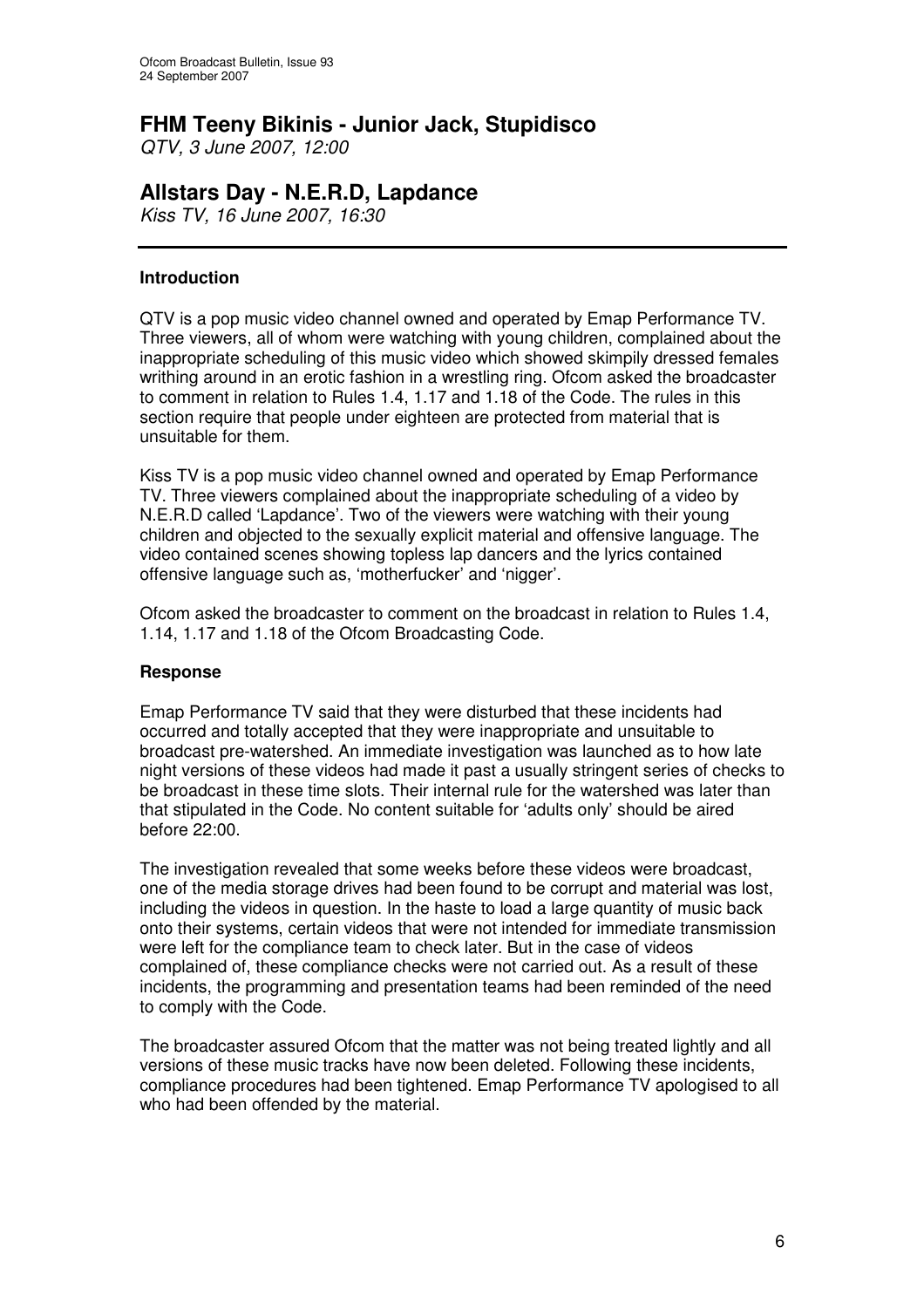# **Decision**

Ofcom welcomes the broadcaster's assurances of improved compliance and its apology regarding these incidents. However, it remains the licensee's responsibility to ensure that effective and robust compliance procedures are in place to prevent such incidents. As the licensee acknowledged, it remained the responsibility of its compliance staff to check that the videos were suitable for broadcast. This compliance process was not completed. In view of the explicit and erotic nature of the material and the inclusion of offensive language in these broadcasts before the watershed, we consider that both of these broadcasts are in serious breach of the Code.

Ofcom notes that these are the second and third breaches of the Code it has recorded in 2007 against music channels owned and operated by Emap Performance TV for broadcasting inappropriate material pre-watershed. In Bulletin 86 a breach of 1.14 (most offensive language) and 1.16 (offensive language) was recorded against The Hits Channel for 'The Wheel of Love', a text to screen game that included offensive language being broadcast in text form on screen. Any similar breach in future is likely to result in the consideration of a statutory sanction.

Junior Jack, Stupidisco - **Breach of Rules 1.4, 1.17 and 1.18**

N.E.R.D., Lapdance - **Breach of Rules 1.4, 1.14, 1.17 and 1.18**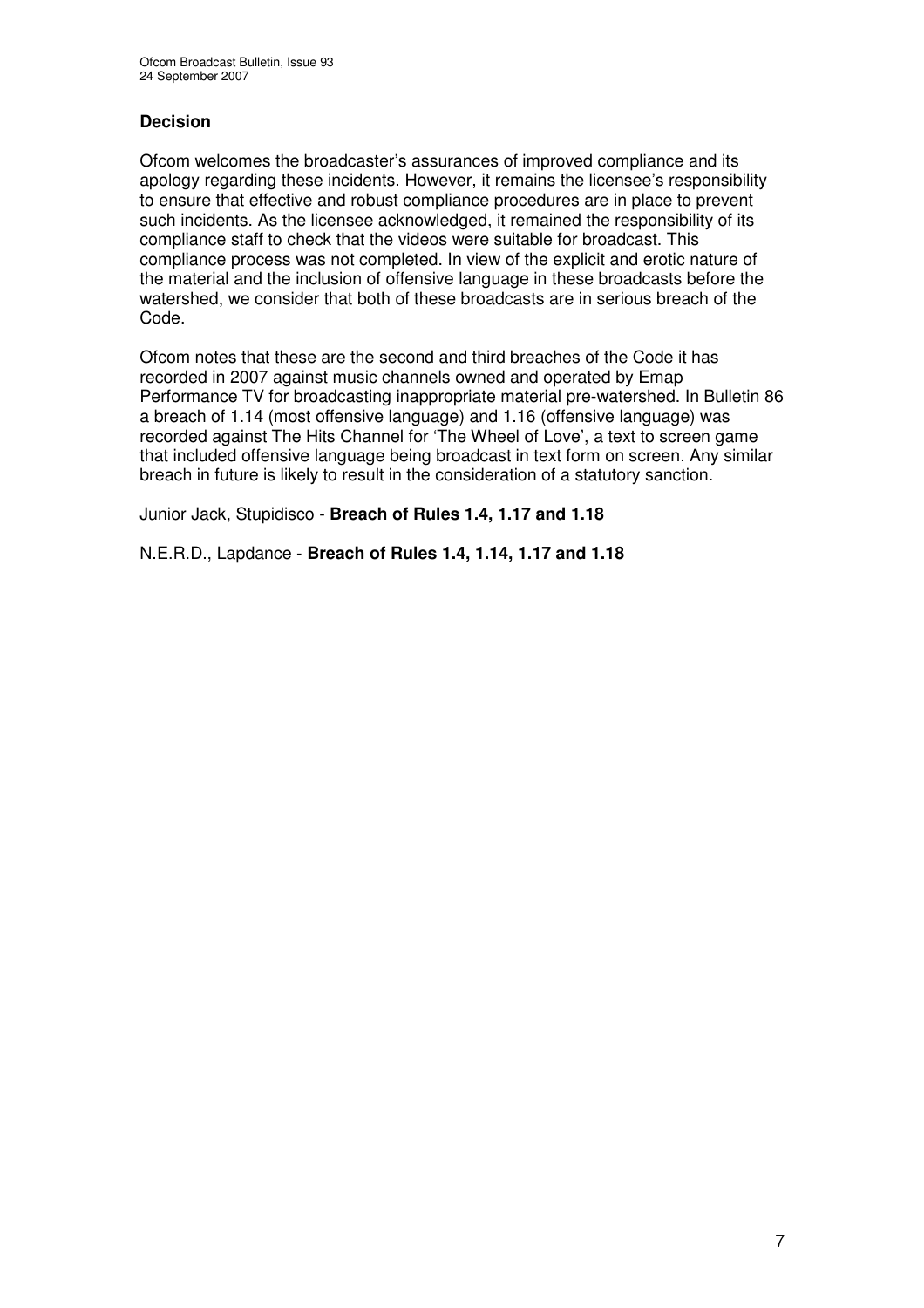# **Midsomer Murders**

*ITV1, 7 February 2007, 16:00 (repeated 30 May, 16:00) and 29 May, 16:00*

# **Introduction**

*Midsomer Murders* is a long-running drama, usually scheduled between 20:00 and 21:00, and set in a seemingly idyllic rural setting where murders which regularly occur in the community are investigated by police detective Tom Barnaby. This finding concerns two separate episodes, one broadcast on 7 February 2007 (and repeated on 30 May) and the other on 29 May.

# 7 February, 16:00

Two viewers complained about the programme containing scenes of strangulation and an apparent shotgun suicide, as well as the use of bad language ('bastard' and 'bloody').

Ofcom wrote to Channel Television, who comply this programme on behalf of ITV1, for their comments in relation to Rule 1.3 (children must be protected by appropriate scheduling), Rule 1.11 (violence must be appropriately limited if shown before the watershed), Rule 1.16 (offensive language must not be broadcast before the watershed, unless justified by context), and Rule 2.3 (generally accepted standards).

### 30 May, 16:00

The broadcaster repeated the episode which prompted a further four complaints from viewers concerned about scenes of violence being viewed by children.

# 29 May, 16:00

This separate episode attracted six complaints, with viewers disturbed about swearing ('bastard' and 'shit') and a scene where a character dies after cutting his throat with a barber's razor during the performance of a play.

# **Response**

### 7 February, 16:00

Channel Television said it felt the programme was appropriately scheduled between a cookery programme and the evening news, making it unlikely to attract a child audience. It noted, that according to BARB data, this specific episode attracted a child audience of nil. It argued the violence was appropriately limited, as edits had been made to particular scenes with the intention of making the programme suitable for a daytime transmission. It went on to say that this episode had originally been given a '12' certificate by the British Board of Film Classification when released in full on DVD. It also noted that the series is suitably well established for viewers to know exactly what to expect when tuning in.

With regard to the use of offensive language, Channel Television believed the usage was consistent with Ofcom's research on this issue, and that none of the terms used was inappropriate for the transmission time.

### 29 May, 16:00

Channel Television regarded the uses of 'shit', 'frigging' and 'bastard' in one scene as justified by the context of that scene. The lead actor in the play had dumped his pregnant mistress – herself in the play – and on-stage she loses control, calls him a 'shit' twice and slaps his face. In response, he throws the woman to the ground,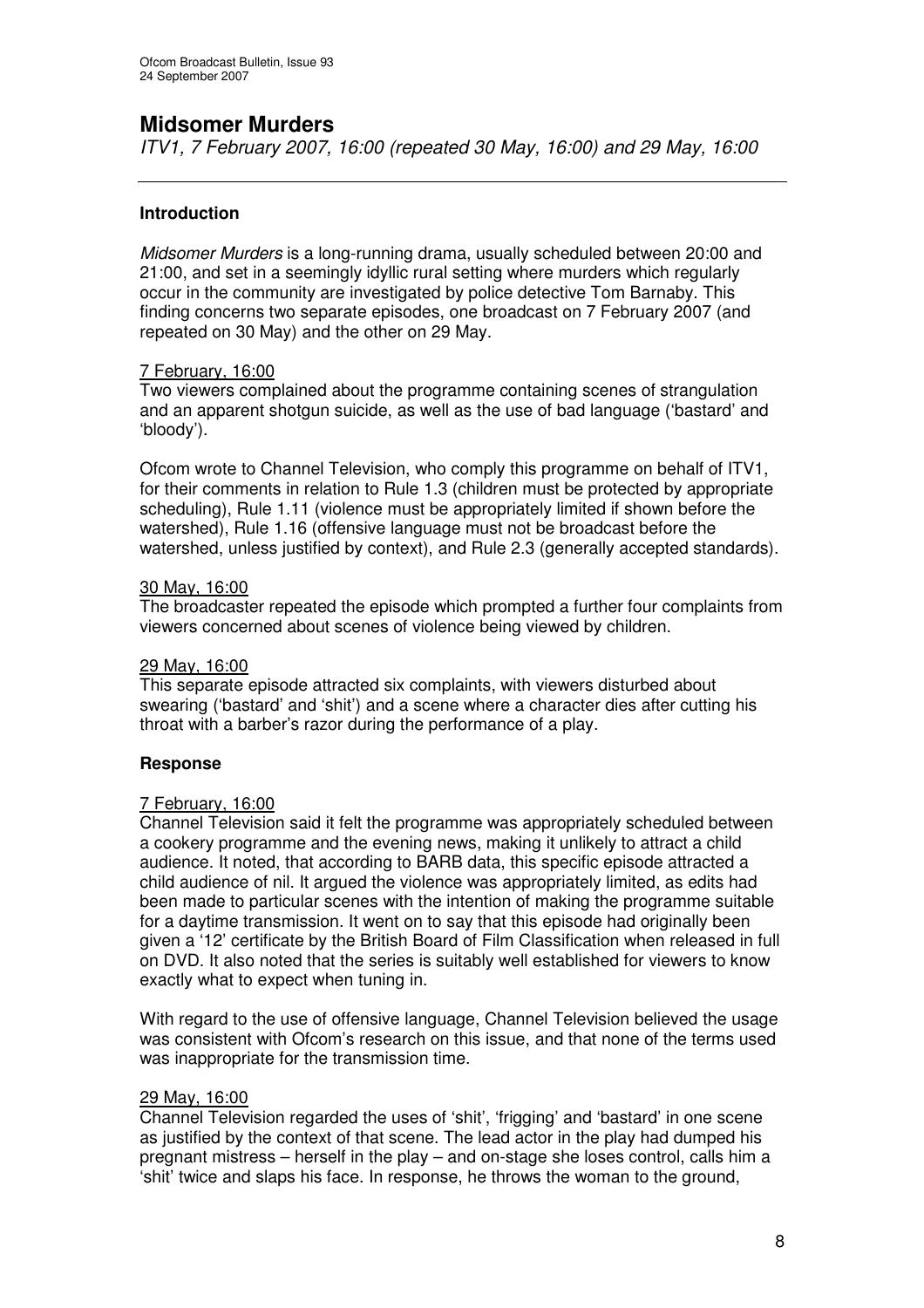causing her to curse off stage to another actor. The channel also noted Ofcom's own research into the use of the term 'bastard', which is regarded as "fairly middling" bad language, and 'shit' which is deemed to be a "mild, toilet word".

In the scene where the actor cut his own throat – after a prop razor had been replaced with a real one – Channel Television maintained that nothing unduly explicit was portrayed on screen. No blood was visible and only the reaction from an actress on stage informed the audience the death was not an act.

Channel Television pointed out that this episode was previously shown in two parts on 15 and 18 September 2006 at 14:00 without any "regulatory interest".

# **Decision**

# Violence

Rule 1.11 states that "Violence, its after-effects and descriptions of violence, whether verbal or physical, must be appropriately limited in programmes broadcast before the watershed and must also be justified by the context". Ofcom has made clear in Broadcast Bulletin 87 that, in deciding whether material is appropriately scheduled, it must consider "the likely number and age range of children in the audience". Broadcasters must decide *before* a programme is broadcast whether it has been scheduled appropriately.

While *Midsomer Murders* is a crime drama aimed at adults, its scheduling in the afternoon at 16:00 on ITV1 means there is a reasonable likelihood of it being seen by children, some of them unaccompanied. We also noted that many schools were on half-term holidays on 29 May, which may have influenced children's viewing habits.

Ofcom believes that material which has been originally aired after 20:00 can be broadcast during the day in compliance with the Code provided suitable edits have been made to ensure it is appropriate for a daytime audience, which may include children. It notes that when *Midsomer Murders* had been shown previously in afternoon slots, the programme remained compliant with the Code.

Although, in its response, Channel Television outlined the cuts it had made to make the programme suitable for a daytime transmission, Ofcom believes the violence shown in this programme was not appropriately limited and justified by the context. In the episode shown on 7 February, and repeated on 30 May, the children were directly complicit in the murders. This gave the programme a greater potential to cause offence and shock. Further, there was a cumulative effect of steadily more graphic murders being featured on the programme (successive deaths made to appear as a shotgun suicide and a suicide by hanging) deliberately carried out by children. This culminated in the final sequence where two sisters dressed as majorettes were seen to delight in the murder of the victim being strangled by their brother. It was these factors together which caused Ofcom concern.

With regard to the edition of *Midsomer Murders* shown on 29 May 2007, while Ofcom notes that there was no blood shown during the scene of the character's death, a frontal view of his face (but not showing his throat) filled the screen at the moment he cut his throat, and the sound of his throat being cut was clearly audible as was the rasping gasp of the actor's final moments. This, combined with the tension of the build up to the murder with shots of the cutthroat razor, made the scene disturbing to view. Overall, it was not appropriate material to be aired during an afternoon timeslot.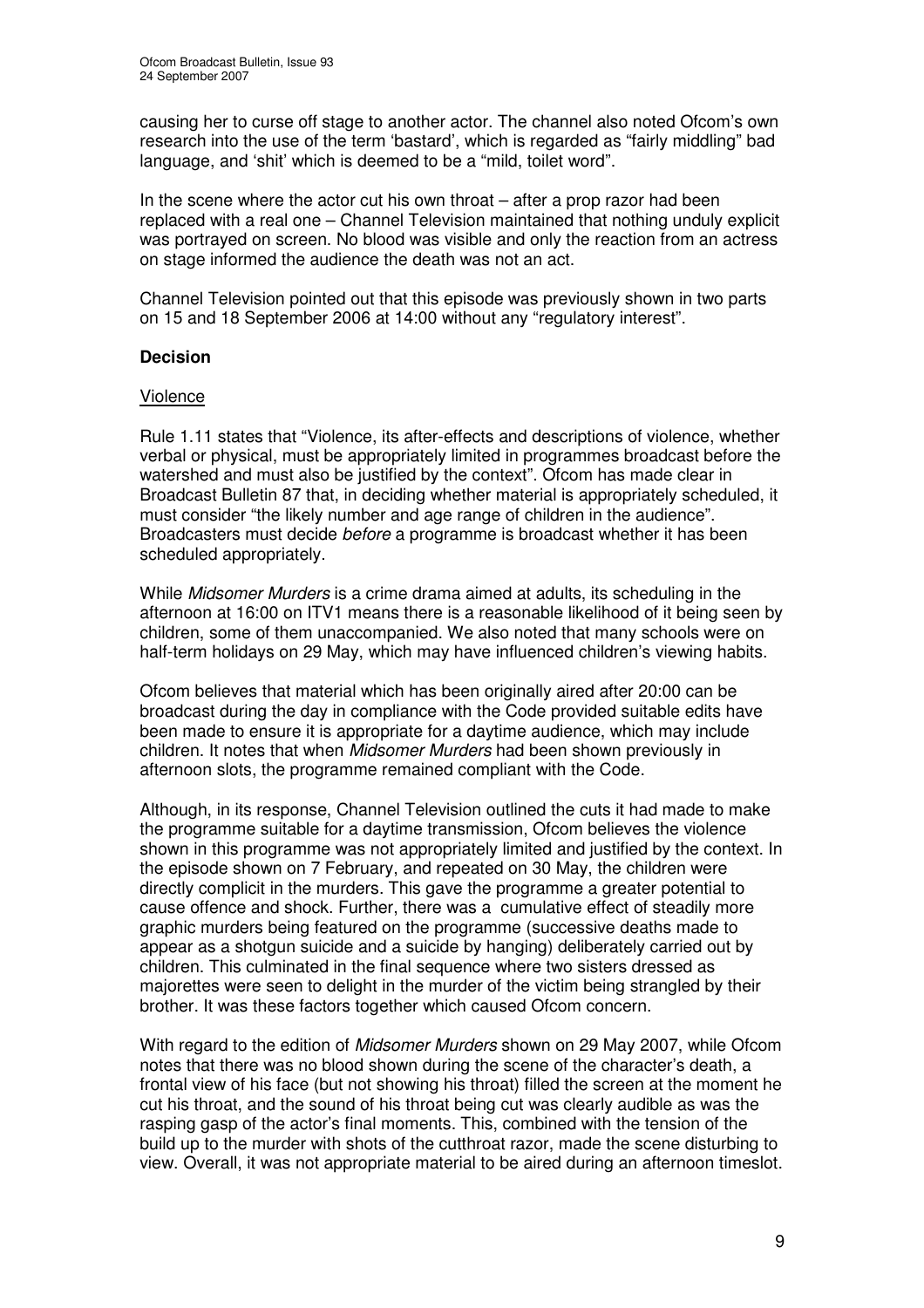Ofcom believes here also the violence was not appropriately limited and justified by context for the transmission of a programme at 16:00.

### Offensive Language

Rule 1.16 states: "Offensive language must not be broadcast before the watershed, or when children are particularly likely to be listening, unless it is justified by the context. In any event, frequent use of such language must be avoided before the watershed."

Channel Television has sought to defend the use of bad language across both programmes, referred to Ofcom's own research on how audiences regard terms such as 'bastard', 'bloody', 'pissed off' and 'shit' and suggested the language was justified in the context of the drama. Although the isolated use of such terms might be justifiable, Ofcom has previously upheld complaints about the frequent uses of such language (e.g. in Broadcast Bulletin 20, against *Rosemary & Thyme*) in the afternoon on ITV1.

Ofcom received two complaints about the programme previously transmitted at 14:00. However, it determined that the material was not in breach in that instance, given that the drama was shown during the school term (which appears to have started on 4 and 5 September 2006). Therefore the particular likelihood of children being available to view this material was significantly reduced.

Research is clear that this language can be offensive to a number of viewers, especially if they are watching with children. However, we note this could have been a particular likelihood on 29 and 30 May when many schools were on half term holidays. Overall, Ofcom concludes that the frequent use of the bad language complained of was offensive and not justified by the context.

As these broadcasts were in breach of Rules 1.11 and 1.16, the material was clearly not suitable for children and was therefore inappropriately scheduled, in breach of Rule 1.3.

**Breach of Rules 1.3, 1.11 and 1.16**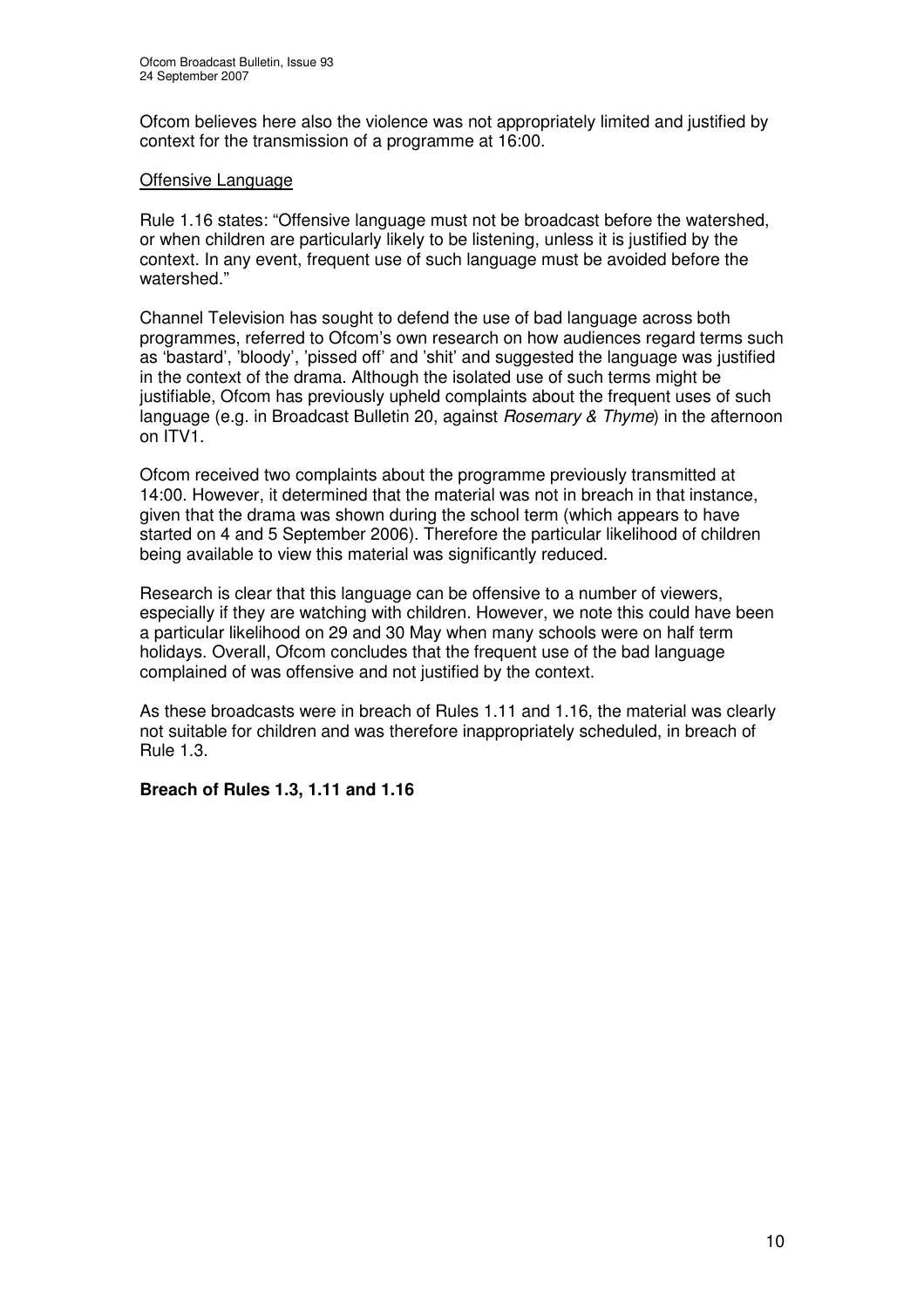# **My God, I'm My Dad**

*Ftn, 2 June 2007, 20:00*

# **Introduction**

*My God, I'm My Dad* is an entertainment series broadcast at 20:00 on Ftn and includes interviews and lighthearted comment from celebrities. Ftn is one of a number of channels owned by Virgin Media TV and features entertainment content from other Virgin Media TV channels - Living, Bravo, Trouble and Challenge.

Ofcom received a complaint that the word 'fucking' was not 'bleeped' in this prewatershed programme. It considered this complaint under Rule 1.14 (the most offensive language must not be broadcast before the watershed) of the Code.

# **Response**

Virgin Media TV responded that this incident was a result of human error, and that despite 'bleeping' five instances of the most offensive language in this programme, it failed to notice this particular one aired at around 20:20. Virgin Media TV noted that although this was broadcast close to the watershed, it fully acknowledged that this word should not have been included.

It apologised for any offence that this error had caused and assured Ofcom that it had 'bleeped' this audible use of the word from this programme so that it would not be aired in any future transmissions. It confirmed to Ofcom that the incorrect version of this programme would not be transmitted again.

# **Decision**

Although this series does not generally attract a significant child audience, it may be of interest to children. Rule 1.14 states that "the most offensive language should not be broadcast before the watershed…" It was therefore not acceptable to broadcast the word 'fucking' in this pre-watershed programme.

In this instance, we welcome the apology given by Virgin Media TV and the steps it has taken to ensure this programme is now compliant. However, in light of Ofcom's recent Note to Broadcasters about offensive language before the watershed (see Broadcast Bulletin 89), Ofcom asks broadcasters to note that it will take firm regulatory action if broadcasters do not fulfil their duty to ensure compliance in this area.

# **Breach of Rule 1.14**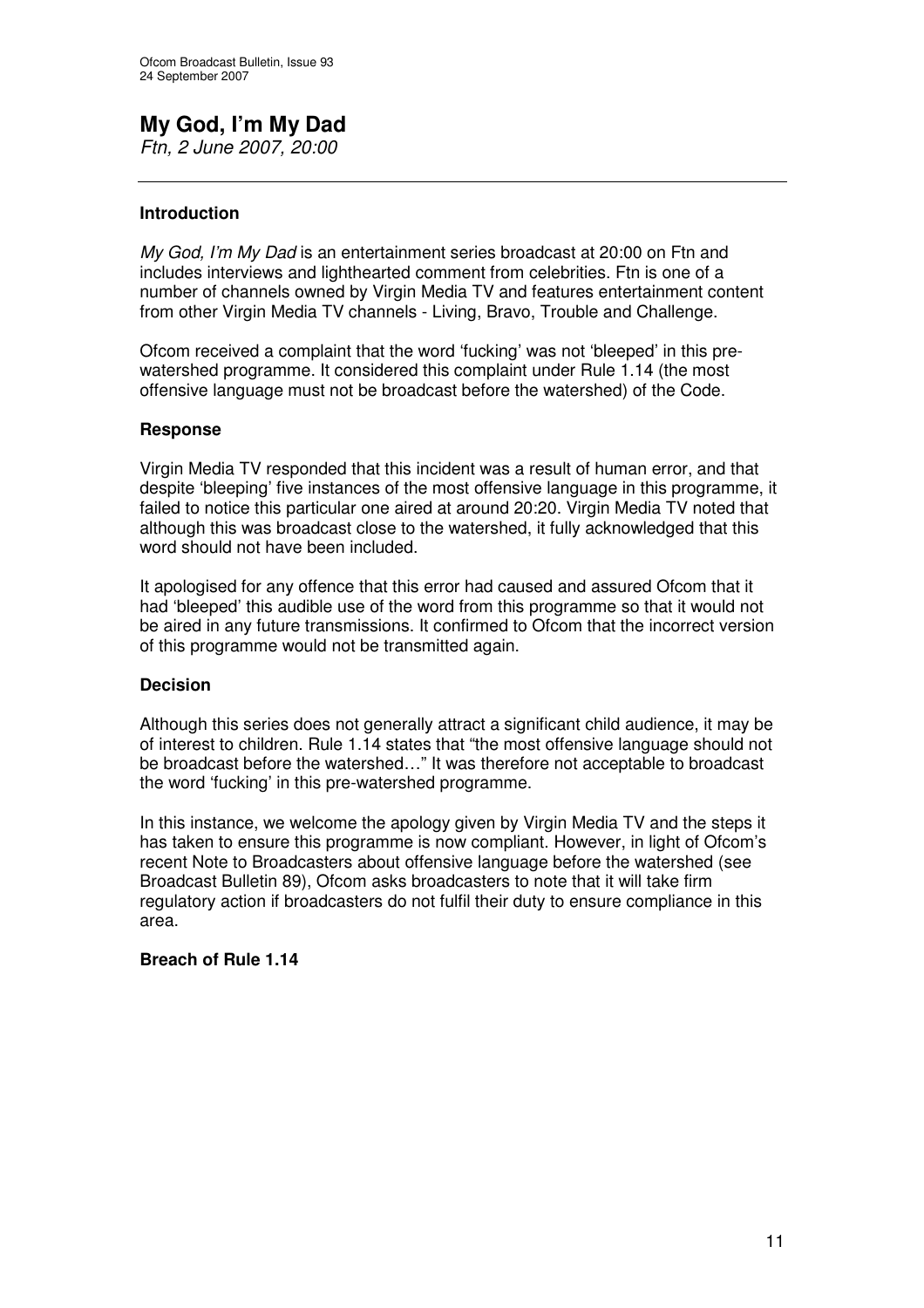# **Not in Breach**

# **Diana: The Witnesses in the Tunnel**

*Channel 4, 6 June 2007, 21:00*

# **Introduction**

*Diana: The Witnesses in the Tunnel* was a history documentary made for Channel 4 by ITN Factual. The programme explored the events leading up to and following the car crash in Paris in 1997 which led to the death of Diana, Princess of Wales. In particular, the programme looked at the role of 'paparazzi' photographers in the accident in the Pont d'Alma Tunnel and at the scene in the immediate aftermath of the crash. A number of photographs taken in and around the Tunnel that night were included in the programme.

The first half of the programme dealt with the events leading up to the car crash in the tunnel and events at the scene in the hours following it. It examined, in particular, subsequent claims that the paparazzi had caused the crash, by chasing the car and had hindered medical help and rescue attempts at the scene. It then went on to look at what happened to the photographers and their pictures, taken that night, in the hours and days following the crash. The final section of the programme covered the outcome of the official French investigation into the crash and the impact of the events of the night of the crash on the subsequent lives and careers of the photographers.

Ofcom received 62 complaints from viewers, objecting to the showing of the programme and/or the inclusion of the crash scene photographs. Some found the images used disturbing in themselves. However, others specifically mentioned a request by Princes William and Harry that some of these pictures be removed from the programme and objected to the fact that Channel 4 had not agreed to do so. These complainants believed that Channel 4 had been insensitive and disrespectful to the wishes of the families of the crash victims. Many argued that the controversial images were in any event unnecessary for the programme and indeed that the programme itself added nothing new. A number disputed that it was in the public interest for the programme to be shown at all.

Ofcom considered the programme under Rule 2.3 of the Code (offensive material must be justified by context).

Under the Communications Act 2003 ("the Act"), Ofcom can only consider complaints of infringements of privacy from those directly affected (or those authorised to complain on behalf of those directly affected) by a programme. In the absence of such a complaint Ofcom did not consider issues concerning infringements of privacy.

# **Decision**

The Act requires Ofcom to ensure that "generally accepted standards" are applied to the content of television programmes so as to provide adequate protection for the public from harmful or offensive material. However, Ofcom must secure these standards in "a manner that best guarantees an appropriate level of freedom of expression". The appropriate level will vary on a case by case basis and depend on a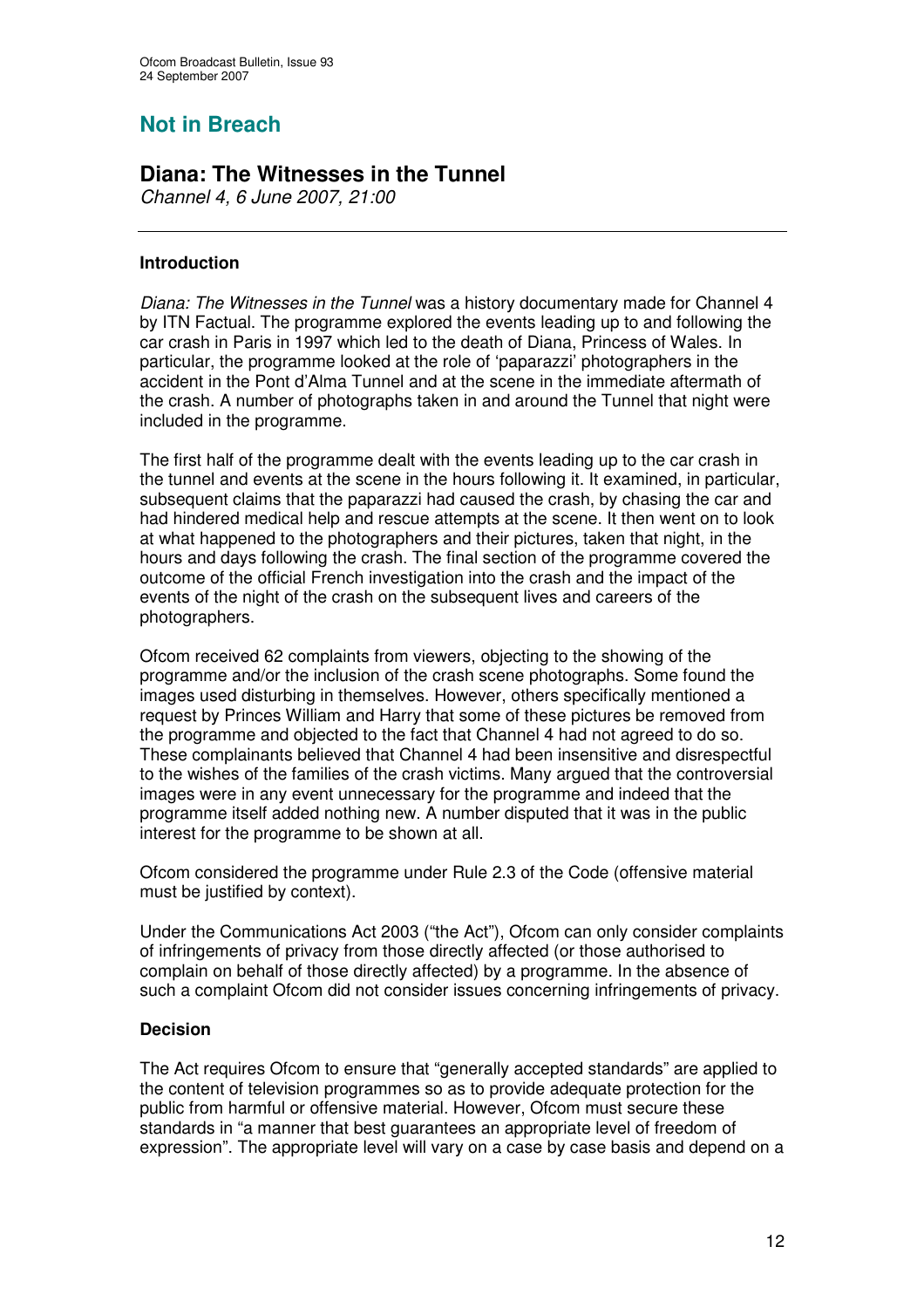number of factors such as the public interest, the potential level of offence or harm as well as the context of the material.

Rule 2.3 of the Code, which reflects the requirements of the Act, deals with the application of generally accepted standards to programmes and requires that material which may cause offence is justified by the context. Context includes such matters as, in this case, the editorial content of the programme, the service on which it is broadcast and the time of broadcast. It also includes the extent to which programme information can help to bring the nature of challenging content to the attention of the potential audience in advance of the programme.

In assessing this programme against this Rule, Ofcom took into account the content of the programme as a whole, including the disputed photographs. It considered that, whilst some viewers might object on principle to the transmission of the programme or particular elements within it, the images and themes it contained were in line with viewer expectations for this type of investigative historical documentary on Channel 4. Furthermore, the programme was transmitted after the watershed and was preceded with detailed information explaining what was in the programme and the fact that it contained carefully selected and edited photographs of the immediate aftermath of the crash.

In relation to the use of the photographs taken by the paparazzi, and those taken by other witnesses at the crash scene, Ofcom noted that these photographs were integral to the nature and editorial narrative of the programme. They were used as evidence to challenge initial reports that the photographers either caused the crash or obstructed those trying to give medical and other help to the crash victims. The programme also explored the wider story relating to the intended use of the crash pictures by the British press, prior to news of Princess Diana's death. Both of these issues were clearly a matter of public interest.

Ofcom also noted that Channel 4 had taken steps to reduce the visual impact of the main photographs of the crashed car. In particular, a photograph showing the first French doctor on the scene leaning into the car assisting Princess Diana had been carefully masked so as not to show her face, injuries or any detail. In the photograph neither the doctor nor Princess Diana were identifiable. This black and white image, which was of poor quality, was used to support the doctor's testimony that although at this stage there were photographers close to the car taking pictures, they did not hamper his attempts to help Princess Diana. Overall the photographs were not used in a gratuitous manner and were not sensationalised.

The subject of this documentary is a highly sensitive issue and such photographs can understandably upset viewers and cause offence. However, this was a serious piece of investigative journalism examining issues and events which remain firmly in the public consciousness. The photographs included in the programme were integral to the credibility of the argument being made and the corroborated first hand testimony. Taking the programme as a whole, Ofcom considered that its contents had been justified by context. The programme was therefore not in breach of the Code.

# **Not in breach**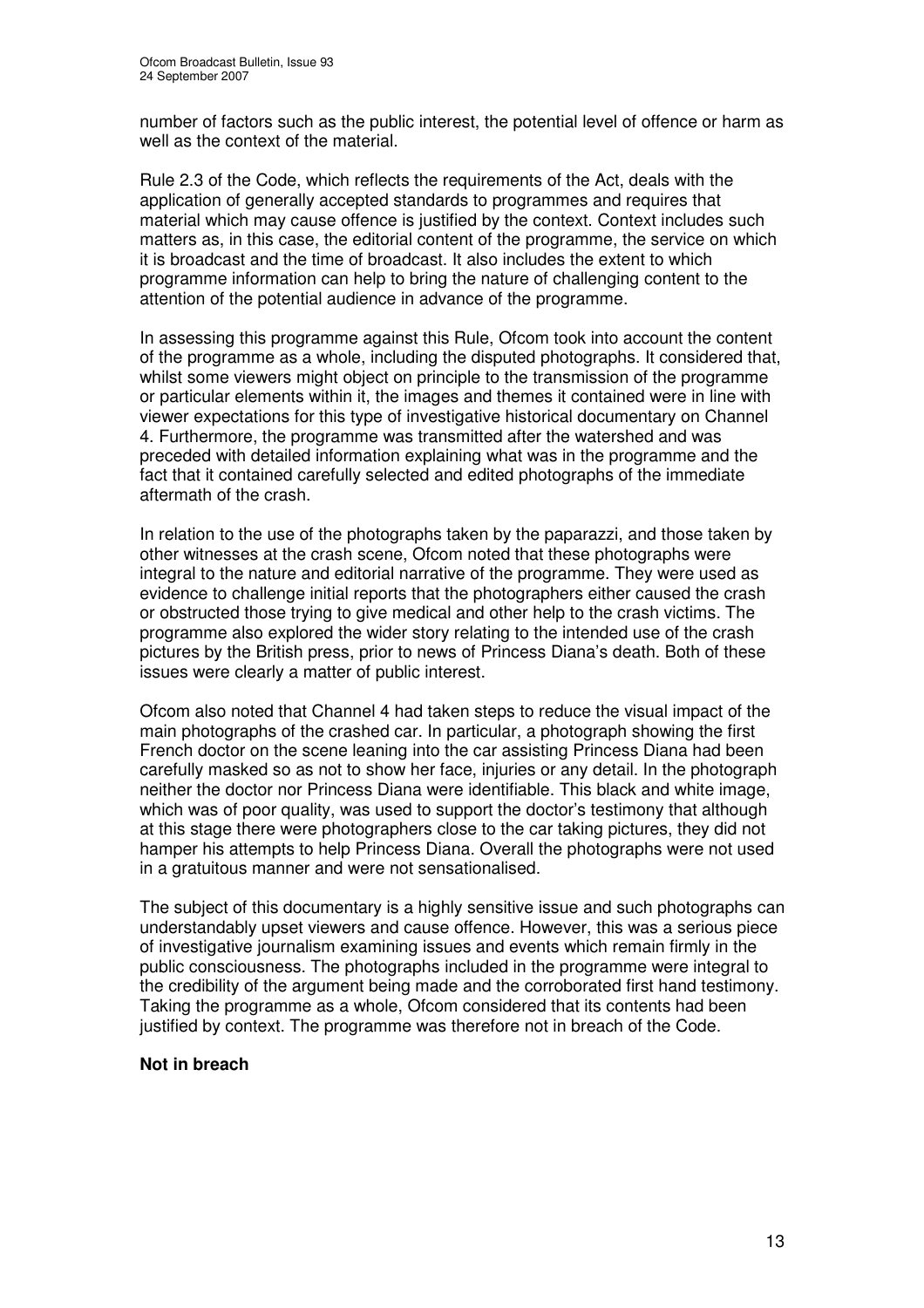# **Fairness and Privacy Cases**

# **Upheld in part**

# **Complaint by Maxwell Hodge solicitors on behalf of European Environmental Controls Ltd**

*Old Dogs New Tricks, BBC1, 24 August 2006*

**Summary:** Ofcom has not upheld, with the exception of one element, Environmental European Controls Ltd's complaint of unfair treatment.

This edition of the consumer programme *Old Dogs New Tricks* investigated a home security company called European Environmental Controls ("EEC"). The programme alleged that EEC: sold overpriced security product; targeted vulnerable elderly people; and employed questionable sales techniques.

EEC complained that it had been treated unfairly in the programme as broadcast in that: the programme made negative unsubstantiated comments about EEC; it had not been given an appropriate opportunity to respond to all of the programme's allegations; the programme makers ignored information provided by EEC prior to broadcast; the programme makers sought an interview with the owner of EEC unannounced and while correspondence about the possibility of an interview with was still ongoing; and the programme misrepresented the company's position with respect to whether it intended to make any changes to its business in the future.

In summary Ofcom found as follows:

- Ofcom found that significant information from various sources had been included in the programme to support the allegations made against EEC. Furthermore, Ofcom found that prior to broadcast, the programme makers had provided EEC with an appropriate opportunity to respond to all of the significant allegations to be made in the programme.
- Ofcom found that the programme as broadcast appropriately reflected all of the relevant information provided by the complainant, with one exception. In this instance, Ofcom found that the programme makers did not accurately describe one aspect of EEC's dealings with one of the customers featured in the programme, and this resulted in unfairness to EEC.
- Ofcom considered that it was reasonable for the programme makers to seek an interview with the owner of EEC unannounced. Ofcom did not believe this resulted in unfairness to the company as it had been provided with all the relevant information pertaining to the allegations prior to the interview, and the programme makers had exhausted, to a reasonable degree, other methods by which to secure an interview.
- Ofcom found that it was not unfair for the programme to state that there had been "no news" from EEC about whether it would change any of its business practices or refund money to the customers featured in the programme. In Ofcom's view this accurately summarised the fact that EEC had not provided details of any specific changes that it intended to make as a result of the programme's investigation.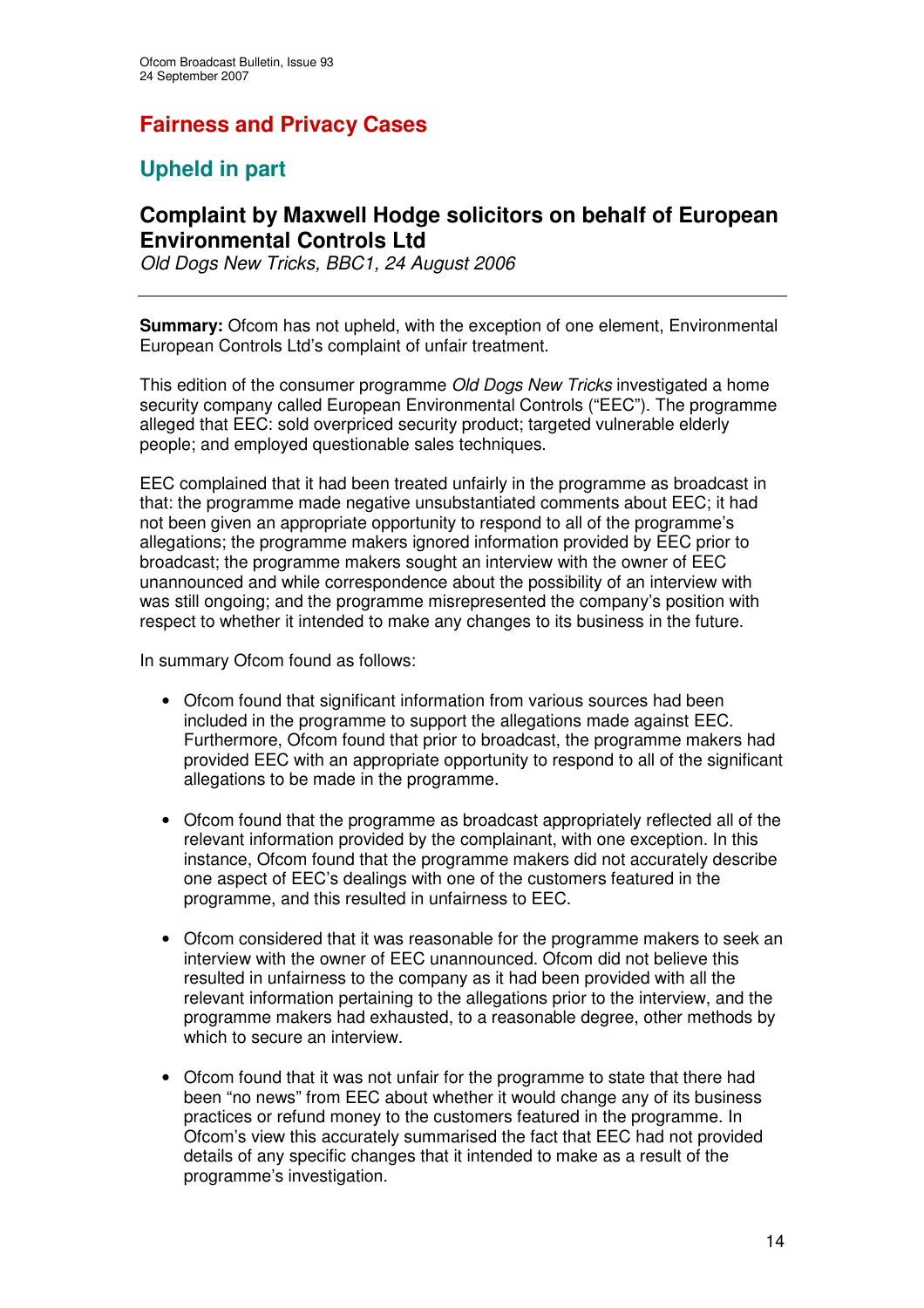# **Introduction**

On 24 August 2006, an edition of *Old Dogs, New Tricks*, an investigative consumer programme presenter by Esther Rantzen and Lynn Faulds Wood, was broadcast on BBC1. This edition investigated a home security company called European Environmental Controls Ltd ("EEC").

The programme explained that the owner of EEC, Mr John Ball, was the former owner of a company called Fireguard, which had previously been investigated in 2004 by the consumer programme, *Watchdog*. The programme stated that the earlier edition of *Watchdog* had exposed Fireguard as *"pressure selling overpriced and unsuitable fire safety equipment to elderly people"*. The programme posed the question, was John Ball *"at it again?"*

As part of the programme's investigation, an undercover reporter was placed inside EEC as a call centre operator in order to expose, it was stated, the company's sales tactics. The reporter was later dismissed by EEC, and secretly recorded footage of his dismissal was included in the programme.

The programme also enlisted the help of security expert Mr Graeme Dow to assess and comment on EEC's products and services, and the prices EEC charged for them.

The programme interviewed a former employee of EEC, Mr Albert Mitchell, who said he was so shocked by the company's sales methods that he quit after one week. Mr Mitchell commented that it was *"one of the worst"* companies that he had worked for.

Towards the end of the programme, the presenters 'doorstepped' the business premises of EEC and interviewed Mr Ball.

Maxwell Hodge Solicitors ("Maxwell Hodge") has made a complaint on behalf of EEC of unfair treatment in the programme as broadcast.

# **The Complaint**

### **EEC's case**

In summary, Maxwell Hodge complained that EEC was treated unfairly in the programme as broadcast in that:

- a) The programme statements that EEC products were *"wildly overpriced"*, *"ludicrous", "outrageous"* and that people were *"done over"* by EEC were unfair to EEC. Maxwell Hodge said the comments could not be justified as they had been tainted by the use of expert witness, Mr Dow, and by the failure of the programme makers to deal with valid points made by EEC about its pricing structures. In relation to this complaint:
	- i) Maxwell Hodge said that EEC had informed the programme makers, prior to broadcast, that the programme's use of Mr Dow as an expert witness caused a conflict of interest. Maxwell Hodge explained that Mr Dow had once provided paid work for EEC and was made privy to confidential information concerning the manner in which EEC operated, its products and pricing structures. Maxwell Hodge complained that despite being informed of this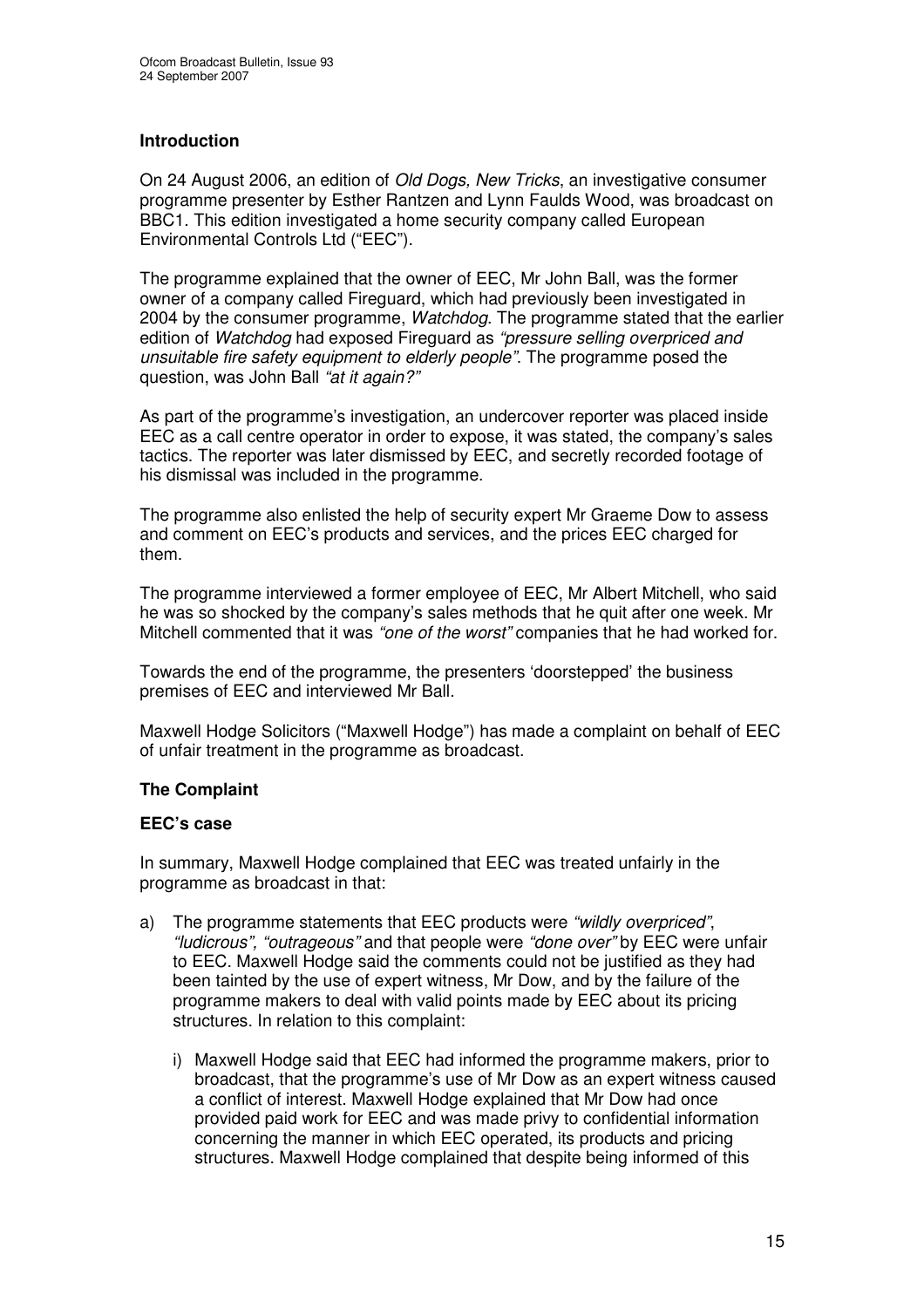conflict of interest, the programme makers included Mr Dow's expert opinion that EEC's equipment was *"overpriced"*.

- ii) Maxwell Hodge maintained that the programme makers ignored explanations provided by EEC about costings and overheads, which affected the price that EEC could afford to sell its products.
- b) The programme said that Mr Ball's company, Fireguard had been put into *"liquidation"* and that *"out of the ashes"* of Fireguard had come EEC. Maxwell Hodge said the statements were factually incorrect and had created the false impression that something had been done that was wrong, underhand and detrimental to consumers. Maxwell Hodge said that Fireguard had ceased to trade (which is entirely different from being put into liquidation) and its liabilities had been taken over by EEC.
- c) The inclusion of comments by Mr Albert Mitchell, about the sales tactics of EEC, was unfair. Maxwell Hodge said that Mr Mitchell was employed by EEC for one week and was never allocated to a sales team or went out selling on behalf of the company.
- d) The BBC did not fairly present the reasons why the undercover reporter had been dismissed. Maxwell Hodge said the reporter had been dismissed for failing to follow telephone scripts provided by EEC. Maxwell Hodge complained that rather than give the true reasons for the dismissal, the BBC instead intimated that the undercover reporter had been dismissed for asking customers if they had a burglar alarm, which gave viewers the unfair impression that EEC deliberately provided potential customers with limited information about the purpose of the phone call in order to effect a sale and take undue advantage of them.
- e) The programme makers did not properly consider facts provided by EEC prior to broadcast:
	- i) The programme reported that an anonymous customer of EEC, had been *"ripped off".* EEC complained the way the programme dealt with this issue was one-sided and did not provide a balanced consideration of the facts. In reality the customer, as with all customers, would have been given a price for the security product from a specified price list. The price was accepted, paid and the customer would have had 14 days to cancel or change their mind. The customer did not cancel the order, but 12 months later commented that they had been *"ripped off"*.
	- ii) The programme misrepresented EEC's customer dealings with a customer named Mrs Pike and failed to accurately describe Mrs Pike's existing agreement with EEC.
	- iii) The programme ignored information provided by EEC, prior to broadcast, about the changes which the company had made since the last Watchdog programme (broadcast in 2004). As a result the programme unfairly portrayed EEC's current trading practices.
	- iv) The BBC did not reflect the extensive and detailed information provided by EEC prior to broadcast. This was evidenced by the programme's use of wording such as: *"ripping people off"*, *"done over"*, *"how did they get him to*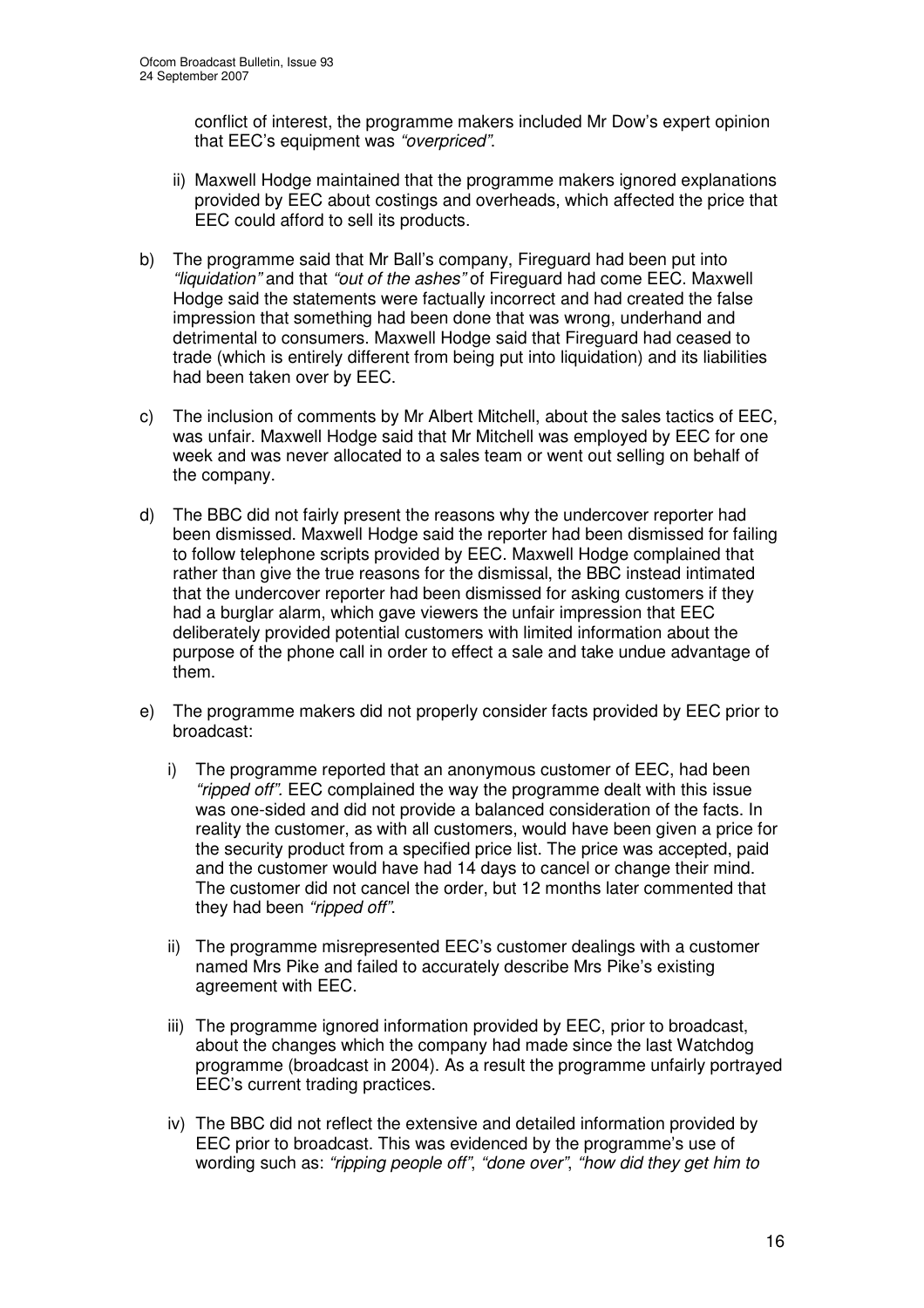*fall for that"*, *"big expensive burglar alarms"* and *"overpriced products"*. The use of such wording was therefore unfair.

- f) The programme made two unsubstantiated allegations about EEC, which EEC had not been given a fair opportunity to respond to. These allegations were:
	- i) *"the company is at the forefront of selling…to customers…more than they need and charging more than they can afford"*; and
	- ii) *"the Police say the survey is designed to make people frightened"*.
- g) The programme makers sought an interview with Mr Ball at his work premises unannounced and whilst correspondence about the possibility of an interview with Mr Ball was still ongoing. Maxwell Hodge said this was unjustified and unfair.
- h) The programme incorrectly and unfairly claimed that there had been no news from Mr Ball as to whether he was prepared to make changes to the EEC business. Maxwell Hodge said the BBC had been advised prior to broadcast that no response could be made until EEC had viewed the programme. Furthermore the BBC had already been informed that changes would be considered by Mr Ball.
- i) The programme's comment that EEC had been *"ripping people off for 15 years"* was not justified.

# **The BBC's response to complaint**

The BBC prefaced its response to EEC's specific complaints by stating that although Fireguard and EEC were separate legal entities, the companies' underlying interest was identical and that being the case, so too were their moral interests.

a) Comments about the pricing of EEC products were unjustified and tainted by the use of expert witness Mr Dow

The BBC said Mr Dow was an expert witness listed on the Expert Witness Register used by the courts. In 1999, Mr Dow was retained by the court (at EEC's request) as a defence expert during a case where eight employees of EEC had been tried for fraud under criminal law. The BBC said that Mr Dow is not and never has been a professional adviser to EEC.

The BBC noted that since 1999 EEC has subsequently changed its equipment, policies and practices. The BBC said that any inside knowledge Mr Dow may have had, therefore, was not only necessarily stale, but rendered obsolete by EEC's own changes in both its equipment and its policies.

In summary the BBC did not accept that Mr Dow's necessarily outdated knowledge constituted a conflict of interest, and therefore there was no question of unfairness in broadcasting his opinion in the programme.

### b) The statement that Fireguard had been put into *"liquidation"* and that *"out of the ashes"* came EEC

The BBC queried whether comments made about Fireguard could result in unfairness to EEC and noted that to make such a complaint would appear to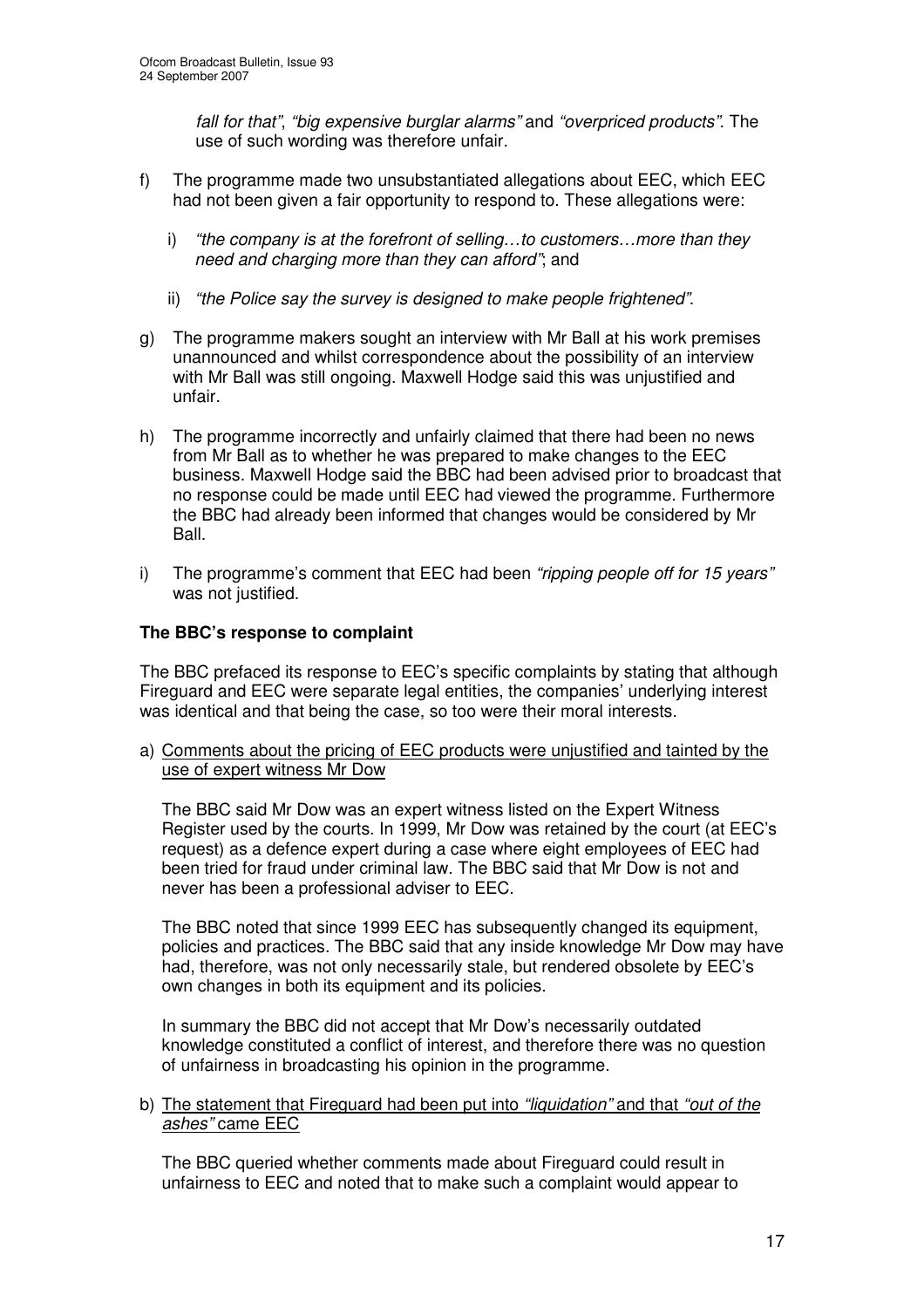suggest that there is no practical difference between the two companies. Notwithstanding this, the BBC said the relevant programme narration did not result in unfairness to the complainant.

The BBC said the relevant part of the programme did not leave viewers with an unfair impression of the company, as complained of by Maxwell Hodge. The BBC said that there was no necessary implication of impropriety by the programme's use of the term *"liquidation"* as the term could include "voluntary liquidation". The BBC explained that during such a procedure the directors of a company would make a statutory declaration of solvency. In relation to the phase *"out of the ashes"* the BBC said that one clear implication of such a phrase was that there was a link between the two companies. BBC said that EEC's complaint made it clear that EEC took over at least some of Fireguard's liabilities and Mr Ball is or was in control of both companies.

# c) The inclusion of comments by Mr Albert Mitchell

The BBC said the programme made clear that Mr Mitchell was an experienced salesman with other companies and was shocked by what he had heard from EEC's senior staff during his training. Mr Mitchell decided to resign rather than put the methods demonstrated during his training into practice.

The BBC said that it did not understand how, had Mr Mitchell been on his own with a sales prospect, he could have learned anything further about EEC's business practices.

### d) The undercover reporter's dismissal

The BBC said that the programme had not intimated that the undercover reporter had been fired for asking customers about burglar alarms (as complained of by EEC). The BBC said the programme showed the reporter being told by an EEC supervisor that he was fired for not sticking to the script. The BBC said the point about the burglar alarm had been included because it was one example of the reasons given to the reporter for his dismissal (i.e. an instance when the reporter had asked a potential customer if they had a burglar alarm, had been cited by the EEC supervisor as an example of how the reporter had not kept to the EEC telephone script).

- e) The BBC responded to the complaint that the programme makers did not properly consider facts provided by EEC prior to broadcast, as follows:
	- i) Anonymous customer's allegation of being *"ripped off"*

The BBC said it took steps to verify how much the anonymous customer had spent on his alarm system from EEC and had had the alarm system examined by security expert, Mr Dow. The programme reported that Mr Dow had found it to be *"very, very overpriced"*.

ii) EEC's customer dealings with Mrs Pike

The BBC explained that the programme makers were provided with conflicting information from Mrs Pike's son (who had power of attorney over Mrs Pike's affairs) and from EEC. The BBC said it took due regard of all the information provided and gave a fair summary of the situation in the programme as broadcast when describing that for *"Over 15 years Stella Pike has paid John*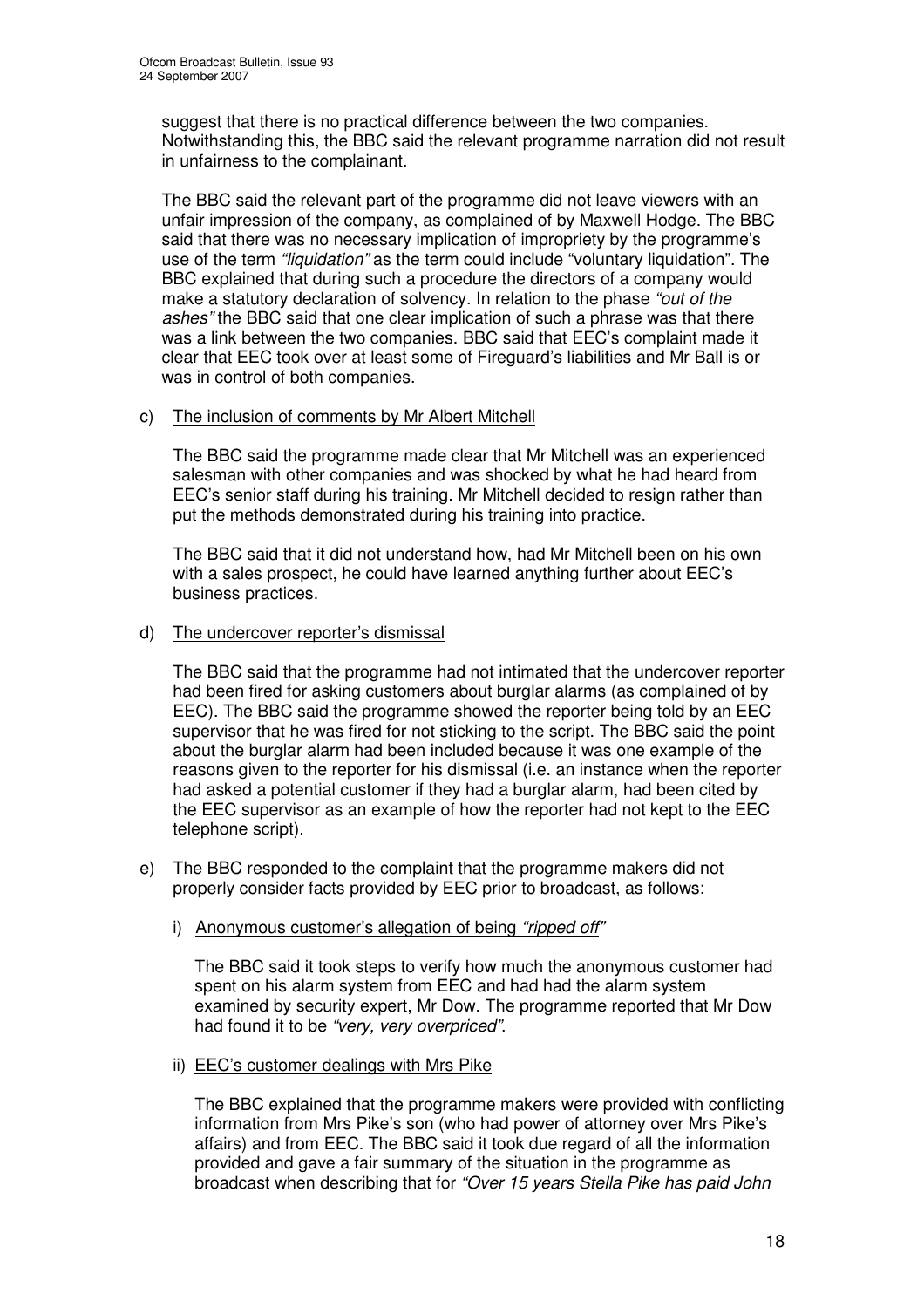*Ball's companies in excess of eighteen thousand pounds. They've refunded a third of that"*.

iii) Unfair portrayal EEC's current trading practices

The BBC said that it accepted that the company had made some minor changes to its operating procedures since it was last featured on *Watchdog* in 2004. However, the BBC maintained that the company did not make any fundamental changes to its business approach, as discovered by the programme research that was carried out three months immediately before transmission.

The BBC said the programme took due account of the changes made by Mr Ball's company to his operating procedures.

iv) Reflection in programme of information provided prior to broadcast

The BBC said that the "extensive and detailed" information that was provided by EEC prior to broadcast was an attempt to bury the producers in excessive paperwork. The BBC stated that it fairly reported clear facts that were provided by the complainant prior to broadcast.

### f) Unsubstantiated allegations without fair opportunity to respond

i) *"the company is at the forefront of selling…to customers…more than they need and charging more than they can afford".*

The BBC said this point was put to EEC at least twice, once in a letter to the company dated 9 June 2006, the other during the programme's interview with Mr Ball. The BBC said that on both occasions an appropriate opportunity to respond was given.

ii) *"the Police say the survey is designed to make people frightened".*

The BBC said Mr Ball was asked this question directly during his interview. The question was based on Mr Alan McInnes' assessment of EEC's survey (Mr McInnes is a representative of the Association of Chief Police Officers). The BBC said it was a direct question asked during an interview and maintained that Mr Ball had an adequate opportunity to respond to it.

### g) Approach and timing of interview with Mr Ball

The BBC stated that it did not understand how the matters complained of might result in unfairness to EEC in the programme as broadcast.

The BBC acknowledged that the presenters called on Mr Ball unannounced, but noted that Mr Ball consented to an interview.

The BBC said the decision to approach Mr Ball was taken after careful consideration. The programme makers wished to ensure Mr Ball was given a full and adequate opportunity to respond to the issues it had uncovered, and the long letters sent by him to the programme makers dwelt on relatively minor points while ignoring the big issues. The BBC said the letters were typical of the pattern of obfuscation often seen in this kind of case.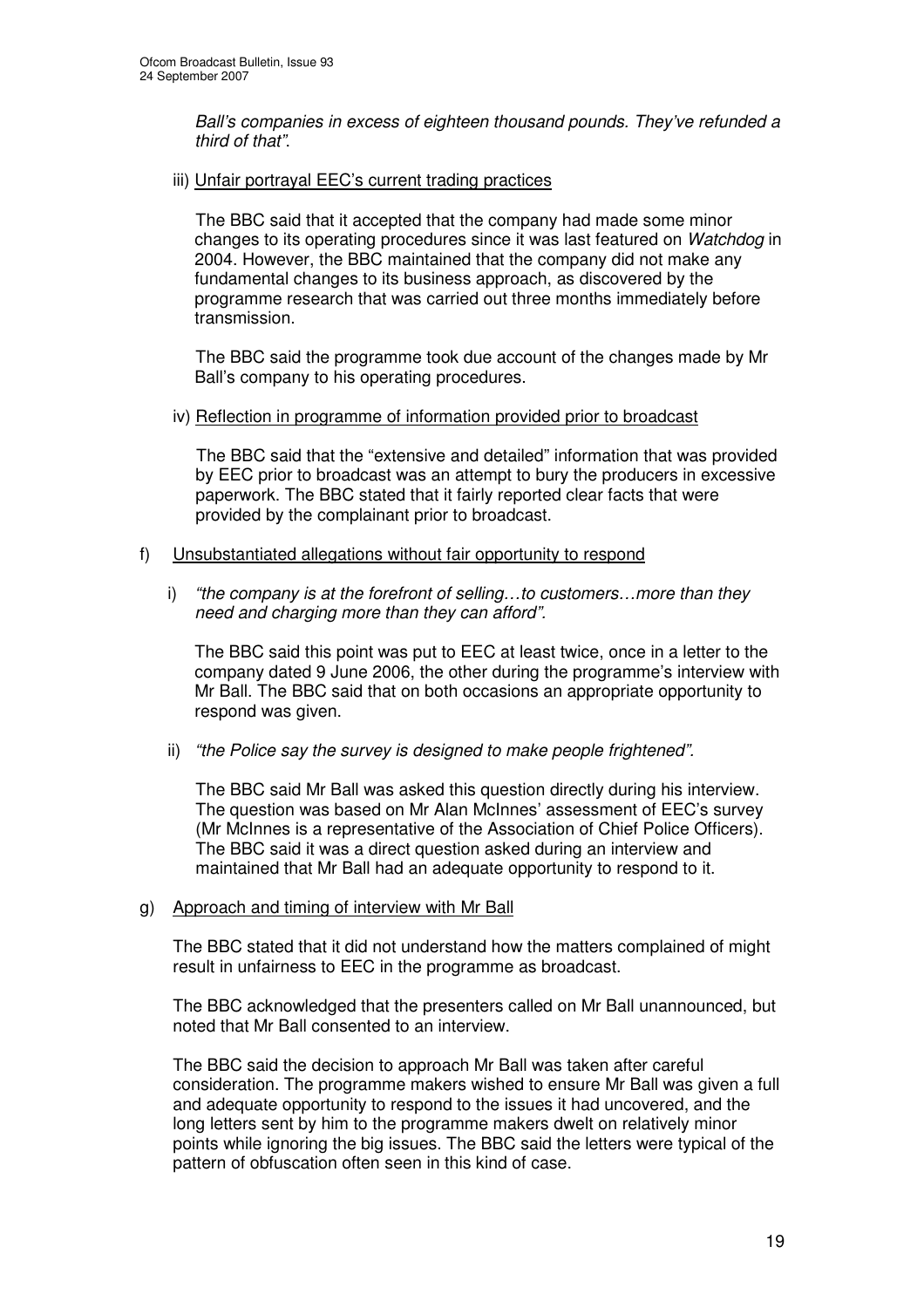The BBC said the fact that Mr Ball went ahead with an interview in such circumstances suggested strongly that he recognized it as a fair way to proceed.

h) Presentation of consideration of "changes to business"

The BBC noted that the relevant programme commentary stated:

Commentary: *"There's no news from John Ball about whether he'll change any of his business practices or refund money to the customers Lynn and Esther met."*

The BBC said the programme makers asked Mr Ball in pre-transmission correspondence whether he would refund money to any of the customers featured in the programme and whether, in light of what the programme makers had told him, he would change any of EEC's business practices. The replies (from EEC and Mr Ball) at no time accepted there were any shortcomings in EEC's practices. The BBC maintained the script line was factually accurate and therefore fair.

i) *"Ripping people off for 15 years"*

The BBC stated that the programme demonstrated without a doubt that EEC customers had been sold overpriced equipment. As such the expression *"ripping off"* was entirely appropriate. The BBC said it could be easily demonstrated that this had been happening since the time the company started in 1991. The BBC noted that Mrs Pike had been a customer of EEC for 15 years and for the same period the BBC, Trading Standards and other authorities received related complaints about EEC.

# **Complainant's response to the BBC's statement**

A summary of Maxwell Hodge's comments is set out below:

In response to the BBC comments relating to the connection between Fireguard and EEC, Maxwell Hodge said that the broadcaster completely ignored the fact that no Fireguard customer suffered as a result of the decision to cease trading through Fireguard and indeed EEC took over all liabilities and responsibilities of Fireguard.

a) Comments about the pricing of EEC products were unjustified and tainted by the use of expert witness Mr Dow

Maxwell Hodge said the BBC's statement was factually inaccurate in this regard. Mr Dow was not "retained by the Court" as stated by the BBC. Rather Mr Dow had been engaged and paid by the officers and employees of EEC during litigation proceedings. Maxwell Hodge listed the 17 reports which Mr Dow had been asked to write for the proceedings and maintained that the areas of business covered by the reports overlapped all areas that Mr Dow was asked to comment on by the programme makers of *Old Dogs New Tricks*. Maxwell Hodge said Mr Dow's independence was clearly an issue which the BBC chose to ignore despite the matter being draw to their attention.

Maxwell Hodge maintained that the programme makers ignored explanations provided by EEC about costings and overheads, which affected the price at which EEC could afford to sell its products. It was also noted that Mr Dow was made aware when acting on behalf of EEC employees and officers that the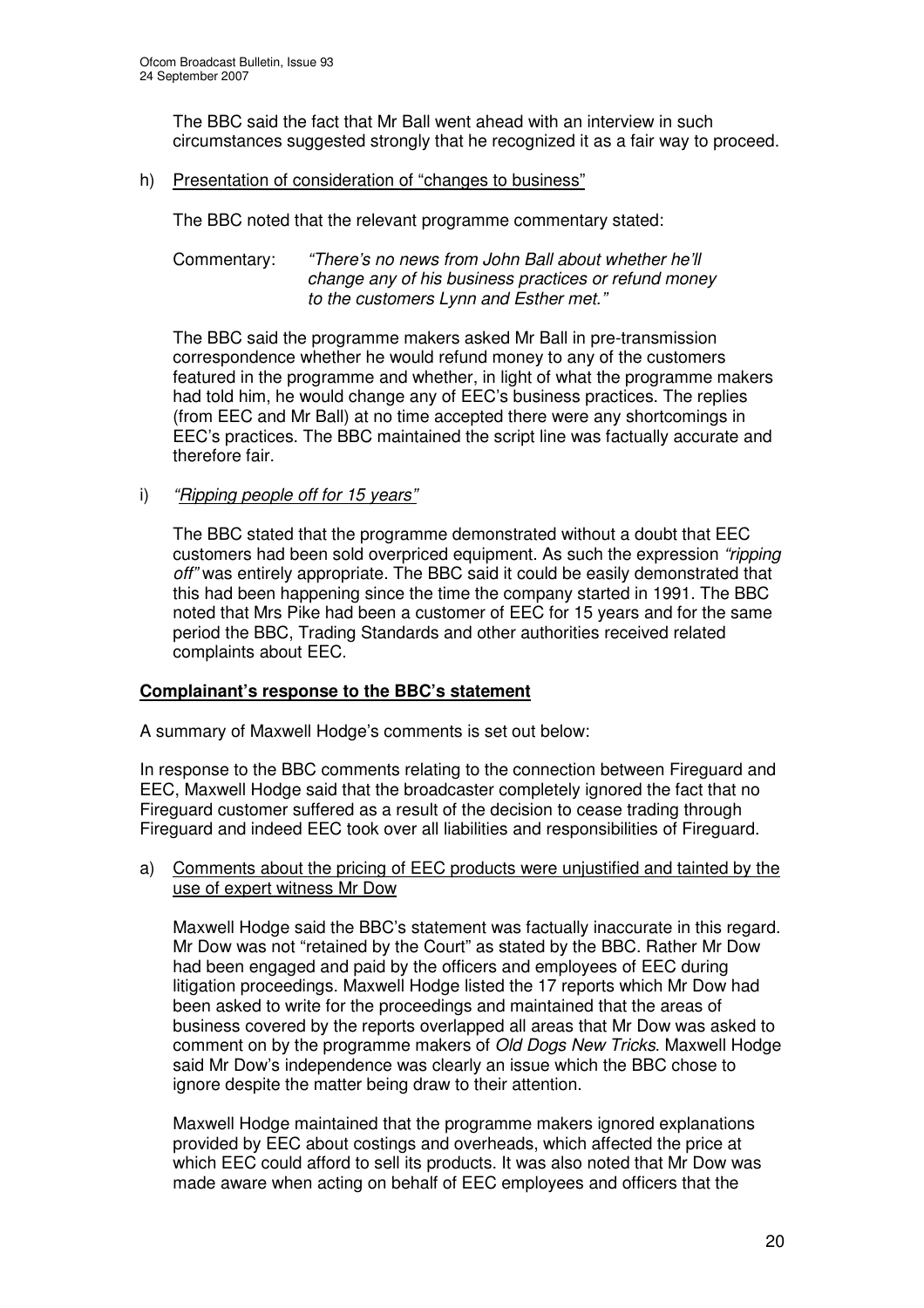overheads of EEC were very different to the majority of companies selling burglar alarms because of their direct sales costs. Similarly the programme makers ignored the fact that EEC clearly informed its customers of the price involved and provided them with fourteen days in which to cancel their orders.

# b) The statement that Fireguard had been put "into liquidation" and that "out of the ashes" came EEC

Maxwell Hodge said the programme reference to putting Fireguard *"into liquidation"* was untrue and designed to show EEC in a bad light. Similarly the reference to EEC coming *"out of the ashes"* was a deliberate attempt to suggest that EEC was a 'Phoenix' company, i.e. a company which is known to have a bad reputation.

# c) The inclusion of comments by Mr Albert Mitchell

Maxwell Hodge said that EEC was never given an opportunity to comment upon the allegations raised by Mr Albert Mitchell.

d) The undercover reporter's dismissal

No additional comments.

- e) In support of its complaint that the programme makers did not properly consider facts provided by EEC prior to broadcast, Maxwell Hodge made the following comments:
	- i) Anonymous customer's allegation of being *"ripped off"*

No additional comments.

ii) EEC's customer dealings with Mrs Pike

Maxwell Hodge maintained that the programme makers did not refer to the information provided by EEC about Ms Pike, in the programme as broadcast.

iii) Unfair portrayal EEC's current trading practices

Maxwell Hodge also commented that the BBC appeared to contradict itself when stating that EEC had "made some minor changes to its operating procedures" since it was last featured on *Watchdog* in 2004, and earlier in the BBC statement, that EEC's "sales procedures went through a complete rewrite some two years ago".

Maxwell Hodge noted that the final purchases of the two EEC customers examined in the programme pre-dated the last *Watchdog* programme of 2004.

iv) Reflection in programme of information provided prior to broadcast

Maxwell Hodge said the manner in which the BBC responded to this head of complaint implied that most of the paperwork that had been provided by EEC prior to broadcast had been ignored.

f) Unsubstantiated allegations without fair opportunity to respond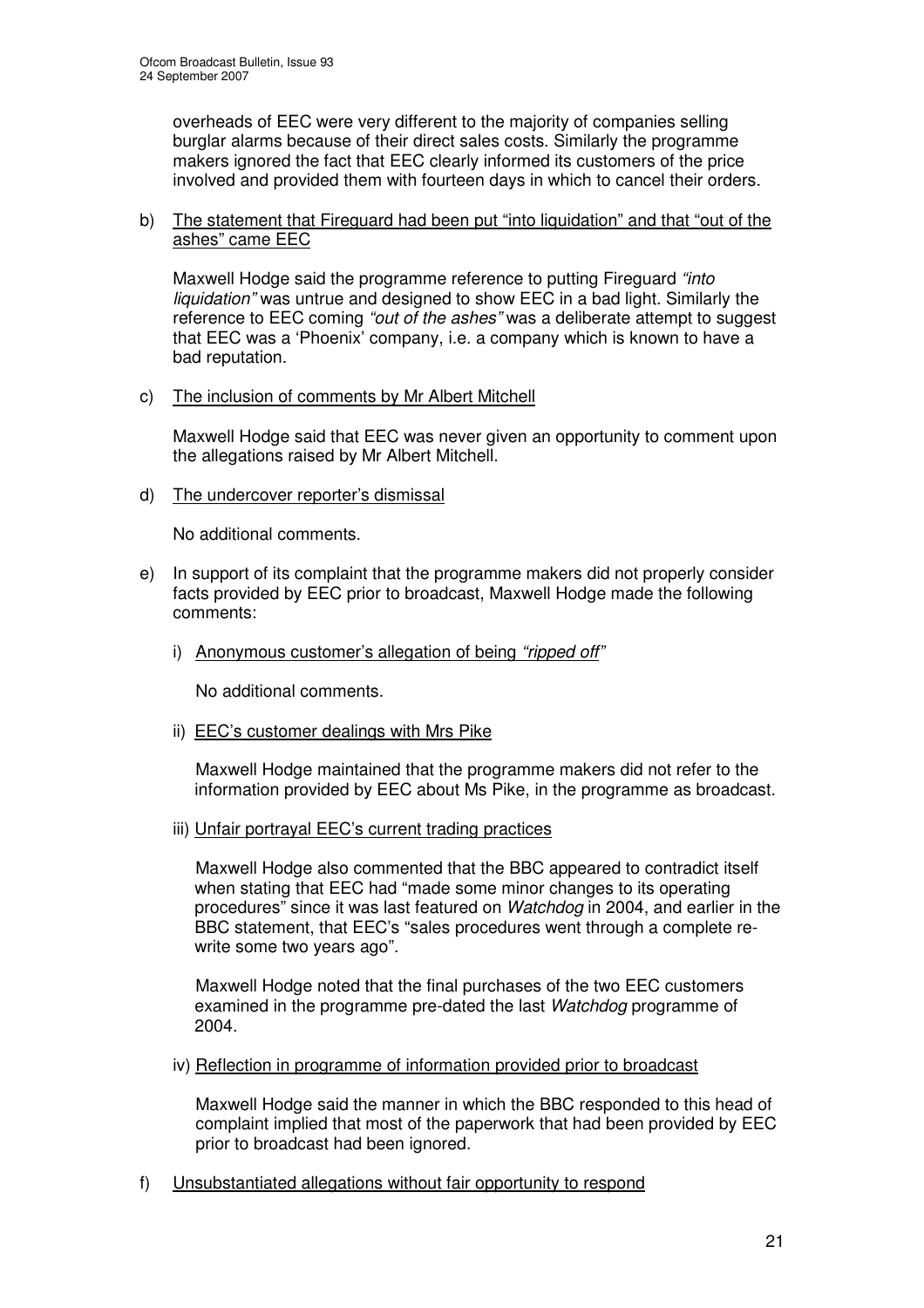i) *"the company is at the forefront of selling…to customers…more than they need and charging more than they can afford".*

Maxwell Hodge said EEC responded in full to all allegations put to it, but the BBC chose not to use those replies. EEC requested further information from the BBC in order that it might provide a full and informed response to some of the queries raised but EEC's response was apparently not to the satisfaction of the BBC.

ii) *"the Police say the survey is designed to make people frightened".*

Maxwell Hodge denied that Mr Ball chose to ignore this allegation during the interview and stated that the tone of the interview was such that Mr Ball was not given an opportunity to finish his sentence in response.

g) Approach and timing of interview with Mr Ball

Maxwell Hodge said the BBC's statement ignored the fact that Mr Ball had not refused to give an interview prior to broadcast, but was awaiting clarification on information from the BBC which never arrived. The interview was therefore contrived and conducted in a manner which the BBC unilaterally decided upon. By turning up unannounced, they gave Mr Ball no real option but to participate. Had he refused to be interviewed at that stage no doubt the broadcast would have shown that refusal.

h) Presentation of consideration of "changes to business"

Maxwell Hodge said the BBC's comment that there had been no news as to whether Mr Ball was prepared to make changes to the EEC business was factually incorrect. A letter from the complainant to the programme makers on 18 July 2006 fully explained that it would be misleading to change the EEC telesales script in the way suggested by the programme's presenters, as to do so would be misleading. Maxwell Hodge noted that this explanation was not referred to in the programme.

i) *"Ripping people off for 15 years"*

Maxwell Hodge did not accept that the programme "demonstrated without a doubt" that EEC had sold over priced equipment, as claimed by the BBC.

# **The BBC's second statement in response to complaint**

In summary, the BBC responded as follows:

a) The programme's use of Mr Dow as an expert witness

Neither the BBC nor Mr Dow accepted that Mr Dow had a duty of confidentiality to Mr Ball and EEC. Mr Dow's professional code of conduct did not preclude him from giving interviews or evidence that may not be in the interests of his former clients. His comments in the programme reflected his professional judgement in 2006, and what he said in 1999, in a very different context, had no bearing on the matter.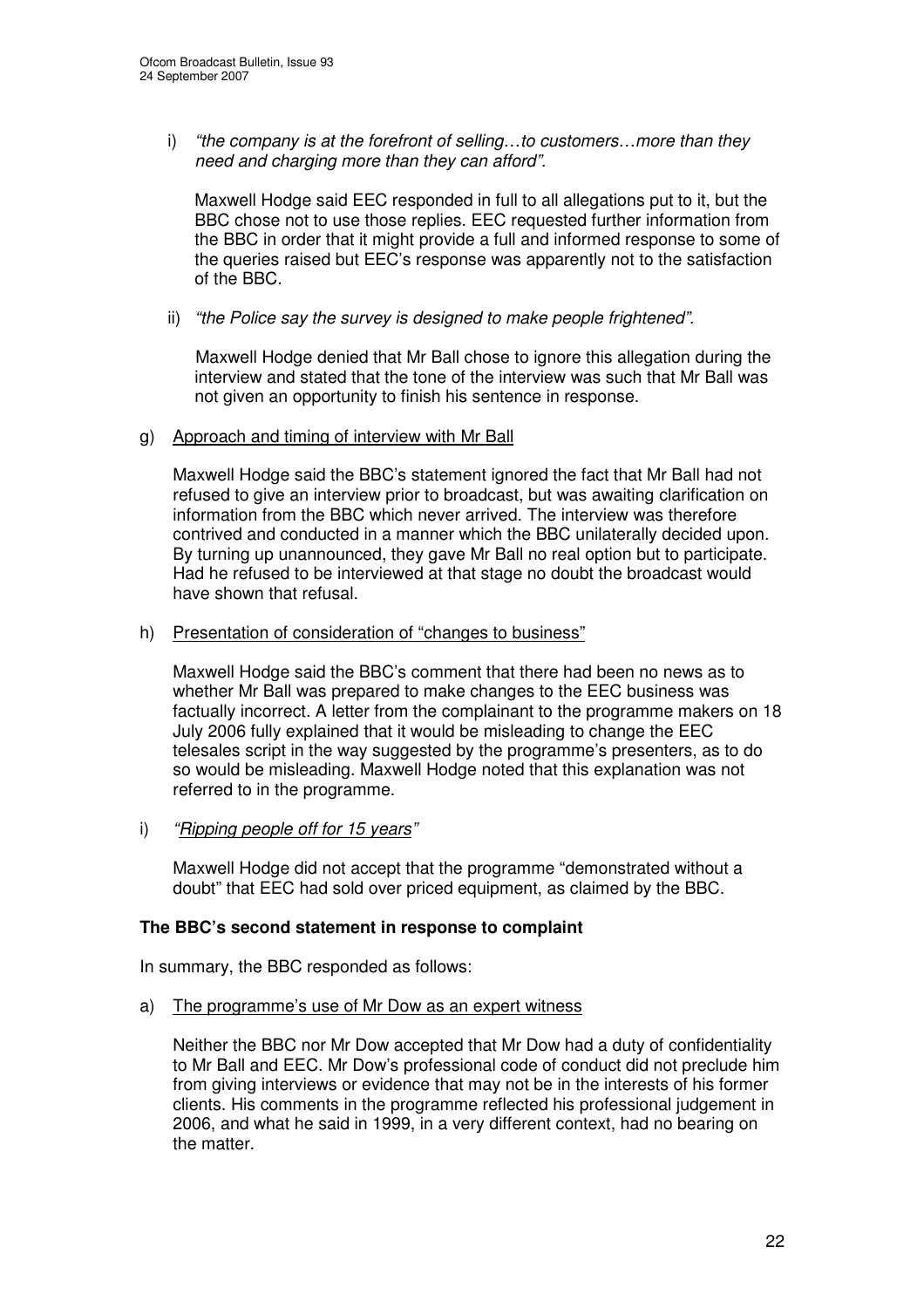The BBC referred to the information provided by EEC prior to broadcast about costings and overheads. The BBC said the information provided was "all bare assertion and was not "backed up by any evidence".

### b) The statement that Fireguard had been put into "liquidation" and that "out of the ashes" came EEC

The BBC maintained that the programme contained no suggestion that any customer had been disadvantaged (beyond being overcharged) by the demise of Fireguard.

c) The inclusion of comments by Mr Albert Mitchell

No additional comments.

d) The undercover reporter's dismissal

No additional comments.

e) i) Anonymous customer's allegation of being *"ripped off"*

The BBC said the programme makers advised Mr Ball of the case of the anonymous caller in its letter of 9 June 2006. Mr Ball responded to the letter, seeking clarification on a number of points, but did not refer to the anonymous caller or ask for details which might enable him to identify the precise case. The BBC said that Mr Ball therefore did not respond appropriately, rather, he simply ignored it.

ii) EEC's customer dealings with Mrs Pike

No additional comments.

iii) Unfair portrayal EEC's current trading practices

The BBC said there was no reference in the programme to changes in operating procedures, which were, in any event, not the same as sales procedures.

iv) Reflection in programme of information provided prior to broadcast

No additional comments.

- f) Unsubstantiated allegations without fair opportunity to respond
	- i) *"the company is at the forefront of selling…to customers…more than they need and charging more than they can afford".*

No additional comments.

ii) *"the Police say the survey is designed to make people frightened".*

The BBC disagreed that Mr Ball was not allowed to finish his response to the allegation during his interview at the EEC office.

g) Approach and timing of interview with Mr Ball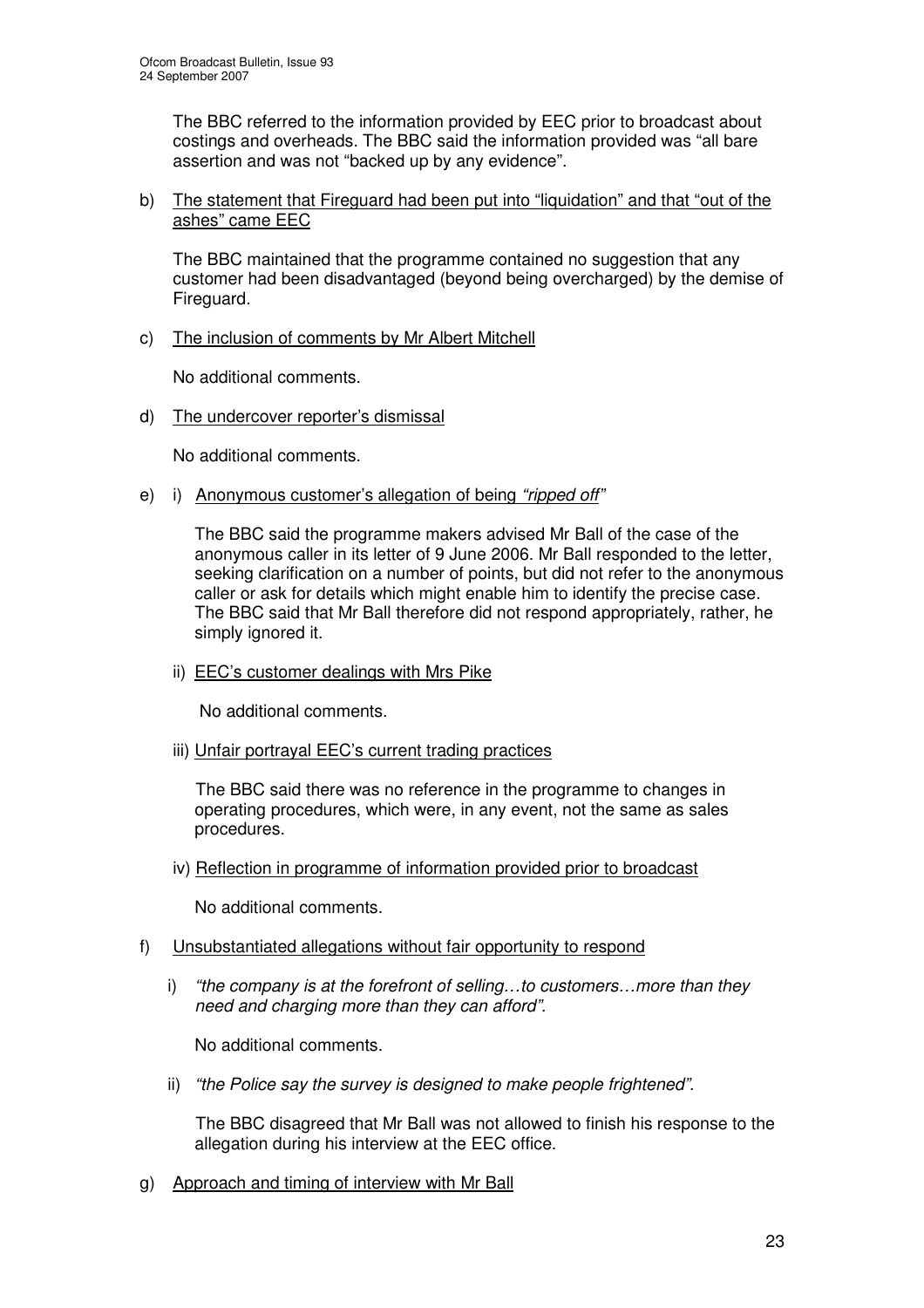The BBC said the correspondence between the programme makers and EEC would demonstrate that all the material supplied by EEC was carefully considered. The BBC said that though much time was spent arguing the same points, there were key issues and allegations that were repeatedly not addressed, which was why the programme makers ultimately visited the company's office.

# h) Presentation of consideration of "changes to business"

The BBC maintained that the programme's statement *that "There's no news from John Ball about whether he'll change any of his business practices or refund money to the customers Lynn and Ester met"* was accurate and fair, given the correspondence between the programme makers and EEC prior to broadcast.

# i) *"Ripping people off for 15 years"*

No additional comments.

# **Decision**

Ofcom's statutory duties include the application, in the case of all television and radio services, of standards which provide adequate protection to members of the public and all other persons from unfair treatment in programmes included in such services.

In carrying out its duties, Ofcom has regard to the need to secure that the application of these standards is in the manner that best guarantees an appropriate level of freedom of expression. Ofcom is also obliged to have regard, in all cases, to the principles under which regulatory activities should be transparent, accountable, proportionate and consistent and targeted only at cases in which action is needed.

EEC's complaint was considered by Ofcom's Executive Fairness Group. In reaching its decision, the Group had regard for a copy of the programme, the programme transcript, both parties' written submissions (including supporting documents), and copies of relevant unedited programme recordings.

a) Ofcom first considered EEC's complaint that the programme statements, that EEC products were *"wildly overpriced", "ludicrous"*, *"outrageous"* and that people were *"done over"* by EEC, were unfair. Maxwell Hodge said the comments could not be justified as they had been tainted: i) by the use of expert witness, Mr Dow; and ii) by the failure of the programme makers to deal with valid points made by EEC about its pricing structures. (It should be noted that Ofcom will consider the description *"done over"* at Head e) iv) below.)

In reaching its decision Ofcom took account of Practice 7.9 of Ofcom's Broadcasting Code which states that before broadcasting a factual programme, including programmes examining past events, broadcasters should take reasonable care to satisfy themselves that material facts have not been presented, disregarded or omitted in a way that is unfair to an individual or organisation.

Ofcom considered the two elements of this complaint in turn.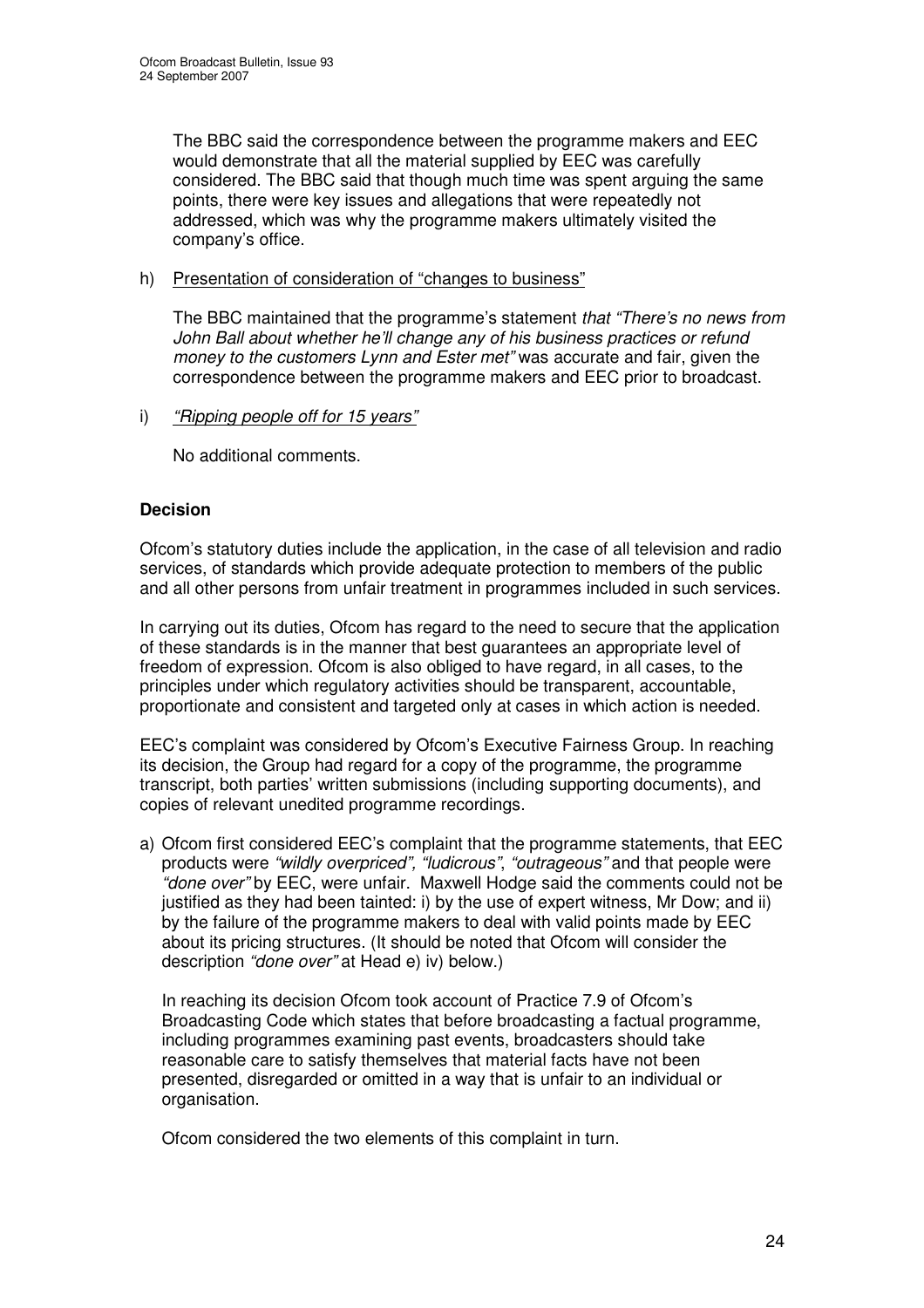i) Ofcom noted that EEC had stated that it had informed the programme makers, prior to broadcast, that the programme's use of Mr Dow as an expert witness caused a conflict of interest as he had once provided paid work for EEC, and was made privy to confidential information concerning the manner in which EEC operated, its products and pricing structures. Ofcom also noted from the correspondence between the parties that EEC believed that Mr Dow's advice for this programme contradicted the advice provided by him in 1999 (when he provided his services to EEC).

Ofcom noted that it was agreed in the submissions provided by both parties that Mr Dow is a security consultant who has acted as an expert witness. Also that he has advised the Association of British Insurers and the National Security Inspectorate. In the circumstances, it is Ofcom's opinion that Mr Dow was appropriately qualified to give his opinion as an 'expert' in the field. Ofcom noted that, in the programme as broadcast, Mr Dow was asked to inspect the security equipment which had been sold to the customers featured by the programme, and also to give his opinion about the value of that equipment.

Ofcom considered EEC's submission that Mr Dow had once provided paid work for it, and as such it would unfair for the programme makers to rely on his "tainted" opinion, and had advised the programme makers as much prior to broadcast.

Ofcom considered that Mr Dow was an expert in his field. His specific knowledge of security matters qualified him to give advice to any individuals or organisations who sought it. In this instance, Ofcom did not see that any past employment with EEC would necessarily hinder his ability to lend his knowledge and expertise to the programme makers. Therefore it is Ofcom's view that Mr Dow's work history did not prevent him from acting as a security expert for the programme makers.

Ofcom also had regard to the complainant's comments that Mr Dow's opinion (as given in the programme as broadcast) appeared to contradict the advice he gave on EEC's behalf in the past. Ofcom considered that it was not relevant that Mr Dow's opinion of EEC's product offering had developed or changed over a time span of seven years, because Mr Dow remained a current expert on security matters and as such was qualified to give his opinion in the programme as broadcast. In Ofcom's view it was therefore not unfair for the programme makers to use Mr Dow's opinion.

Taking these factors into account, Ofcom found that it was not unfair to EEC for the programme to include the expert opinion of Mr Dow.

ii) Ofcom next turned to EEC's complaint that the programme makers failed to deal with valid points made by EEC about its pricing structures. Specifically that the programme makers ignored explanations provided by EEC about costings and overheads, which affected the price at which EEC could afford to sell its products.

In Ofcom's opinion, the programme's allegation, that EEC's products were overpriced, was based on the assessment that the same products that EEC sold could be purchased for a much cheaper price elsewhere. In Ofcom's opinion, this was a reasonable observation for the programme to make and had been supported by Mr Dow's expert opinion (who estimated that the EEC customers featured in the programme had paid more than double what he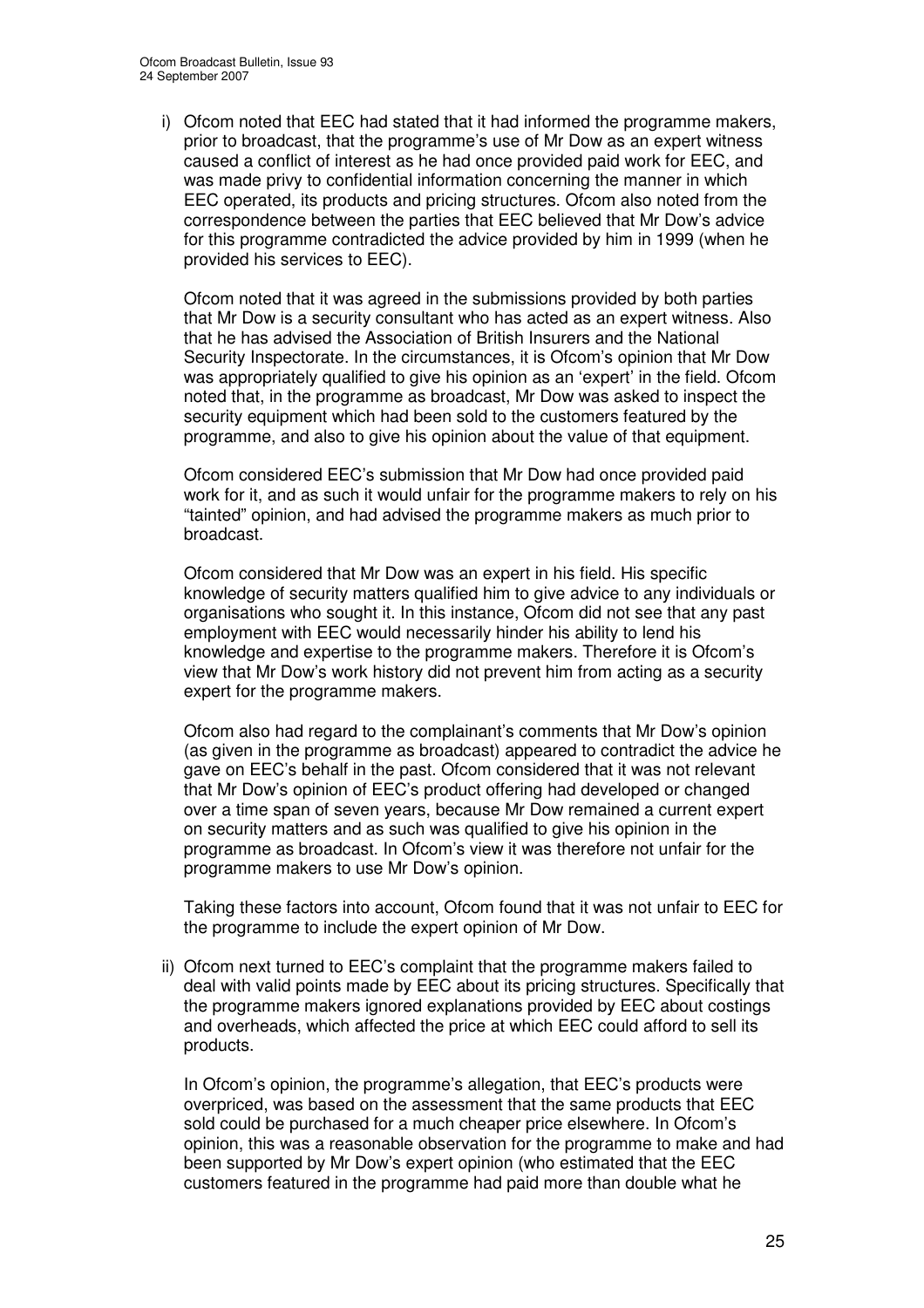considered to be a fair price for the security systems installed in their homes). Furthermore, Ofcom did not believe that the programme makers' decision not to refer to details about EEC's pricing structures resulted in unfairness. In Ofcom's opinion, the fact that EEC had a pricing structure, which caused it to sell its products and services at a much higher price than other retailers, was unlikely to have given viewers a more favourable opinion of the company. Ofcom therefore found no unfairness regarding the programme's assessment of EEC's pricing structure.

Given the above findings, Ofcom lastly considered whether it was unfair for the programme makers to describe EEC's prices as *"wildly overpriced"*, *"ludicrous"*, and *"outrageous"*. Ofcom found that given Mr Dow's assessment of the prices that EEC charged for its products and servicing agreements, it was not unfair for the programme makers to use these descriptions in the programme as broadcast. In the circumstances, Ofcom found no unfairness to EEC in relation to this head of complaint.

b) Ofcom next considered EEC's complaint that the programme statement, that Fireguard had been put into *"liquidation"* and that *"out of the ashes"* came EEC, was unfair because it was factually incorrect and had created the false impression that something had been done that was wrong, underhand and detrimental to customers.

In reaching a decision about this complaint Ofcom took into account Practice 7.9 which relates to the proper consideration of facts (detailed above).

Ofcom noted that the programme as broadcast stated that:

| Presenter 1: | "In 1991 – John Ball the owner put [Fireguard]<br>into liquidation." |  |
|--------------|----------------------------------------------------------------------|--|
| Presenter 2: | "Okay – so that was that – out of the way."                          |  |
| Presenter 1: | "Out of the ashes came a company called EEC."                        |  |

From the parties' written submissions Ofcom noted that it was agreed that Fireguard ceased to trade in 1994 and its liabilities were taken over by EEC. Fireguard was then struck off the Companies Register on 1 July 2003 on application by the company after it had been dormant for approximately 8 years. Ofcom also noted that the term liquidation is not necessarily pejorative e.g. it can refer to instances such as voluntary liquidation.

Taking these factors into account, it is Ofcom's view that it was not unfair for the programme makers to use the familiar word "liquidation", as doing so did not allege wrongdoing on the part of the company or EEC. Rather the term recognised that the company had ceased trading.

In relation to the phrase *"out of the ashes",* Ofcom similarly noted that the statement was not critical of either company. In Ofcom's view the phrase implied a link between the companies, which was justified, given that Mr Ball's association with both companies, and the fact that EEC took over all of Fireguard's liabilities.

In the circumstances Ofcom found that the programme's use of the word *"liquidation"* and the phrase *"out of the ashes"* did not result in unfairness to EEC.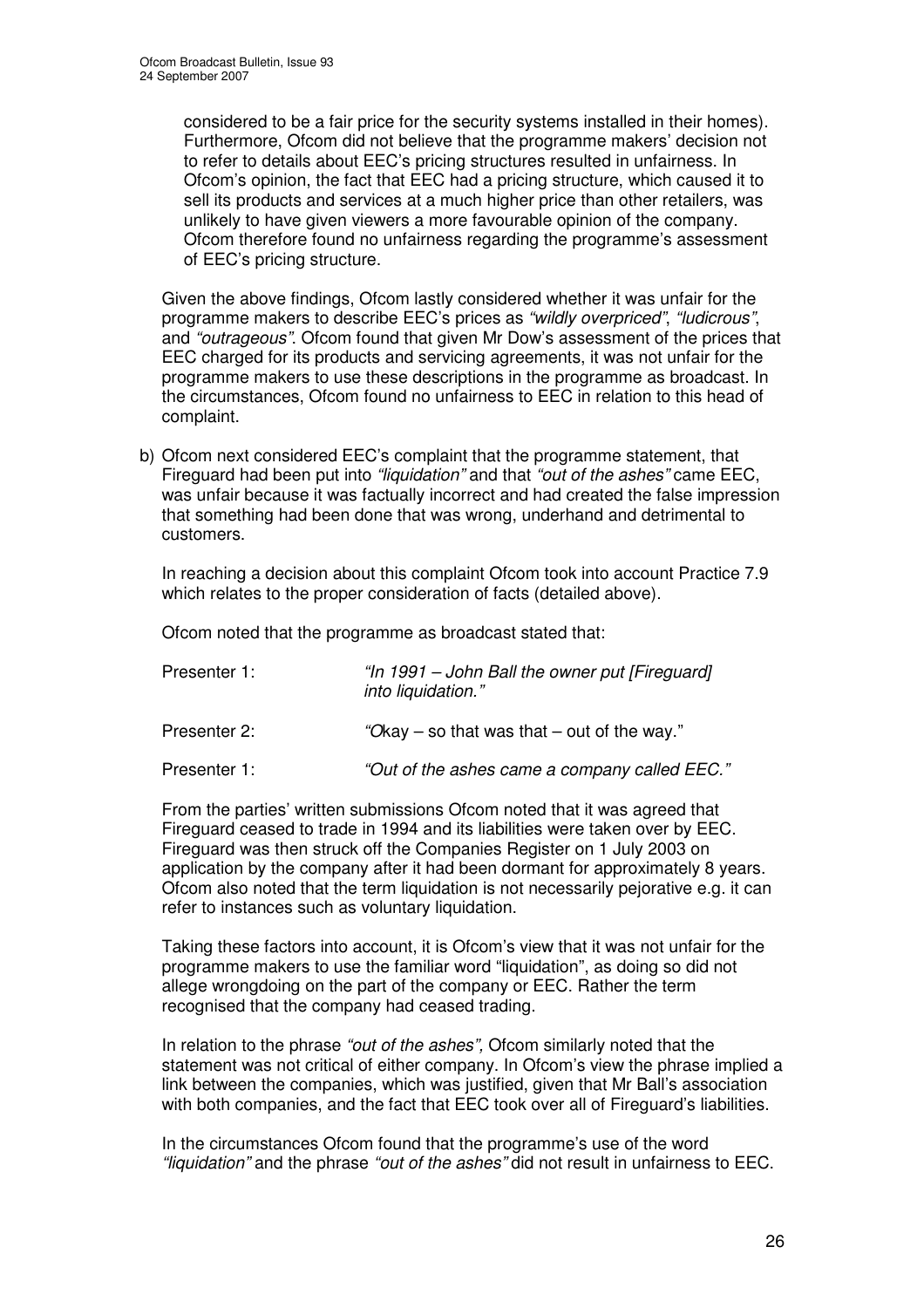c) Ofcom next considered EEC's complaint that it was unfair for the programme to report former EEC employee Mr Mitchell's opinions of EEC in the programme as broadcast as he had never been part of an EEC sales force and his criticisms were incapable of substantiation. EEC also said that is was not given an opportunity to respond to Mr Mitchell's criticisms.

In reaching a decision about this complaint Ofcom took account of Practice 7.9 which relates to the proper consideration of facts. In addition Ofcom took account of Practice 7.11 which states that, if a programme alleges wrongdoing or incompetence or makes other significant allegations, those concerned should normally be given an appropriate and timely opportunity to respond.

From a recording of the programme, Ofcom noted that the programme's commentary made clear that Mr Mitchell was employed by EEC for a short period of time:

Commentary: *"The* [presenters] *file also has the number of a former EEC employee who was so shocked by their sales methods, he quit after just one week".*

Ofcom also considered Mr Mitchell's unedited interview in which he described that during his week's employment he had been able to listen to calls generated from the EEC call centre.

On the information provided to it, Ofcom considered that the programme as broadcast accurately described Mr Mitchell's employment with EEC, and it was reasonable for the programme makers to include Mr Mitchell's comments in relation to the company's sales methods given that he had witnessed some of them first-hand during his week's employment.

In the programme as broadcast Mr Mitchell criticised EEC for targeting older people:

Mr Mitchell: *"They were sort of pushing a little bit – not too pushy, but most of them were hitting the old dears, the old people".*

Ofcom noted that the programme makers offered EEC an opportunity to respond to the allegation that EEC targeted elderly people on 9 June 2006. This allegation was later followed up again during the presenters' interview with Mr Ball. Ofcom also noted that the company's response to this allegation (that all customers had 14 days in which to cancel their orders), had been reflected in the programme as broadcast: *"One of the things that we need to look at is this, every single person that buys from EEC has 14 days in which to cancel the contract. Statutory requirements say that we have got to give seven days"*.

Taking all these factors into consideration, Ofcom found that the programme accurately described Mr Mitchell's work history with EEC and it was reasonable for the programme makers to include Mr Mitchell's comments in relation to EEC. Furthermore, Ofcom found that EEC had been given an appropriate opportunity to respond to Mr Mitchell's allegations and its response was properly reflected in the programme. Accordingly, Ofcom has found no unfairness resulted to EEC in relation to this complaint.

d) Ofcom considered EEC's complaint that the programme makers did not fairly present the reasons why the undercover reporter had been dismissed, and that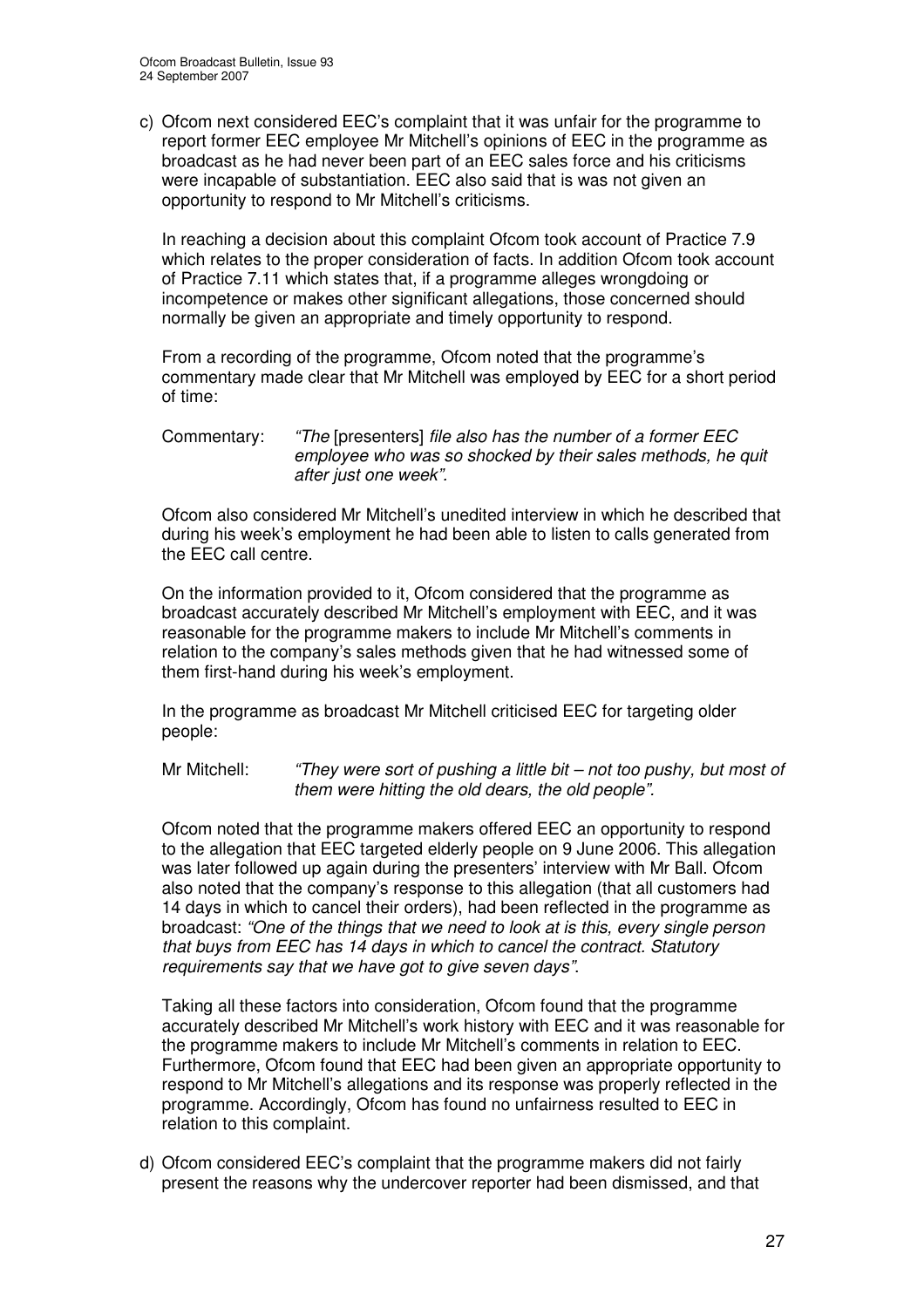the programme intimated that the undercover reporter had been dismissed because he had failed to follow the EEC sales script. In doing so, and by not detailing the full sales script during the programme, EEC complained that the programme makers gave viewers the impression that EEC deliberately provided potential customers with limited information in order to effect a sale and to take undue advantage of them.

Ofcom considered an unedited recording and transcript of the undercover reporter's dismissal meeting, and a letter of dismissal from EEC, dated 26 May 2007. The letter of dismissal listed two reasons for EEC's decision: the misuse of the EEC sales scripts (which could be misleading to potential clients); and, the undercover reporter's overall level of performance. In support of these reasons, the letter provided a summary of five of the reporter's phone calls which EEC deemed to be a misuse of its scripts. The letter did not give specific details about the reporter's overall level of performance. It was clear to Ofcom from the letter of dismissal, and the unedited recording of the dismissal meeting, that the primary reason for firing the reporter was his misuse of the script.

Ofcom noted that the programme as broadcast described the reasons for the undercover reporter's dismissal as follows:

Commentary: *"…it looks like Ron's been rumbled, and it gets worse, he's been fired.*

> [the presenters] *watch the footage of him being sacked. Ron's final despatch shows his sacking. He was told he hadn't stuck to the script".*

In Ofcom's view, the above commentary accurately summarised the reasons for the undercover reporter's dismissal. Ofcom noted that this summary was followed by footage filmed during the dismissal meeting:

EEC Manager: *"And then you cannot ask somebody directly 'do you have a burglar alarm?' Again it's not in the script"*

Presenter: *"Shame on him for mentioning burglar alarms – what do they sell?"*

Ofcom noted that this example was also referred to in the dismissal letter. After comparing this extract with the unedited recording of the meeting and the dismissal letter, Ofcom found that the broadcast material reflected the content of the unedited recording.

In relation to EEC's complaint that the programme gave viewers the impression that EEC deliberately provided potential customers with limited information in order to effect a sale and to take undue advantage of them, it is Ofcom's view that the purpose of the presenter's comment, *"Shame on him for mentioning burglar alarms – what do they sell?"* was to specifically make such a point. Ofcom also considered that in the context of the programme, it was reasonable for the presenter to question why explicitly asking a potential customer if they had a burglar alarm was a breach of EEC company policy.

Ofcom noted that the programme makers put the allegation, that EEC's scripts did not make explicit the purpose of the EEC's visits, to the company in writing on 9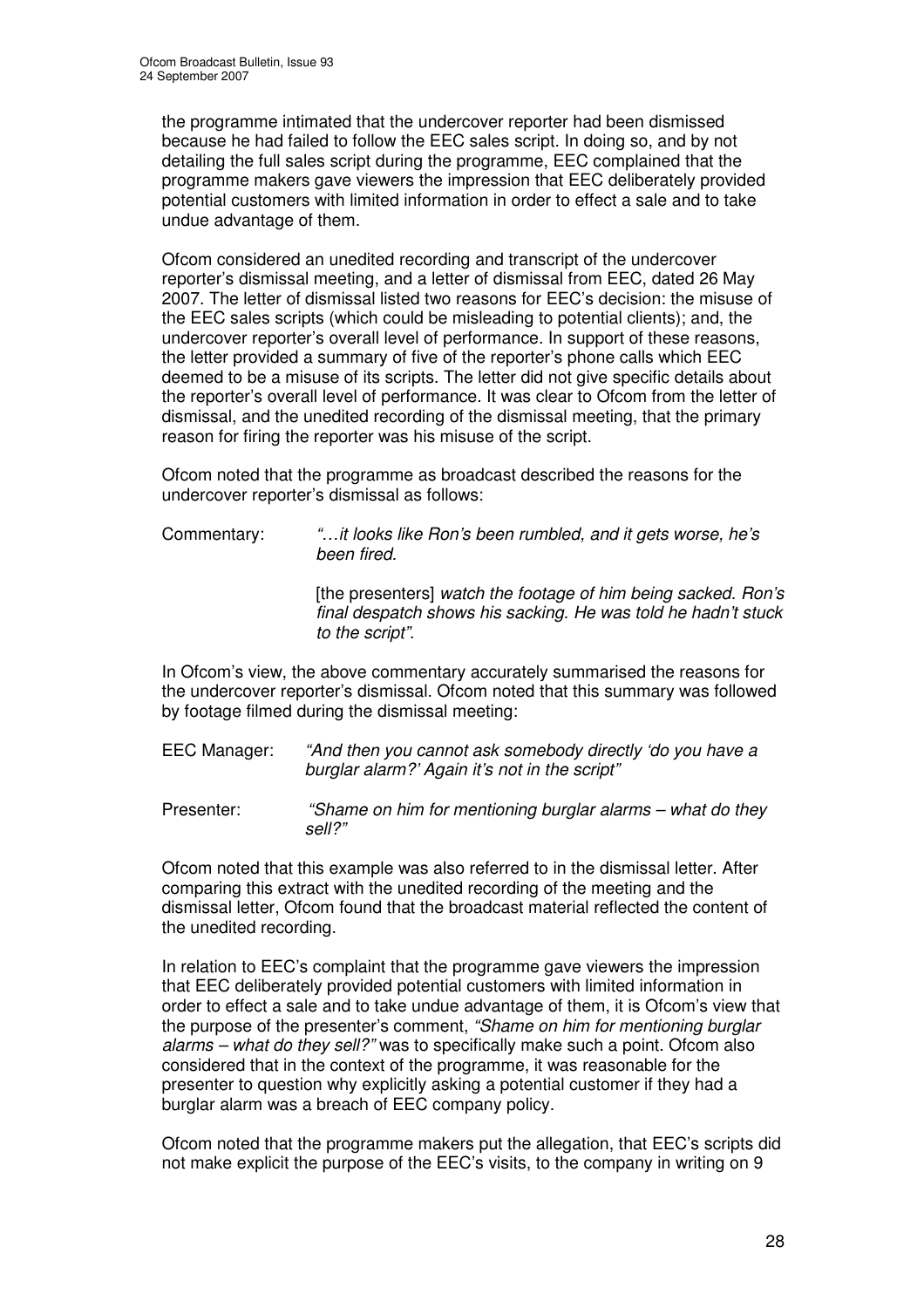June 2006 and during an interview with Mr Ball. Mr Ball's response at the time was reflected in the programme as broadcast:

Presenter: "*Why don't you say* [that you want to sell burglar alarms] *to people?"*

Mr Ball: *"We do say. We say we'll show you a range of products and if you see something you'd like to purchase on the day you can make that decision."*

Taking all these factors into consideration, Ofcom found that the programme accurately summarised why the undercover reporter had been dismissed, and provided an example of one of the reasons cited by the company for the dismissal. Furthermore the presenter posed a legitimate query about whether the reason for dismissal implied a lack of clarity in the EEC scripts. Ofcom also found that such an enquiry did not result in unfairness to EEC as it had been given an opportunity to respond to the criticism prior to broadcast and its response had been appropriately represented in the programme as broadcast.

e) Ofcom considered EEC's complaint that the programme makers did not properly consider facts provided by EEC prior to broadcast.

When considering EEC's complaints under this Head, Ofcom took account of Practice 7.9 of the Code which relates to proper consideration of facts (detailed above). Ofcom also took account of Practice 7.11 which relates to the offering of an appropriate opportunity to respond (detailed above).

i) Ofcom considered EEC complaint that the programme's treatment of its dealings with an "anonymous customer" was one-sided and did not provide a balanced consideration of facts.

Ofcom noted that prior to broadcast the programme makers advised EEC of their intention to feature the experience of an anonymous customer in its report, and set out the significant allegation to be made in the programme, and sought a response. These related to Mr Dow's assessment that the EEC security system was overpriced and the workmanship of the installation was of a poor standard. In addition, the example of the anonymous customer was put to Mr Ball during his interview.

The response from EEC and Mr Ball at the time was that they did not agree with Mr Dow's opinion that the system was overpriced, and stated that all customers have 14 days in which to cancel their orders. Ofcom noted that the programme included footage of Mr Ball explaining EEC's 14 day cancellation policy and his response to the allegation that he sold overpriced products: *"Hang on one second here…it is not that the customer has come along and spent £7,000. But in a lot of cases that you quoted to me, it's over a number of years…"*

In Ofcom's view, EEC was provided with a fair opportunity to respond to the allegations in relation to the anonymous customer and the company's response was fairly reflected in the programme as broadcast. In these circumstances, Ofcom has not upheld this part of EEC's complaint.

ii) Ofcom next considered EEC's complaint that the programme misrepresented its customer dealings with Mrs Pike and failed accurately to describe Mrs Pike's existing security agreement.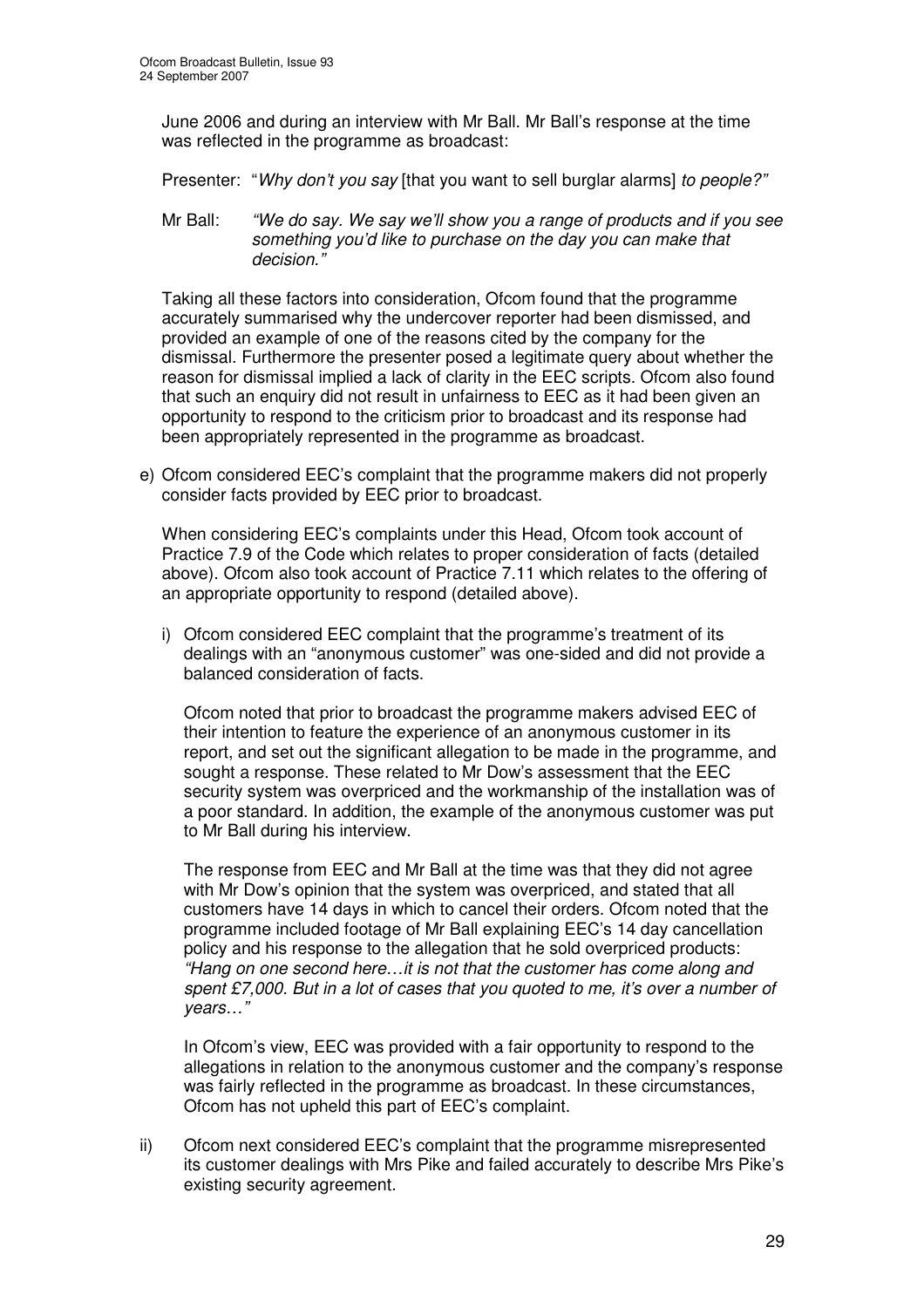Ofcom noted that the programme as broadcast described that Mrs Pike had been a customer of EEC and Fireguard, and had spent over £18,000. The programme recounted that in 1998 Mrs Pike had written to EEC, advising that she did not wish to purchase another contract as the charges were far too high for her, and that following this letter, Mrs Pike had been persuaded to spend an additional £1,500 with the company. In addition, the programme included an interview with Mrs Pike's son who explained that *"two years ago, she paid three and a half thousand pounds for a three year service agreement and that doesn't even start till December 2006, so that's not going to finish till she's about 92"*.

Ofcom first considered the total figure spent of £18,000 as given in the programme as broadcast:

*"Over 15 years, Stella Pike has paid John Ball's companies in excess of eighteen thousand pounds. They've refunded a third of that, but Stella's son is still furious"*.

Having considered the paperwork relevant to Mrs Pike's case, it is Ofcom's view that the above summary was fair. In reaching this decision Ofcom found that the summary appropriately attributed the £18,000 to both of Mr Ball's companies (i.e. Fireguard as well as EEC) and explained that a proportion of the total £18,000 had been refunded. In the circumstances, Ofcom was satisfied that when stating the total amount spent by Mrs Pike, the programme makers took reasonable care to satisfy themselves that material facts had not been presented, disregarded or omitted in a way that is unfair to EEC. Ofcom found no unfairness to EEC in this respect.

Ofcom next considered the programme's description of the circumstances surrounding Mrs Pike's letter to EEC in 1998 and the subsequent renewal of her security service contract. Ofcom noted that the relevant segment of the programme stated:

- Presenter: *"I've found a letter written by your Mum to the company, to EEC, in 1998. She is saying – I do not want another contract: 'As I suspected' she says 'these charges amounting to £825 a year are far too high for me to consider renewing my contract with EEC'. It makes it quiet clear – that's that's, no more monitoring, no new contracts please. Should be clear enough".*
- Mr Pike: *"But – they sent a salesman round one week later on the pretence of actually doing some service, I think, even though the service agreement had finished – and it was at that point they persuaded my Mum to write out a cheque for £1500."*

Ofcom reviewed the relevant information provided by both parties. While Ofcom noted that the above summary did not list each and every contact that Mrs Pike had with EEC at that time, it is Ofcom's view that the summary fairly represented the material facts of the incident and did not omit or disregard significant pieces of information in a way which would have been unfair to EEC. Accordingly, Ofcom found no unfairness to EEC in this respect.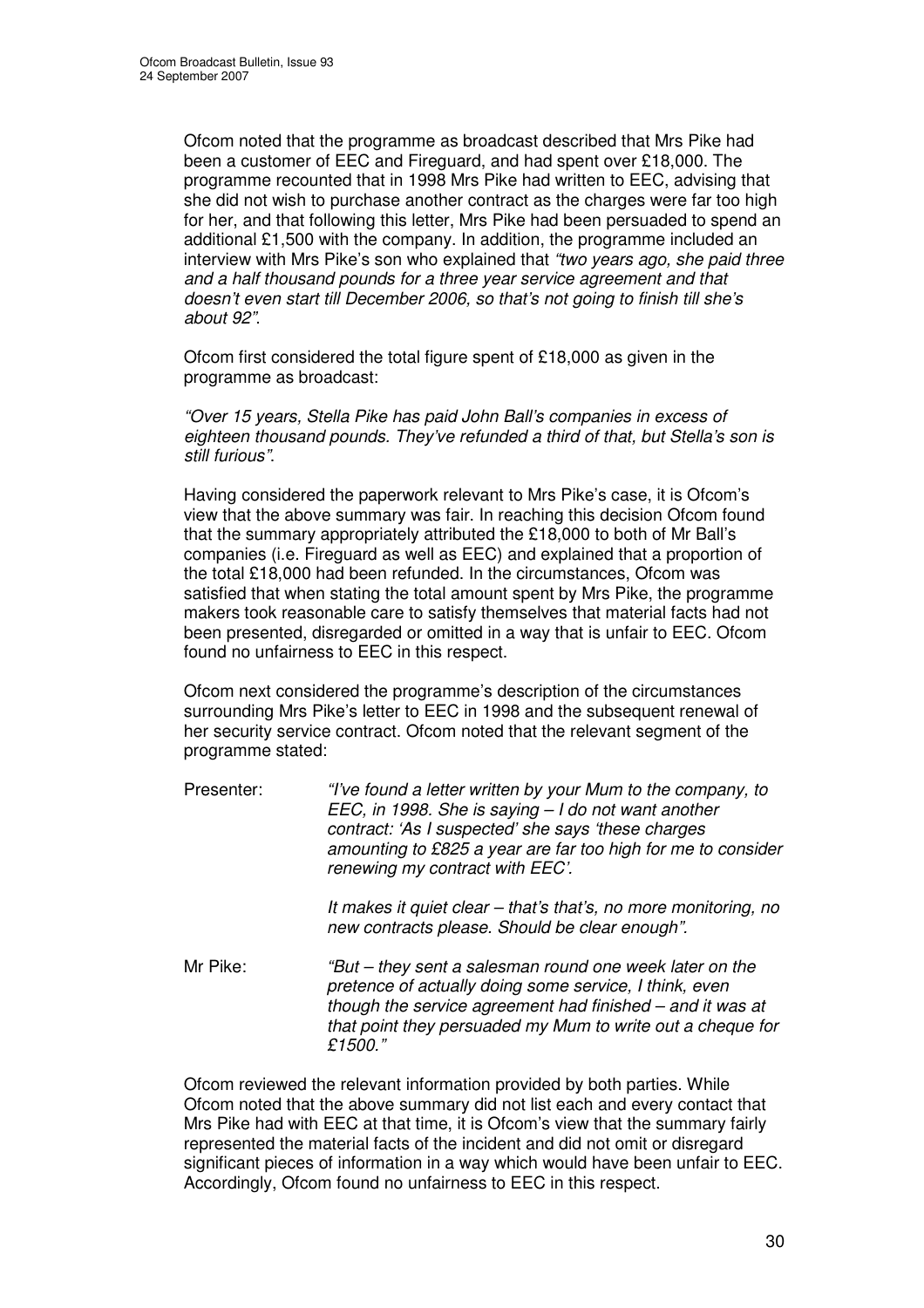Ofcom lastly considered the programme's description of Mrs Pike's existing agreement with EEC. Ofcom noted, from the information provided, that when the programme was made (around June 2006) Mrs Pike was not a fee paying customer of EEC. According to the paperwork, in July 2005 Mrs Pike's son intervened on behalf of his mother to secure a refund of all current and future contracts (i.e. contracts which Mrs Pike had purchased but that would not begin until a date in the future). These refunds were given as of 13 June 2007. At the same time EEC also gave Mrs Pike a free two year monitoring service that would end on 27 July 2007. Therefore, at the time that the programme was being made, and when it was broadcast, Mrs Pike was no longer financially committed to EEC, and in fact was receiving a free service.

Ofcom noted that this situation did not correspond with the information that was presented in the programme:

- Commentary: *"Stella has short term memory loss and is unaware that in fact she's paid out a lot more, and has been spending money on new contracts with EEC for years. Stella's son Rob only discovered what was going on when it was too late."*
- Presenter: *"What your Mum said to me was that she'd only paid for the equipment, she didn't pay for anything after that."*
- Mr Pike: *"Yeah well the trouble is my Mum isn't quite, she doesn't quite understand how much money she's been writing these cheques out for."*
- Presenter: *"She also said she doesn't use* [the security system] *now."*
- Mr Pike: *"Yeah well that's the other thing – only two years ago she paid three and a half thousand pounds for a three year service agreement and that doesn't even start till December 2006 so that's not going to finish till she's about 92."*

In Ofcom's opinion, viewers were likely to understand from this comment by Mr Pike that Mrs Pike was an ongoing customer of EEC and remained under contract to the company until December 2009. As noted above, this was not the case.

Ofcom noted that following Mr Pike's comment, the programme commentary stated that EEC had refunded a third of Mrs Pike's money: *"*[EEC] *has refunded a third of* [the money spent by Mrs Pike] *but* [Mr Pike] *is still furious*". However, after this commentary the programme included another comment (by the presenter) which indicated that Mrs Pike remained under contract to EEC (which was not true):

Presenter: *"Actually* [Mrs Pike]*'s paying for a service contract which doesn't start until the end of the year."*

Taking consideration of the programme sequence as a whole, while Ofcom acknowledged that the programme makers did accurately describe that EEC had refunded a third of Mrs Pike's money, it considered that such a statement did not correct the misleading impression given about Mrs Pike's existing agreement with EEC (i.e. that Mrs Pike was not under contract to EEC any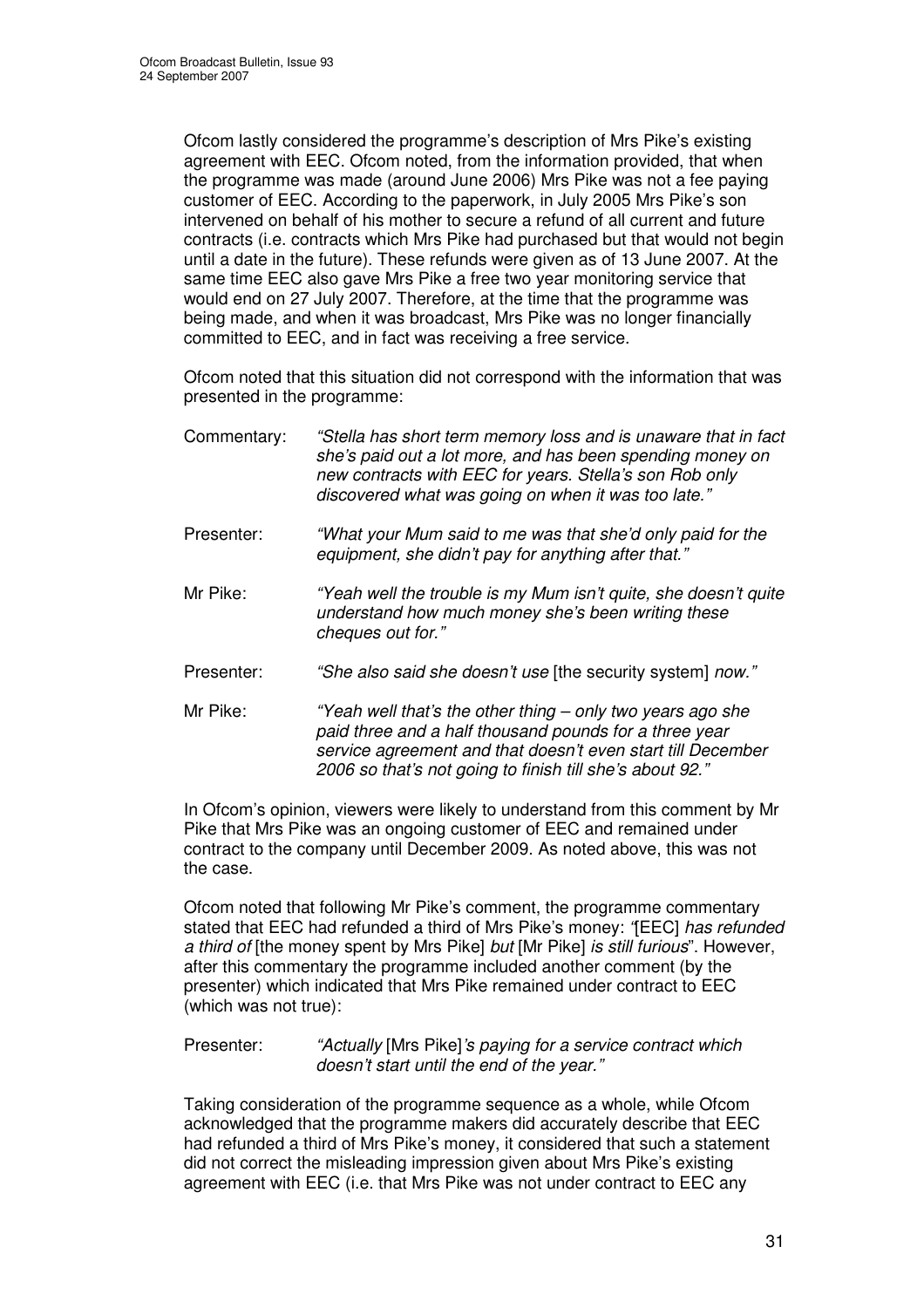longer and that EEC had refunded all current and future contracts). Ofcom found that by including the statements by Mr Pike and the presenter (above) and not explaining that the contract had been refunded, viewers were likely to be left with an unfairly negative impression of EEC. In the circumstances, Ofcom has decided that this part of the programme as broadcast resulted in unfairness to EEC.

iii) Ofcom considered EEC's complaint that the programme makers ignored information provided to them, about the improvements which the company has made since the last *Watchdog* programme in 2004.

Having viewed a recording of the programme, it is Ofcom's opinion that the introduction made it clear that the programme would focus on Mr Ball's company EEC, with a view to investigating whether, over the course of its existence, it had treated its customers fairly. It was not a programme about the company's developments since the last *Watchdog* programme, as the complainant appears to suggest. In Ofcom's view, given the clearly established direction of the programme, the programme makers were entitled to focus on any customers of EEC, provided it presented the relevant customer dealings in a way which did not result in unfairness. Ofcom was not persuaded by the complaint that the programme makers were required to include details about any particular improvements since 2004, if those improvements did not significantly affect the nature of the allegations made in the programme. On the information provided to Ofcom, it considered that the programme's criticisms of EEC, in all but one instance (see Ofcom's finding at Head e) ii) above), were not significantly remedied by any improvements by EEC since 2004. In the circumstances, Ofcom found no unfairness to EEC in relation to this complaint.

### iv) Reflection in programme of information provided prior to broadcast

Ofcom next considered EEC's complaint that the BBC did not reflect the extensive and detailed information provided by EEC prior to broadcast. EEC said this was evidenced by the programme's use of the phrases such as: *"ripping people off", "done over"*, *"how did he get him to fall for that"*, *"big expensive burglar alarms"* and *"over priced products"*. EEC said the use of such expressions were unfair.

In considering this complaint Ofcom noted that the quotes referred to above appeared to relate to two types of allegations: first that EEC targets vulnerable people, and secondly that EEC sells overpriced security equipment which is too complex for the needs of their customers. Ofcom's decision in relation to the second allegation can be found at Head a) and Head f) i), which found no unfairness. This head of the decision will therefore focus on the first complaint regarding the targeting of vulnerable people.

In reaching its decision, Ofcom took account of Practice 7.9 relating to proper consideration of material facts (detailed above). Ofcom also took account of Practice 7.11 (detailed above) which relates to the offering of an appropriate opportunity to respond.

Ofcom viewed a recording of the programme and noted that throughout the report, the programme makers provided information to the viewers to support their allegation that EEC targeted elderly people. This information included undercover footage of one of EEC's employees describing the importance of targeting this market: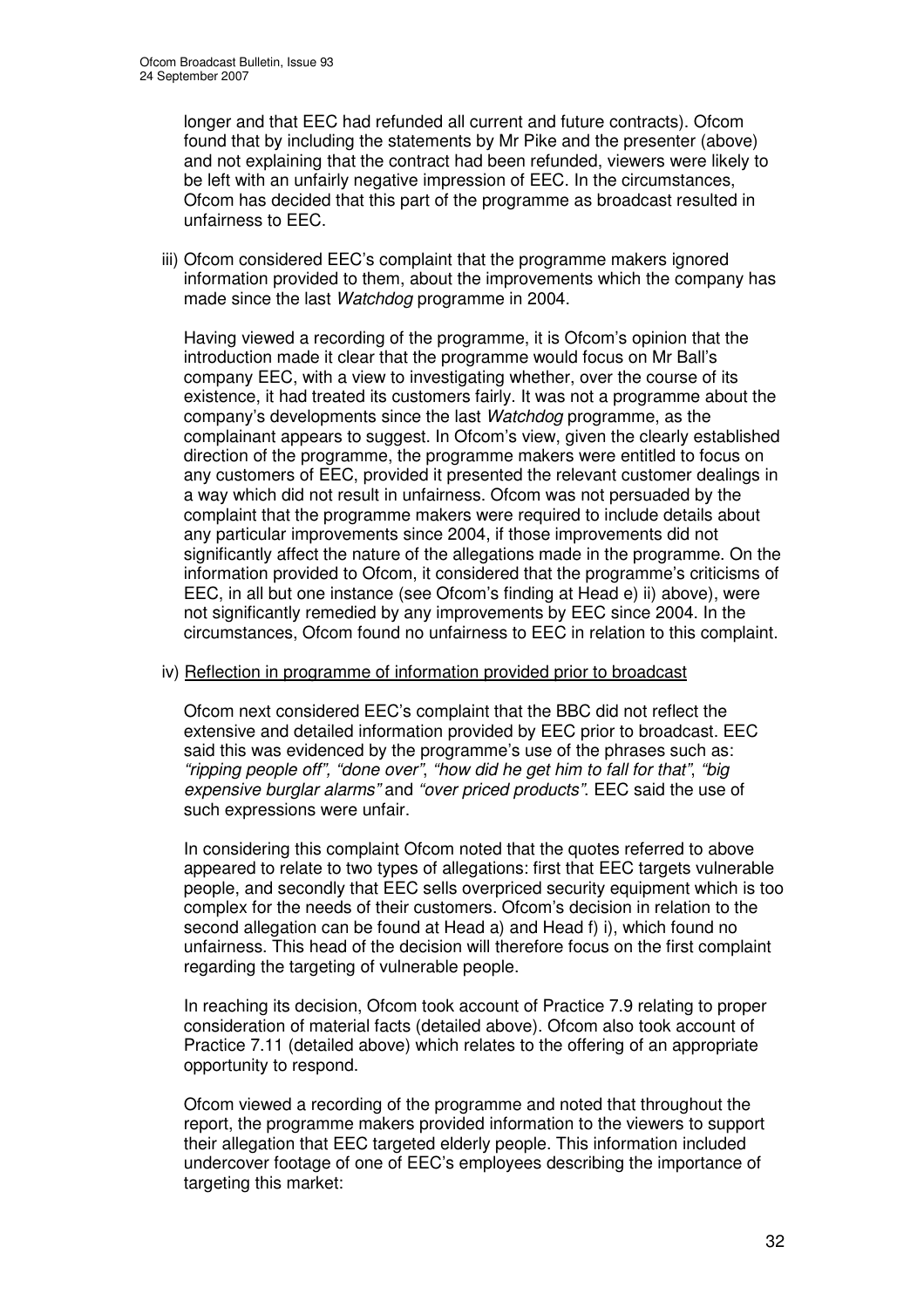EEC employee: *"Well your main market is old people that you're gonna be speaking to, so you can't feel guilty if they are old.*

*They're your main market – you've got to turn them round.*

*Unfortunately I know it sounds nasty but they're the easiest ones to turn around as well."*

The programme makers also interviewed relatives of elderly customers of EEC who believed EEC had taken advantage of their relatives' vulnerability.

Based on the information provided in the programme, it is Ofcom's view that the programme makers gathered significant material from a variety of sources to the allegation that EEC targeted elderly people who were vulnerable. Ofcom considered this was a serious allegation and as such merited an opportunity to respond.

Ofcom noted that this allegation was put to EEC in both written correspondence prior to broadcast and during Mr Ball's interview. Furthermore, Ofcom noted that EEC's response at the time (that all customers had 14 days in which to cancel their orders, and that EEC's phone scripts advise prospective customers that they will be shown a range of products when their security advisor arrives at their home to conduct a security survey) was represented in the programme as broadcast.

Taking these factors into account Ofcom found that the programme makers took reasonable care to ensure that material facts were not presented, disregarded or omitted in a way that was unfair to EEC. Ofcom therefore found no unfairness in this respect.

### f) Unsubstantiated allegations without fair opportunity to respond

Ofcom next considered EEC's complaint that the programme included two unsubstantiated allegations to which it was not given a fair opportunity to respond.

In reaching a decision in relation to this complaint Ofcom took account of Practice 7.11 which relates to the offering of an appropriate opportunity to respond (outlined above).

Ofcom considered each allegation separately:

i) The first statement of complaint was:

*"the company is at the forefront of selling…to customers…more than they need and charging more than they can afford"*.

Ofcom considered that this was a significant allegation to which EEC was entitled to respond.

Ofcom considered the pre-broadcast correspondence between EEC and the programme makers. It noted that, on 9 June 2006, the programme makers provided EEC with a list of allegations which it intended to include in the programme and sought the company's response. The letter stated "We will be talking to customers who feel they have been sold overpriced, inappropriate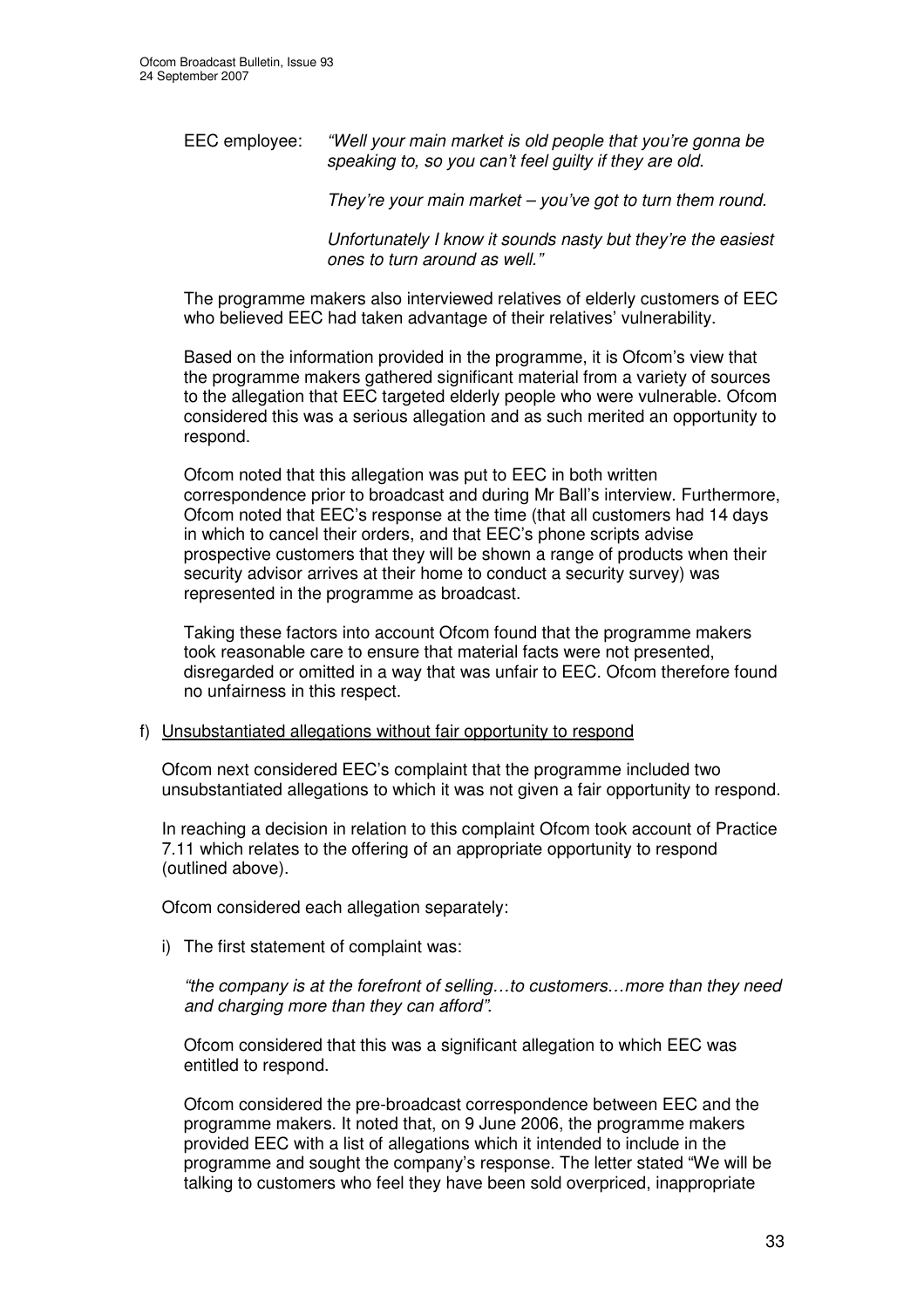and shoddily installed safety equipment and to people who are angry about the high costs and long contracts that their elderly relatives have signed up to". Ofcom also noted that the same allegations were put to Mr Ball during his interview with the presenters: *"How can you possibly think, as a man who runs an £11 million company that an old person needs £7,000 worth or £12,000 or £19,000 worth of security on a small house?"* Ofcom noted that this question along with Mr Ball's response was represented in the programme.

Having viewed a recording of the programme it is Ofcom's opinion that viewers were likely to understand that the comment by the presenter, was a summary of the way that the featured customers (and their relatives) felt about the purchases they had made from EEC. Ofcom considered that EEC had been afforded an opportunity to respond to these allegations and the programme makers were justified in summarising the sentiments of the programme contributors, in this way.

Accordingly Ofcom found no unfairness in this respect.

ii) Ofcom next considered that second comment complained of by EEC:

*"the police say the survey is designed to make people frightened".*

EEC complained that no such comment was made by the police nor was the allegation put to it prior to broadcast for a response.

As noted by the BBC in its first statement, the comment was based on the comments by Mr Allan McInnes of the Association of Chief police Officers. During his full untransmitted interview, Mr McInnes made the following comments:

- Presenter: *"That's a very interesting point. It* [the survey] *also seemed to us to be a bit intimidating. Because it's really asking you isn't it to think of all the dangers that might be present in your neighbourhood and so on?"*
- Mr McInnes: *"Yes. It's asking what your perception of crime is. Now generally asking the public they'll always think crime has gone up, whereas statistics say burglary has in fact gone down in the last 5 to 7 years. But all these questions aim towards - I would say - increasing people's fear, or giving the salesman information about the individual that he can use to lead you into another area".*

Ofcom considered that based on these comments made during an interview for the programme, by an ACPO representative, it was reasonable for the programme makers to make the comment that *"the police say the survey is designed to make people frightened"*.

Ofcom considered that, given the significance of the allegation, it was appropriate that EEC be given an opportunity to respond.

Ofcom noted that the programme makers had written to EEC prior to Mr Ball's interview that ACPO had reviewed the survey and ACPO had concluded that it was designed to collect information from the consumer in order to sell burglar alarms. Ofcom considered that this information together with the direct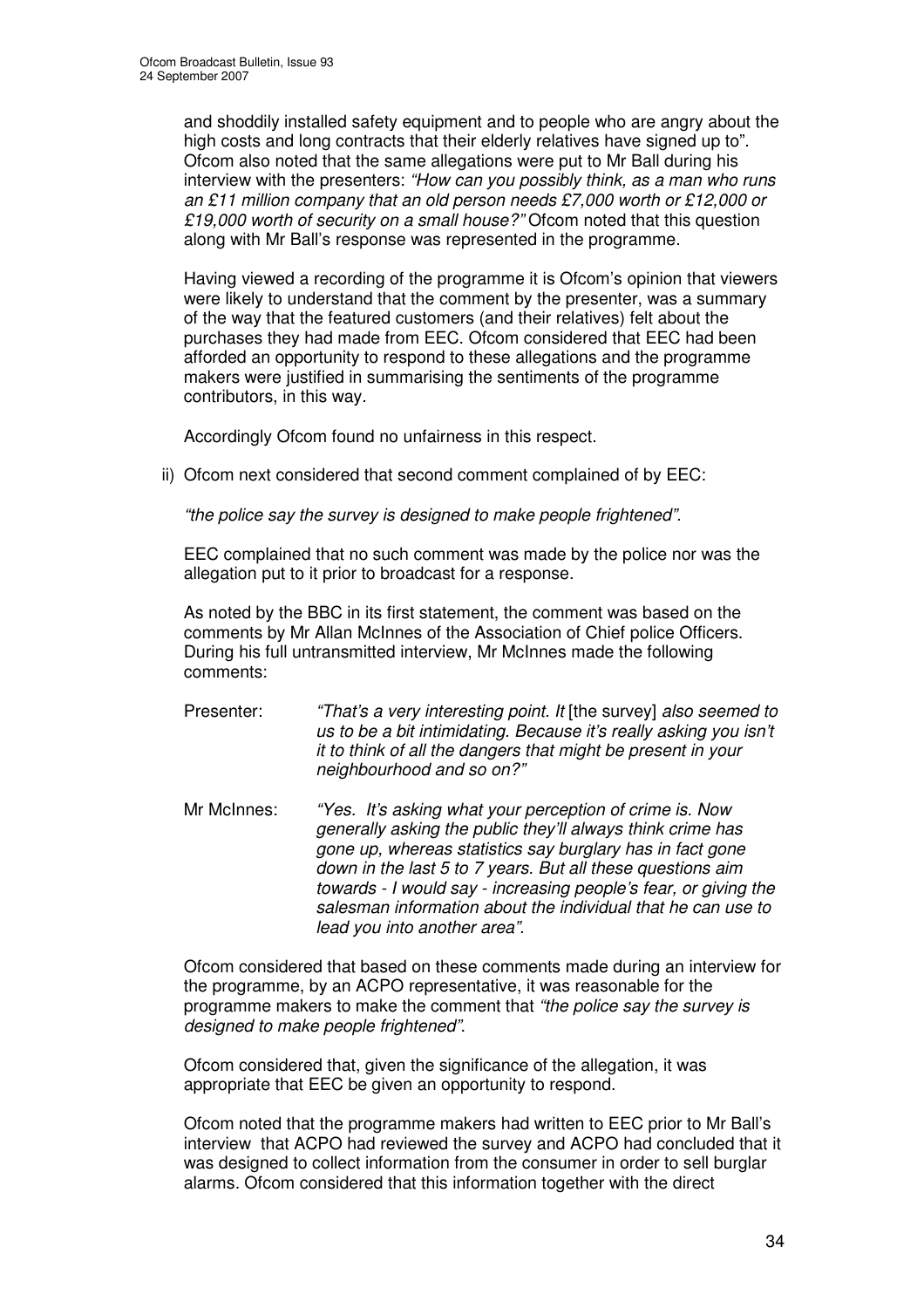statement by the presenter to Mr Ball during his interview that: *"The police say the survey is designed to make people frightened?"* provided Mr Ball and his company with adequate information to be able to respond to the comment.

Taking these factors into account, Ofcom therefore found no grounds for the complaint that the statement was false or that EEC had not been afforded an opportunity to respond to it. Accordingly, Ofcom found no unfairness in relation to this part of the complaint.

# g) Approach and timing of interview with Mr Ball

EEC complained that the programme makers sought an interview with Mr Ball at his work premises unannounced and whilst correspondence about the possibility of an interview with Mr Ball was still ongoing.

In reaching a decision in relation to this complaint Ofcom took account of Practice 7.11 which states that if a programme alleges wrongdoing or incompetence or makes other significant allegations, those concerned should normally be given an appropriate and timely opportunity to respond.

Ofcom had regard to the correspondence between the parties prior to Mr Ball's interview. The correspondence occurred between 9 June 2006 and 10 July 2006, and in that time the programme makers wrote to Mr Ball seven times. The written correspondence from the programme makers fully informed EEC of the allegations to be included in the programme and also responded to the questions and requests for further information that had been made by the complainant during the course of the written correspondence.

Ofcom noted from the correspondence that the programme makers made repeated requests for an interview with Mr Ball. While Ofcom accepts that the "possibility of an interview" was never refused outright by the complainant, it is Ofcom's opinion that the company was clearly reluctant to set a firm date for the interview, despite being provided with what Ofcom considered to be sufficient information to be able to respond to the allegations.

In the circumstances, Ofcom considered that it was reasonable for the programme makers to seek an interview with Mr Ball, unannounced, so that he could respond (on behalf of EEC) to the programme allegations. Ofcom did not believe that this resulted in unfairness to the company as it had been provided with all the relevant information pertaining to the allegations prior to the interview, and the programme makers had exhausted, to a reasonable degree, other methods by which to secure an interview.

# h) Presentation of consideration of "changes to business"

EEC complained that the programme incorrectly and unfairly claimed that there had been no news from Mr Ball as to whether he was prepared to make changes to the EEC business.

The relevant piece of programme commentary stated that:

*"There's no news from John Ball about whether he'll change any of his business practices or refund money to the customers Lynn and Esther met."*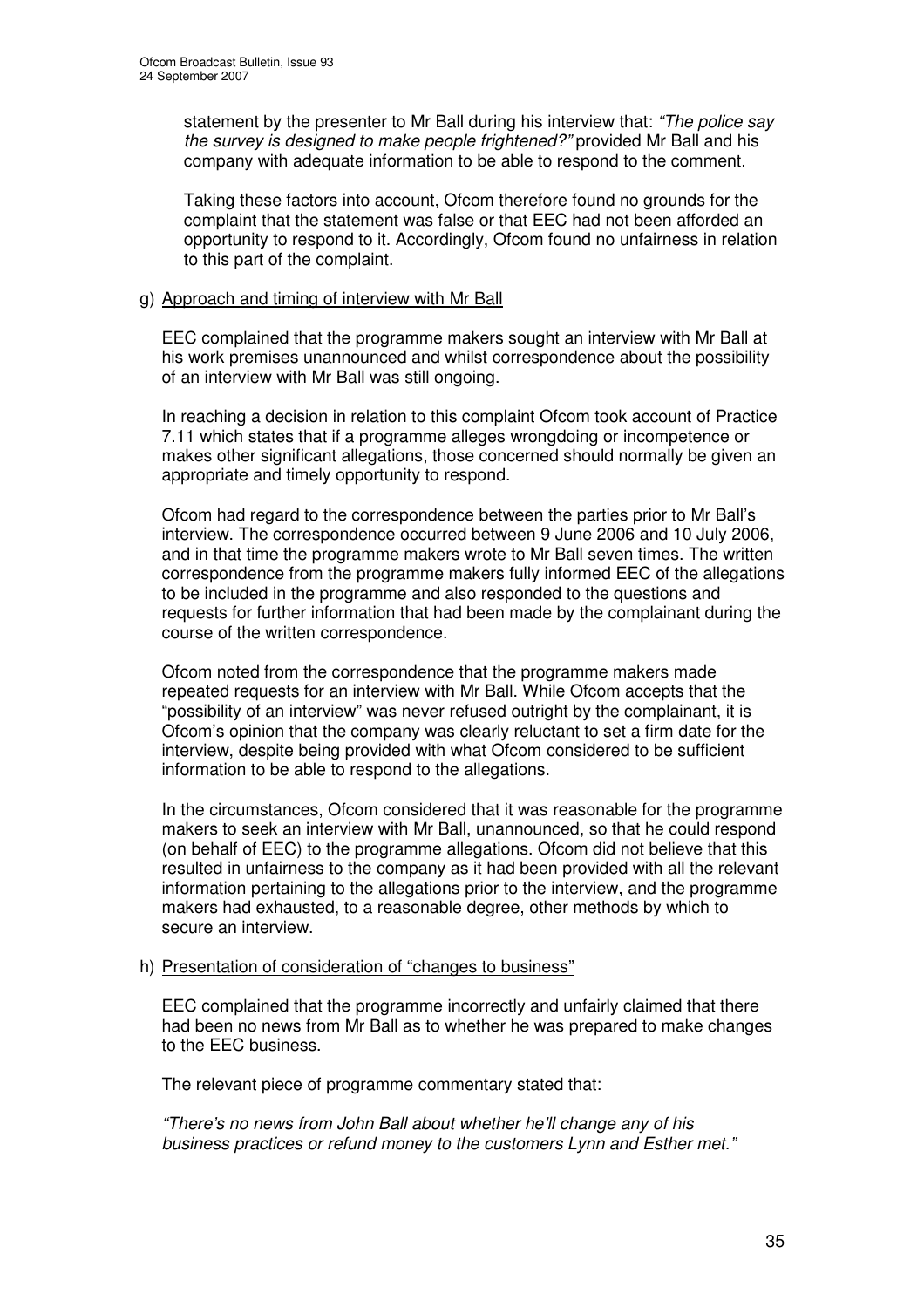In reaching its decision in relation to this complaint Ofcom took account of Practice 7.9 which concerns the proper consideration of facts (as outlined above).

Ofcom noted that during Mr Ball's untransmitted interview the presenters made enquires about whether Mr Ball would refund monies to the EEC customers to be featured in the programme. At that time, Mr Ball responded that he would look over the relevant paperwork.

After the interview, the following written exchanges took place in relation to whether or not EEC would make changes to its business practices or refund any of the customers' monies.

EEC's letter to the programme makers, 18 July 2006

"I have noted the recommendations about provision of a Survey to ACPO and would be happy for Mr Tulip and my training officer to meet with their representative in order to fully work through our survey and its supporting documentation. In common with our existing practices all feedback would be welcomed and all commendations fully evaluated and, where necessary, actioned. As you are fully aware in the past whenever recommendations have been made by the BBC or Trading Standards, these have been taken on board and actioned where appropriate. In that regard I refer you to the content of our letter of 12 July 2006."

The programme makers' letter to EEC, 27 July 2006

"Mr Ball said in the filmed interview that he always makes changes in response to issues raised by BBC programmes. Can he confirm what action he now plans to take, in light of the point we have made? In particular, does he plan to make refunds to Jean Hine and Stella Pike? Does he intend to make the company's scripts clearer to make it obvious to potential customers that the EEC home security survey is in fact about selling burglar alarms?

Mr Ball may well intend to make further changes to his company's practice. We would of course be interested in hearing about these with a view to reporting them within the programme."

Letter from Maxwell Hodge on behalf of EEC to the programme makers, 31 July 2006:

"If, as you say, Mr Ball has commented in his filmed interview that "…he always makes changes in response to issues raised by BBC programmes" he clearly cannot "respond" at this stage because he has not seen the programme. The matter will be revisited once the programme has been broadcast".

Letter from the programme makers to Maxwell Hodge, 3 August 2006

"Rather than arguing over semantics, we want to reflect in the programme what Mr Ball will be doing as a result of the cases we have already highlighted to him in considerable detail.

In particular, will he refund any money to Mrs Jean Hine…and will he refund any money to Mrs Pike?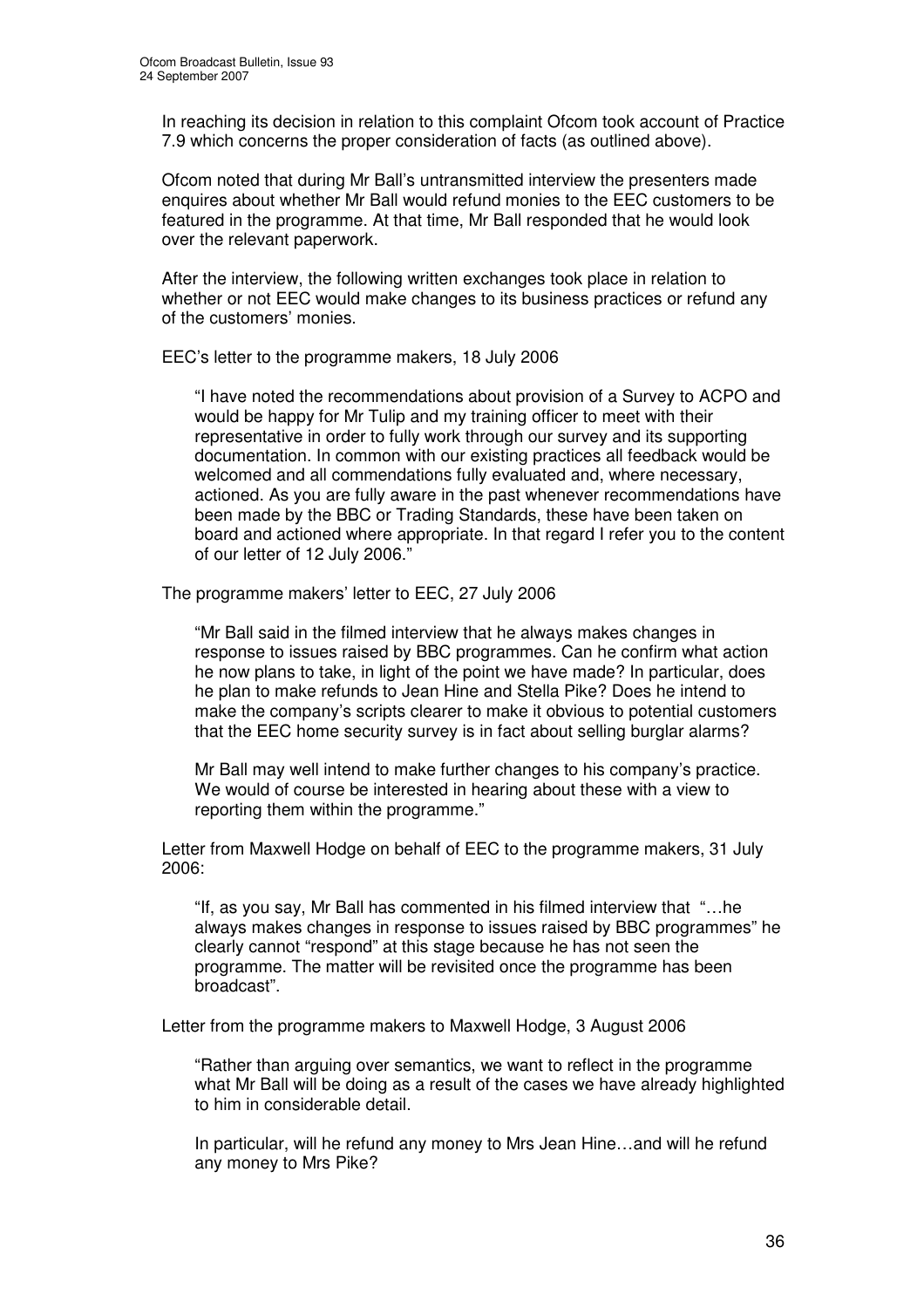It would obviously be better for all concerned were able to include any decision on that within the programme".

Ofcom noted that there was no response from either Maxwell Hodge or EEC to this letter.

Taking into account the correspondence between the parties, Ofcom considered that the statement that *"There's no news from John Ball about whether he'll change any of his business practices or refund money to the customers Lynn and Esther met"* accurately summarised that EEC had not provided the programme makers with details of any specific changes that the business intended to make, as a result of the programme's investigation. In the circumstances, Ofcom found no unfairness in this respect.

## I) *"Ripping people off for 15 years"*

Ofcom lastly considered EEC's complaint that it was unfair for the programme to state that EEC had been *"ripping people off for 15 years"*. EEC said the programme only referred to one customer who had been a client of EEC's for 15 years, and therefore there was no justification for making so broad a statement.

In reaching a decision in relation to this complaint Ofcom took account of Practice 7.9 relating to proper consideration of facts and Practice 7.11 which relates to the offering of an appropriate opportunity to respond (as outlined above).

Ofcom noted that this description was used in the opening sequence. In Ofcom's opinion, given the positioning of the statement, viewers were likely to understand that the comment was a summary of the programme maker's findings against EEC.

Throughout the course of the programme, a number of serious allegations were made against EEC. One of the main allegations was that EEC sold overpriced security products. Ofcom noted that this allegation was based on the opinion of EEC's customers interviewed for the programme and on the expert opinion of Mr Dow. In the programme, Mr Dow explained that he believed that the EEC products, which he had seen, were expensive and overpriced when compared to what other companies in the market were charging (Ofcom also noted that EEC was offered an opportunity to respond to these criticisms prior to broadcast).

Ofcom was not provided with any information to suggest that the security items which Mr Dow examined were not typical of EEC's product range, nor that the price of the inspected products was out of line with EEC's overall pricing structure. Furthermore, Ofcom noted that the products examined by Mr Dow had been purchased in different years over the course of EEC's 15 year existence. In the circumstances, Ofcom considered that Mr Dow's comments in relation to EEC's prices were in effect comments about EEC's pricing strategy in general. As such, Ofcom found that it was not unfair for the programme makers to summarise its allegations against EEC (for which EEC had been given an opportunity to respond) as it did in the programme as broadcast.

#### **Accordingly, EEC's complaint of unfair treatment has not been upheld, with the exception of one element.**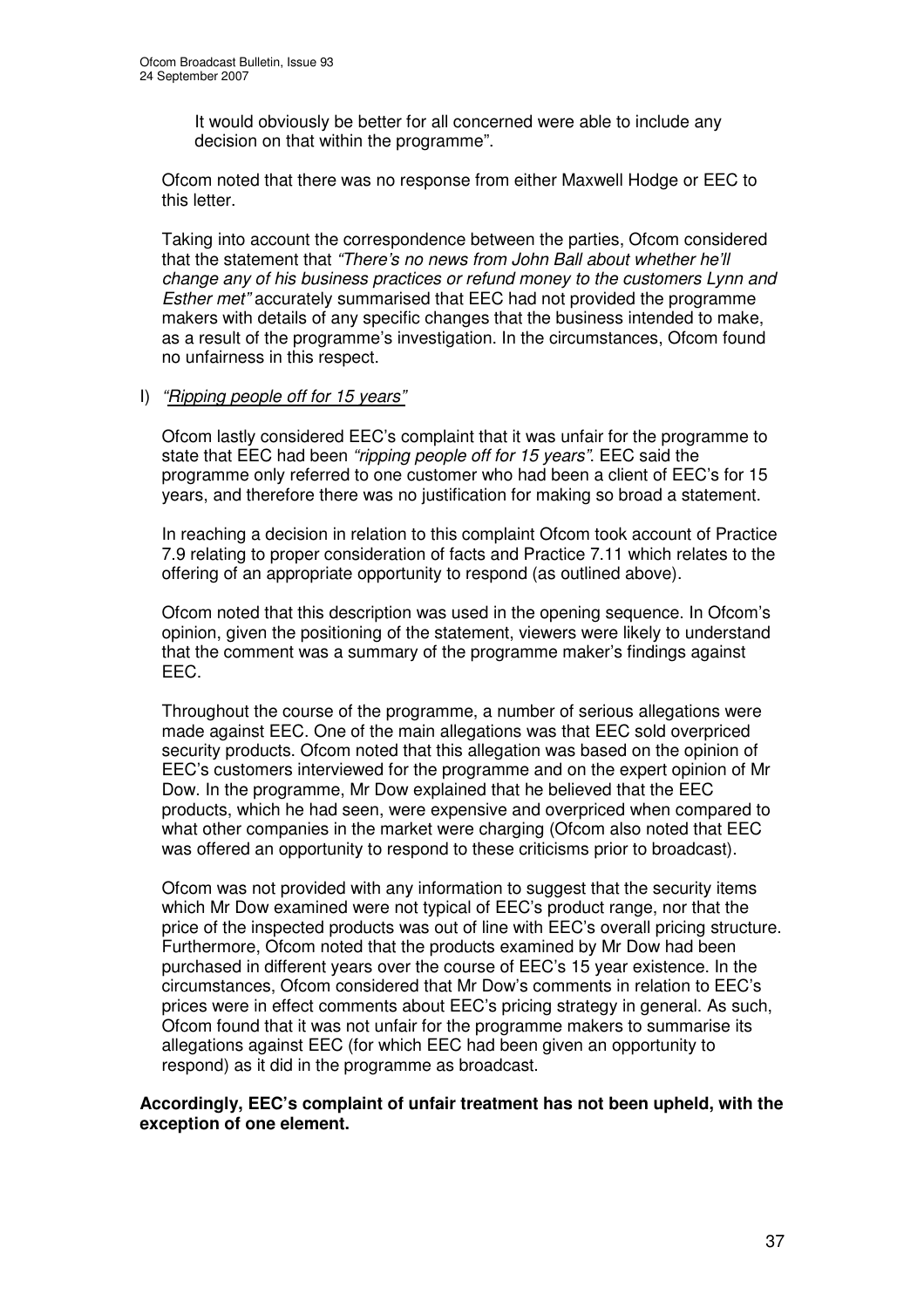# **Complaint by Maxwell Hodge Solicitors on behalf of Mr Joseph Tulip**

*Old Dogs, New Tricks, BBC1, 24 August 2006*

**Summary:** Ofcom has upheld Mr Tulip's complaint of unfair treatment. Ofcom has not upheld Mr Tulip's complaint of unwarranted infringement of privacy in the programme as broadcast.

This edition of *Old Dogs, New Tricks* investigated a home security company called European Environmental Controls Ltd ("EEC"), which it alleged sold "overpriced" products to vulnerable people. The programme referred to EEC's use of a Home Security Survey ("the survey") and alleged the survey was not a genuine security survey but rather was used by the company in order to gain access to potential customers and their homes. Ofcom also noted that the programme referred to and criticised the designer of the survey, who it was explained was an ex-police officer with 28 years experience. Footage of the survey (which included the designer's name and image) was briefly shown in the programme.

Mr Tulip, the designer of the survey, complained that the programme as broadcast was unfair to him and unwarrantably infringed his privacy.

Ofcom found as follows:

- a) In Ofcom's opinion, it was incumbent on the programme makers to offer Mr Tulip (who was the subject of direct criticism and visually identified) a specific opportunity to respond to the programme. In the absence of such an offer being made, Ofcom found that the Mr Tulip was not offered an appropriate opportunity to respond, and this resulted in unfairness to him in the programme as broadcast. Ofcom has upheld this part of Mr Tulip's complaint.
- b) It is Ofcom's view that Mr Tulip did not have a legitimate expectation of privacy in respect of the information included about him in the programme. In the circumstances Ofcom found that the programme as broadcast did not infringe Mr Tulip's privacy. Ofcom has not upheld this part of Mr Tulip's complaint.

## **Introduction**

On 24 August 2006, BBC1 broadcast an edition of *Old Dogs, New Tricks* that investigated a home security company called European Environmental Controls Ltd ("EEC").

The programme explained that the owner of EEC, Mr John Ball, was the former owner of a company called Fireguard UK, which had previously been investigated by the consumer programme, *Watchdog*. The programme stated that *Watchdog* had previously exposed Fireguard UK as "pressure selling" overpriced and unsuitable fire safety equipment to elderly people. The programme questioned whether *"John Ball's sales team is using the same selling tactics his last company did 15 years ago"* and *"Is John Ball at it again?"*

As part of the programme's investigation, an EEC employee was surreptitiously recorded carrying out a free in-home security survey, for an elderly prospective customer (played by an actress). After the EEC home visit, the customer was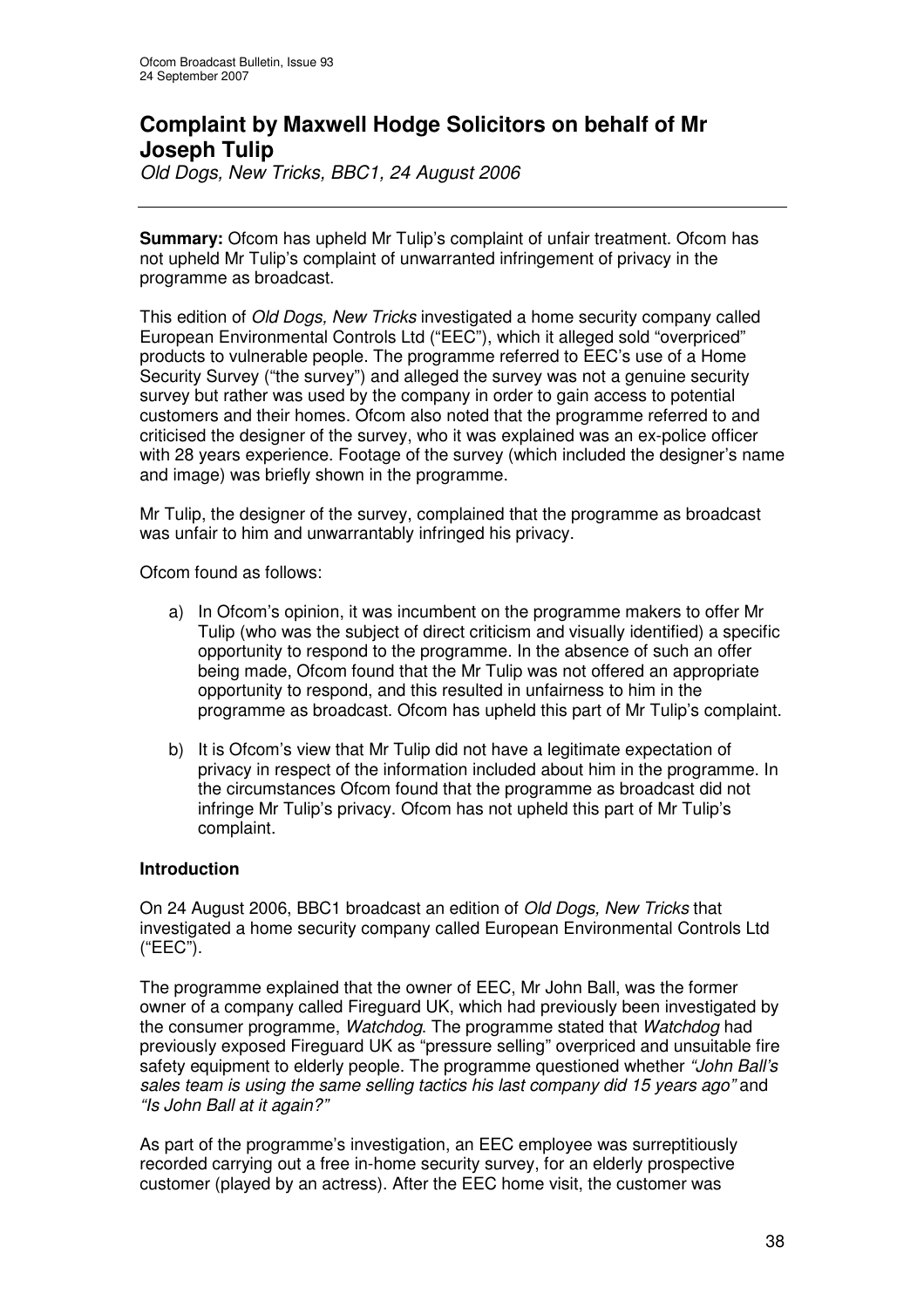provided with a completed survey report which EEC claimed had been designed and endorsed by a former police officer. The survey report was shown in the programme and criticised by Mr Alan McInnes of the Association of Chief Police Officers ("ACPO"). Mr McInnes stated that:

*"I have seen this before and I would say that the flow of this is not actually a crime prevention survey. To me this is an information gathering and softening up process, to lead people into purchasing security devices".*

Towards the end of the programme, the presenters 'doorstepped' the business premises of EEC and were granted an interview with Mr Ball. During the broadcast interview the presenters accused Mr Ball of inventing a phoney home security survey in order to sell elderly people overpriced security products. Mr Ball stated that the survey had been designed by a police officer with 28 years experience, to which one of the presenters responded *"Well he should be ashamed of himself"*.

Mr Tulip is an employee of EEC and was referred to in the programme (albeit not by name) as the former police officer who designed the home security survey. In addition, the programme included footage of the survey report upon which a still photograph of Mr Tulip and his name was visible.

Maxwell Hodge Solicitors ("Maxwell Hodge") complained on behalf of Mr Tulip that he was treated unfairly and that his privacy was unwarrantably infringed in the programme as broadcast.

# **The Complaint**

# **Mr Tulip's case**

Maxwell Hodge said that the programme showed an EEC survey report upon which a photograph of Mr Tulip and his name was visible. In addition, one of the programme presenters stated that Mr Tulip should be *"ashamed of himself"* for working for EEC and putting together the survey booklet and training its staff. Maxwell Hodge said that simply because an individual is employed by an organisation which is itself the subject matter of criticism does not justifiably lead to imputations of the nature made in the programme.

- a) Maxwell Hodge complained that Mr Tulip was treated unfairly in the programme as broadcast because the programme criticism, for a police officer with an unblemished service record, was unwarranted and not justified by a legitimate public interest.
- b) In addition, Maxwell Hodge complained that Mr Tulip's privacy was unwarrantably infringed in the programme as broadcast because as an employee of EEC, rather than an officer of the company, Mr Tulip should be able to expect that his privacy would be respected.

# **The BBC's case**

In summary the BBC responded to the complaint as follows:

a) The BBC said that in so far as the programme's criticisms of EEC's survey report might be taken as criticism of Mr Tulip this was entirely justified.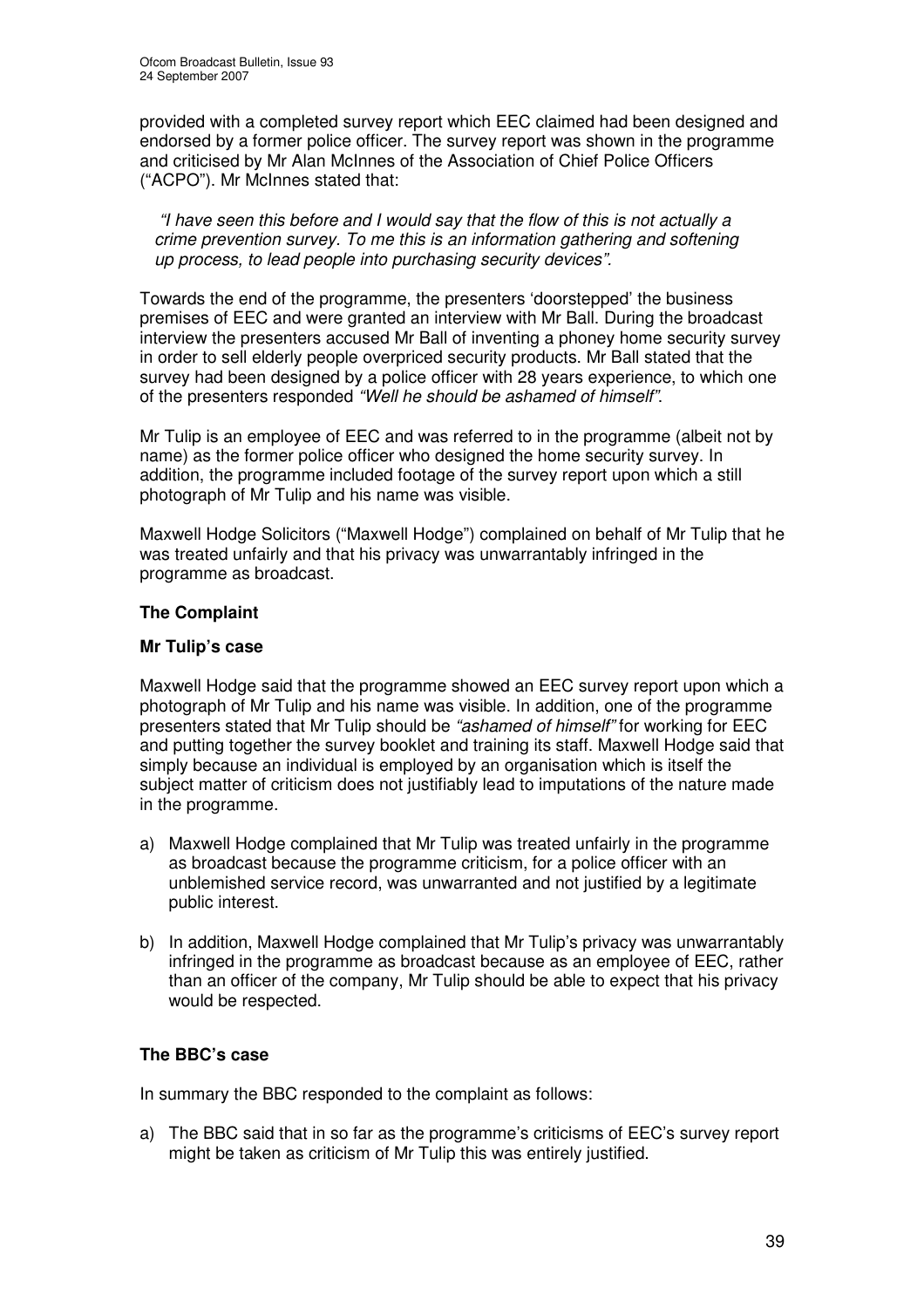In support of this, the BBC referred to the contribution to the programme by Mr McInnes of the Association of Chief Police Officers, who it said was an undoubted expert in the field. The BBC provided Ofcom with an unedited transcript of Mr McInnes' interview and noted that Mr McInnes criticised: the use of the survey as a pretext for gaining entry to the customer's home, the relevance of the information gathered by the survey; and, Mr Tulip's use of 'credentials' such as his membership to the National Association of Retired Police Officers, which Mr McInnes said was the "police equivalent of Friends Reunited" for retired police officers.

The BBC said that based on Mr McInnes' professional opinion, it was entirely justified for the programme's presenter to suggest that Mr Tulip *"should be ashamed of himself"*.

The BBC also stated that the presenter's description of the survey as *"only designed to make people frightened, make people nervous and to persuade them to buy your product"* was part of a question put during the interview with Mr Ball, the owner of EEC. The BBC said the comment was no more than a typically pointed question that Mr Ball was invited to rebut if he could.

The BBC said the content of the programme in relation to the survey was both well-founded and fair.

b) The BBC acknowledged that the survey, which contained Mr Tulip's photograph and CV, was briefly shown at various points in the programme. However, it said that Mr Tulip was "not named in the programme, and the only indication of his identity was in brief shots of the survey". The BBC said it was unlikely that anyone could have recognised Mr Tulip from the material shown in the programme.

The BBC said that Mr Tulip had been paid by EEC to use his name, photograph and employment history as part of their business promotion efforts. Therefore Mr Tulip had put his name and image into the public domain in connection with EEC. The BBC contended that the programme did not reveal inherently private or particularly sensitive information about the complainant.

The BBC said that if Ofcom considered the programme did infringe Mr Tulip's privacy, then it would have been warranted by Mr Tulip's association with a survey that had been strongly criticised by a competent professional.

## **Decision**

Ofcom's statutory duties include the application, in the case of all television and radio services, of standards which provide adequate protection to members of the public and all other persons from unfair treatment in programmes and unwarranted infringement of privacy in the making and broadcast of programmes included in such services.

In carrying out its duties, Ofcom has regard to the need to secure that the application of these standards is in the manner that best guarantees an appropriate level of freedom of expression. Ofcom is also obliged to have regard, in all cases, to the principles under which regulatory activities should be transparent, accountable, proportionate and consistent and targeted only at cases in which action is needed.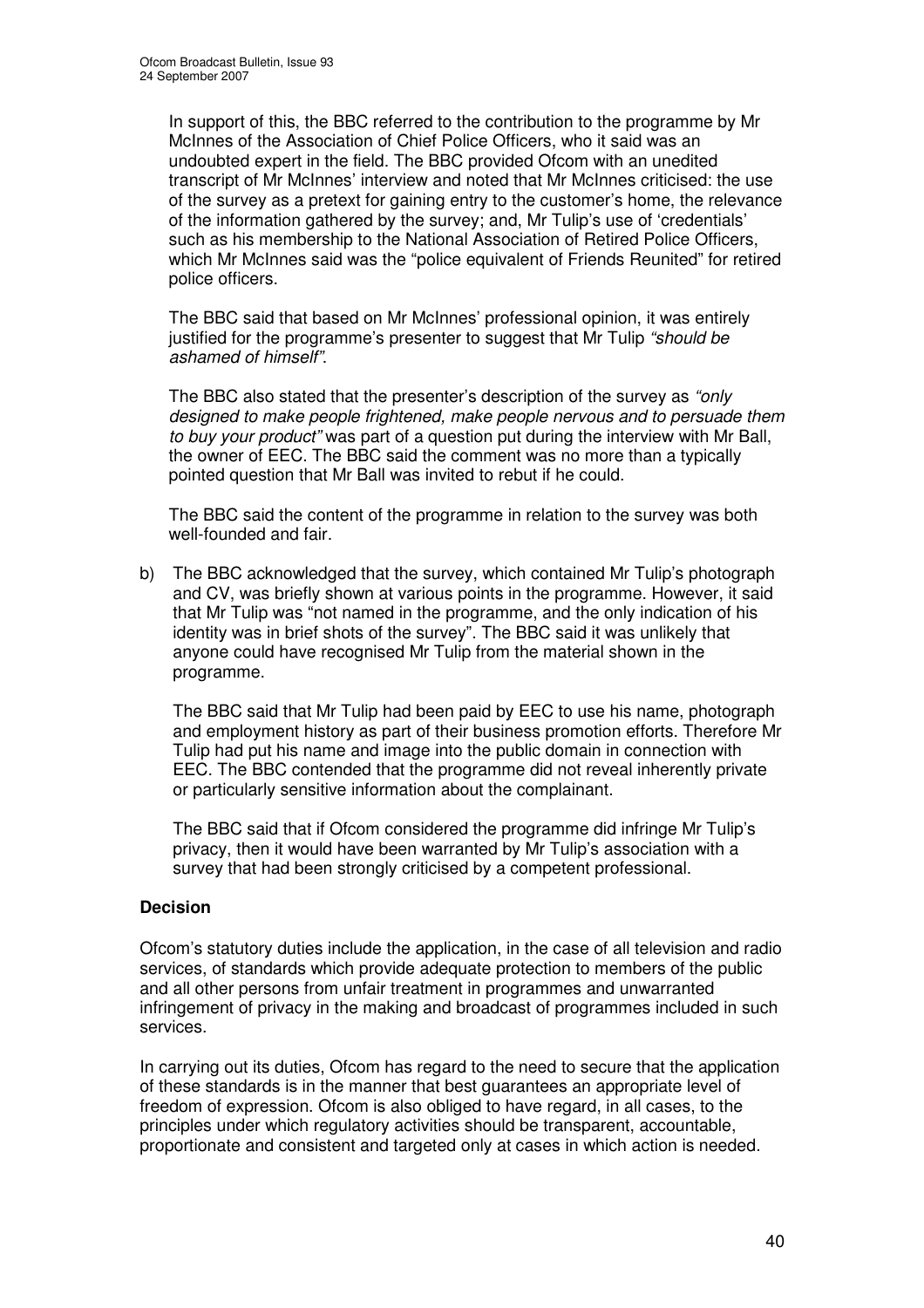Mr Tulip's complaint was considered by Ofcom's Executive Fairness Group. In reaching a decision about this complaint Ofcom considered the parties' written submissions, a recording and transcript of the programme, and Mr McInnes' unedited programme interview.

Ofcom's findings in relation to Mr Tulip's specific heads of complaint are outlined below:

a) Ofcom first considered Maxwell Hodge's complaint that it was unfair for the programme presenter to state that Mr Tulip should be *"ashamed of himself"* for working for EEC and putting together the survey booklet and training its staff. Maxwell Hodge said that the criticism was unwarranted and not justified by a legitimate public interest. Ofcom also took into consideration Maxwell Hodge's comment that simply because an individual is employed by an organisation which is itself the subject matter of criticism does not justifiably lead to imputations of the nature made in the programme.

In reaching a decision, Ofcom first sought to determine whether or not Mr Tulip had been the subject of criticism in the programme as complained of above.

Ofcom noted that the programme as broadcast alleged that the EEC survey was not a genuine security survey and was used by the company in order to gain access to potential customers and their homes. Ofcom also noted that the programme referred to and criticised the designer of the survey, who it was explained was an ex-police officer with 28 years experience:

- Commentary: *"Esther has EEC's completed home survey…it says it's been designed and endorsed by a former police officer* [brief footage of the cover of the survey containing a picture of Mr Tulip and his name]*. She takes it to the Chief Police Officers to see what they make of it".*
- ACPO: *"I have seen this before and I would say that the flow of this is not actually a crime prevention survey. To me this is information gathering and softening up process, to lead people into purchasing security devices".*
- Presenter: *"In other words it's designed to sell burglar alarms".*

The survey designer was also referred to during an interview with the owner of EEC, Mr Ball:

- Presenter: *"This is not a real survey, this is bogus, to get you into people's home".*
- Mr Ball: *"This is a survey put together by a police officer with 20 years or 28 years experience".*

Presenter: *"Right, he should be ashamed of himself".*

As noted above, although Mr Tulip was not named orally in the programme, a copy of the survey containing Mr Tulip's photo and name was briefly shown on screen. While Ofcom accepted that the brief image of the survey was unlikely to identify him to a large number of viewers, it is Ofcom's view that footage of the survey was sufficient to make Mr Tulip identifiable to those who knew him. As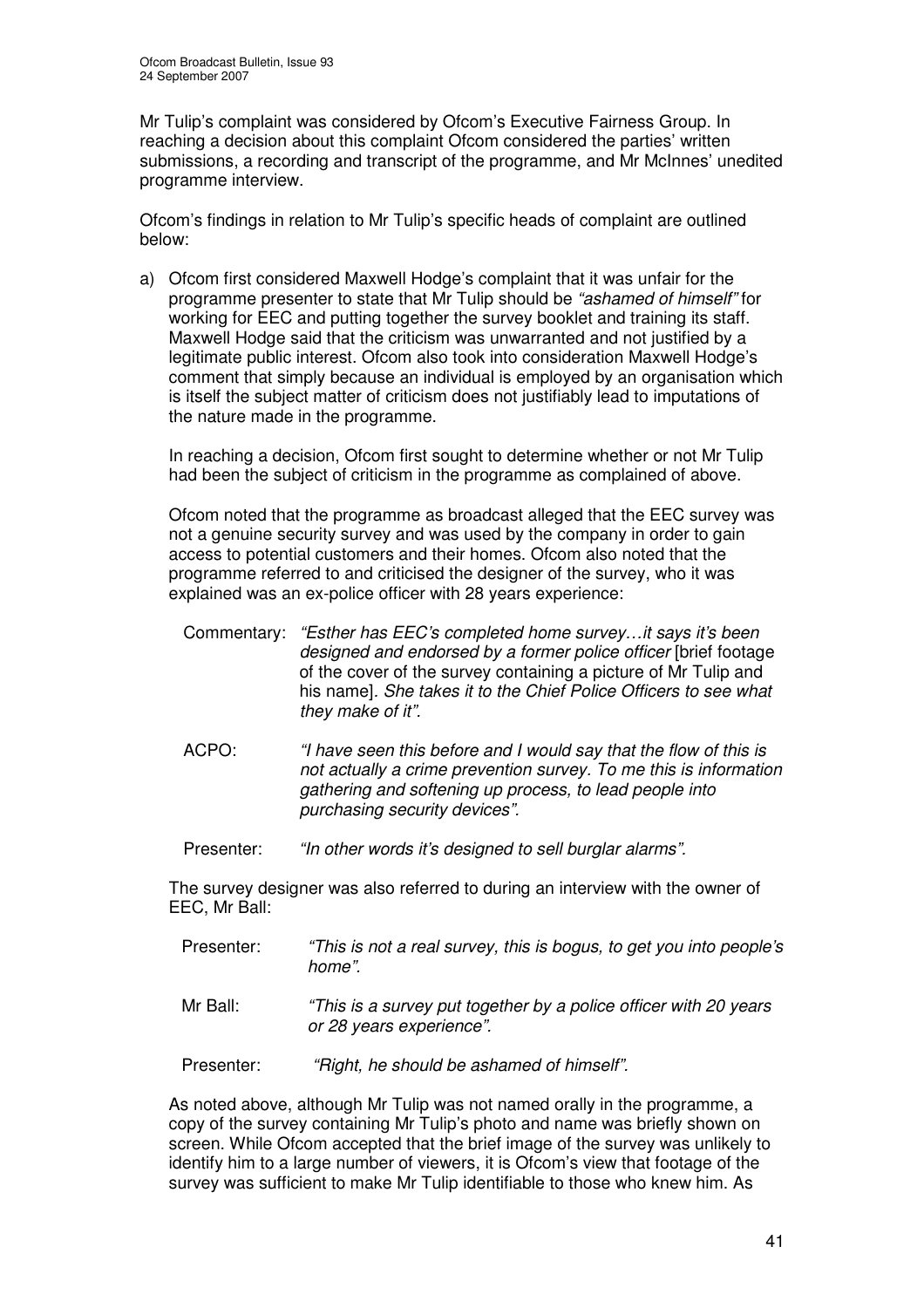such, the criticism directed at the designer of the survey could be connected to Mr Tulip.

Ofcom considered that the programme's criticism of the survey had been directed at both EEC and Mr Tulip and in its view such an examination was legitimate and in the public interest. Ofcom also considered that the criticism amounted to a significant allegation of wrongdoing by both EEC and Mr Tulip. As such, Ofcom considered that both were entitled to an opportunity to respond to the allegation (this is in line with Practice 7.9 of the Code which states that if a programme alleges wrongdoing or incompetence or makes other significant allegations, those concerned should normally be given an appropriate and timely opportunity to respond).

Ofcom noted that prior to broadcast the programme's allegations were put to EEC in a letter from the programme makers dated 26 June 2006 as well as during an interview with Mr Ball. The letter of 26 June 2006 stated:

"We have also spoken to Alan McInnes, of the Crime Prevention Initiative at the Association of Chief Police Officers. He has examined the EEC Home Security Survey and concluded that… it is in fact designed to sell burglar alarms and nothing else…In the opinion of the Association of Chief Police Officers, the survey provides little information to the consumer. Rather it collects information from the consumer in order to determine the specification of the burglar alarm EEC intends to sell.

Mr McInnes also expressed his surprise and is disappointment that an expolice officer is involved with the EEC Home Security Survey".

EEC responded to this point on 6 July 2007:

"Your assertions…are incorrect. Our survey/risk assessment for the home, and 39 page training booklet were devised by an ex-police officer with 28 years service in the police force, Mr Joseph Tulip. This procedure was introduced into our business in October 2004 and Mr Tulip is still responsible for training on property surveying for the purposes for our advisors are invited [sic], which our staff are trained on over an ongoing period..."

Ofcom noted, however, that the programme makers did not approach Mr Tulip directly in order to offer him an opportunity to respond. From the information presented to Ofcom, it appeared that only EEC had been advised that the programme would include criticism of Mr Tulip. In Ofcom's opinion, although Mr Tulip worked in some capacity for EEC, it was incumbent on the programme makers to offer Mr Tulip (who was the subject of direct criticism and had been visually identified) a specific opportunity to respond to programme. In the absence of such an offer being made, Ofcom found that the Mr Tulip was not offered an appropriate opportunity to respond to the programme allegations.

Ofcom next assessed whether the programme makers' failure to offer Mr Tulip an opportunity to respond resulted in unfairness to Mr Tulip in the programme as broadcast. Ofcom noted that the programme included the following comments by Mr Ball in defence of his decision to use the survey *"This is a survey put together by a police officer with 20 years or 28 years experience…".* In response to these comments, the presenters stated that the designer of the *survey "should be ashamed of himself"*. In Ofcom's view, Mr Ball's comments about Mr Tulip's credentials were only EEC's response to the company's decision to use the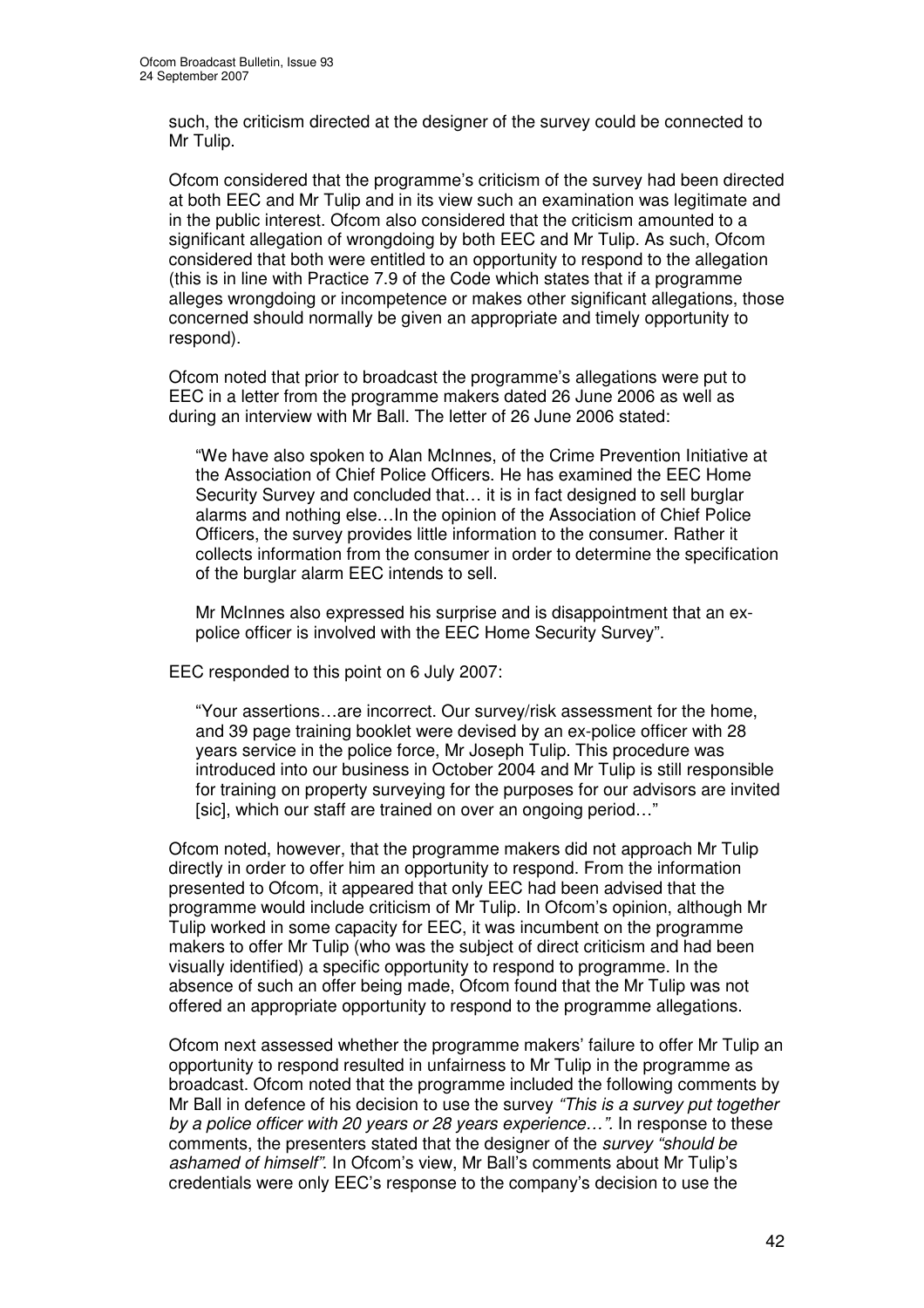survey: they did not offer any response on behalf of Mr Tulip as to why he, as an ex-police officer, had designed the survey. In the circumstances Ofcom found that by not offering Mr Tulip an appropriate opportunity to respond to the allegations to be made against him, the programme as broadcast resulted in unfairness to him.

Accordingly Ofcom has upheld this part of Mr Tulip's complaint.

b) Ofcom then turned to Maxwell Hodge's complaint that Mr Tulip's privacy was unwarrantably infringed in the programme as broadcast because, as an employee of EEC rather than an officer of the company, he should be able to expect that his privacy would be respected.

In Ofcom's view, the line to be drawn between the public's right to information and the citizen's right to privacy can sometimes be a fine one. In considering complaints about unwarranted infringement of privacy, Ofcom will therefore, where necessary, address itself to two distinct questions: First, has there been an infringement of privacy? Second, if so, was it warranted? (Rule 8.1 of the Code). In reaching a decision about whether the programme as broadcast infringed Mr Tulip's privacy, Ofcom sought to determine whether, in the circumstances of the complaint, Mr Tulip had a legitimate expectation of privacy.

Ofcom had regard for the nature of the information revealed. As noted above, the programme as broadcast included brief footage of Mr Tulip's name and image, as it appears on the EEC Home Security Survey, and he was referred to as the survey's designer.

Ofcom noted that Mr Tulip had willingly lent his name, image and credentials to EEC, for inclusion in the survey, which would be used by EEC in its dealings with the public. Taking these factors into consideration, it is Ofcom's view that Mr Tulip did not have a legitimate expectation of privacy in respect of the information included about him in the programme in the context of his work for EEC. Therefore Ofcom found that there was no infringement of his privacy in the programme as broadcast. In the circumstances it was not necessary for Ofcom to go on to consider whether or not any infringement was warranted. Ofcom has not upheld this part of Mr Tulip's complaint.

**Ofcom has upheld Mr Tulip's complaint unfair treatment. However, Mr Tulip's complaint of unwarranted infringement of privacy in the programme as broadcast has not been upheld. The BBC was therefore found to be in breach of Rule 7.1.**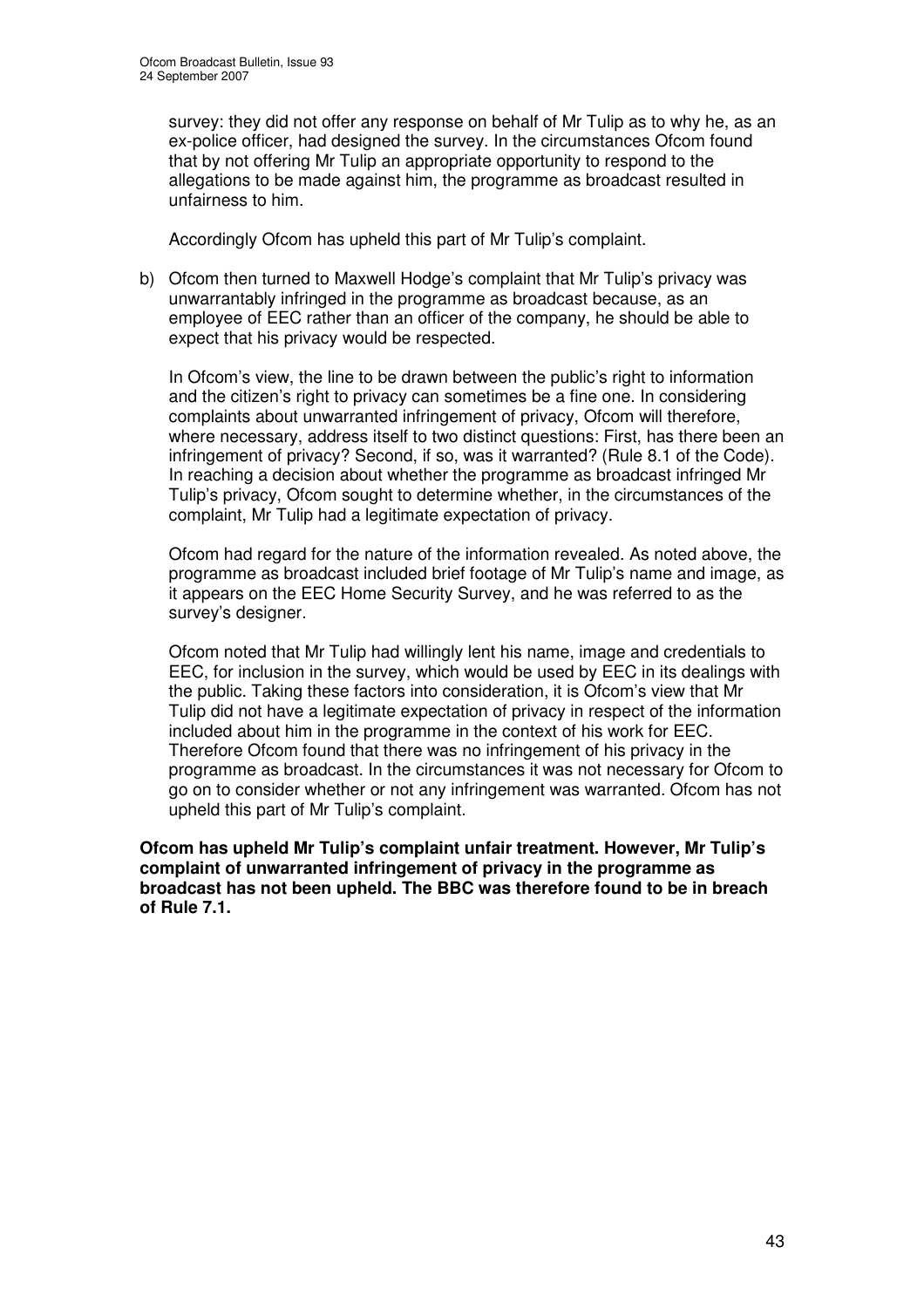# **Not Upheld**

# **Complaint by Maxwell Hodge Solicitors on behalf of Mr John Ball**

*Old Dogs, New Tricks, BBC1, 24 August 2006*

**Summary:** Ofcom has not upheld Mr John Ball's complaint of unwarranted infringement of privacy in the making and broadcast of the programme.

This edition of *Old Dogs, New Tricks* investigated a home security company called European Environmental Controls Ltd ("EEC"), which it alleged sold "overpriced" products to vulnerable people. Mr Ball is the owner of EEC and was featured in the programme.

During an interview with Mr Ball the programme makers focused on his wrist-watch. The programme later revealed that a watch like Mr Ball's would cost £12,600. The programme also included footage of the exterior of Mr Ball's home and business premises.

Ofcom found as follows:

a) It is Ofcom's view that Mr Ball had no legitimate expectation of privacy in relation to either the image of his watch or its value. Further, Ofcom was satisfied that the programme makers' actions in gaining information about Mr Ball's watch did not infringe upon Mr Ball's person nor materially restrict his private life. Ofcom has not upheld Mr Ball's complaint in this respect.

## b) Mr Ball's home

Ofcom considered that Mr Ball did have a legitimate expectation in relation to the location of his home. However, Ofcom found that neither the making of the programme nor its broadcast infringed Mr Ball's privacy as there was no evidence to suggest that the programme makers had encroached on Mr Ball's property when filming the exterior his home and the broadcast did not disclose the location of his home. Ofcom has not upheld this part of Mr Ball's complaint.

#### Mr Ball's work premises

Ofcom considered that Mr Ball did not have a legitimate expectation in relation to the exterior of his business premises as this information was already in the public domain and was currently being used by Mr Ball to promote his company on its website. Furthermore no evidence was presented to Ofcom to suggest that the filming of the exterior of Mr Ball's business premises restricted or impacted on his private life. In addition, Ofcom found no infringement of Mr Ball's privacy in either the making or broadcast of the programme. Accordingly Ofcom has not upheld this part of Mr Ball's complaint.

#### **Introduction**

On 24 August 2006, BBC One broadcast an edition of *Old Dogs, New Tricks* that investigated a home security company called European Environmental Controls Ltd ("EEC").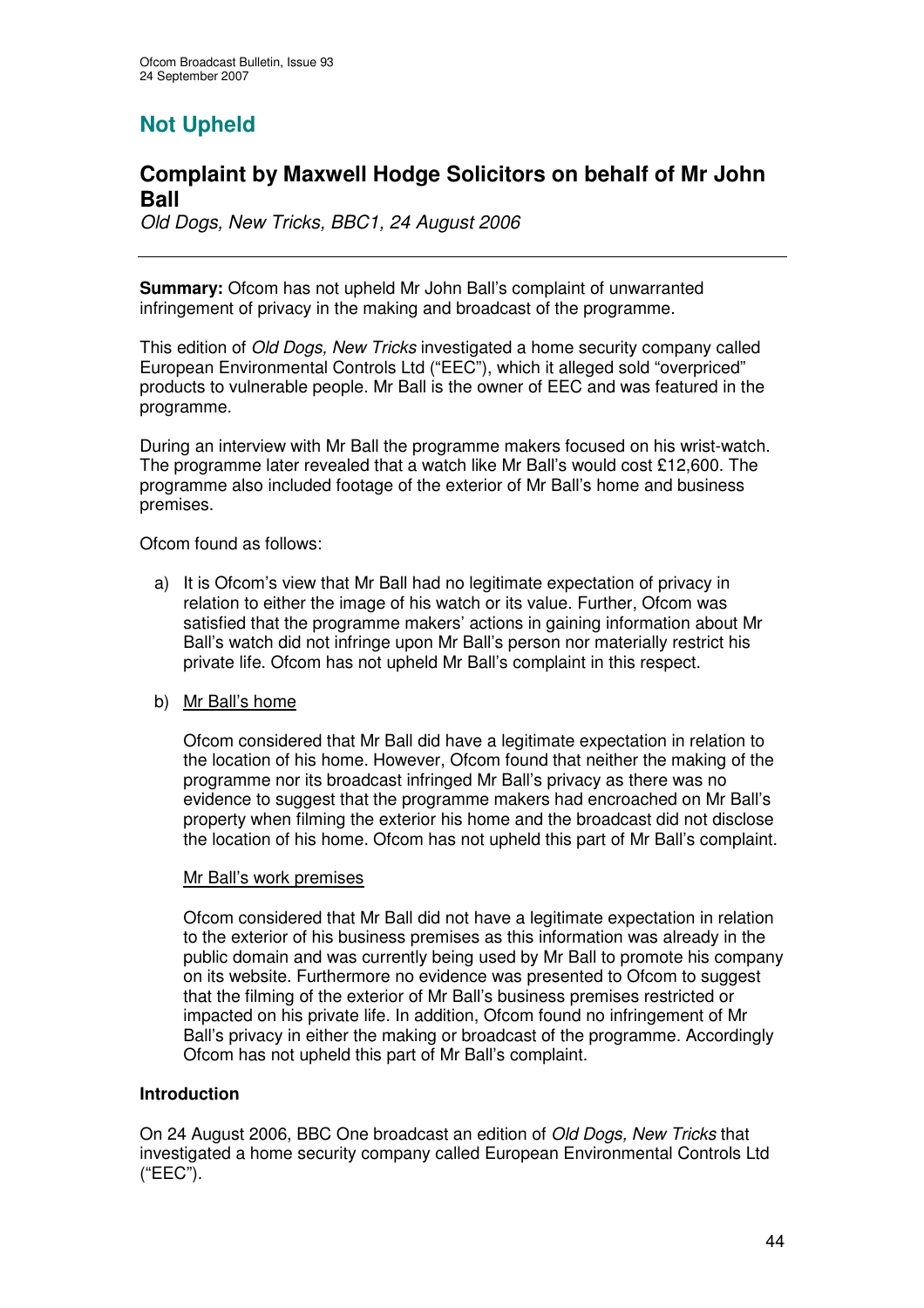The programme explained that the owner of EEC, Mr John Ball, was the former owner of a company called Fireguard UK, which had previously been investigated by the consumer programme, *Watchdog*. The programme stated that *Watchdog* had previously exposed Fireguard UK for "pressure selling" overpriced and unsuitable fire safety equipment to elderly people. The programme questioned whether *"John Ball's sales team is using the same selling tactics his last company did 15 years ago"* and "*Is John Ball at it again?*"

The programme included footage of the exterior of Mr Ball's house and EEC's business premises.

Towards the end of the programme, the presenters visited the business premises of EEC and interviewed Mr Ball. During the interview the presenters enquired how much Mr Ball's wrist-watch cost. Mr Ball explained that he did not know as the watch was a gift. The programme later stated that *"if you want a watch like John Ball's you will need £12,600"*.

Maxwell Hodge Solicitors ("Maxwell Hodge") complained to Ofcom on behalf of Mr Ball that his privacy had been unwarrantably infringed in both the making and broadcast of the programme.

# **The Complaint**

# **Mr Ball's case**

In summary, Maxwell Hodge complained that Mr Ball's privacy had been unwarrantably infringed in both the making and broadcast of the programme in that:

- a) The programme presenter asked a number of questions about the watch (specifically, its value) and later stated *"if you want a watch like John Ball's you will need £12,600"*. Maxwell Hodge complained that this observation unwarrantably infringed Mr Ball's privacy.
- b) The programme filmed the exterior of Mr Ball's home and business premises and disclosed the location of both.

# **The BBC's case**

In summary, the BBC responded as follows:

a) The BBC said it was Mr Ball's choice to wear an ostentatiously expensive watch and exhibit it by wearing a short sleeve shirt. The BBC did not accept that the showing of something worn by Mr Ball as part of his normal dress revealed information that was inherently private or sensitive. The BBC noted from the interview recordings that after meeting the programme presenters in the corridors of his office building, Mr Ball left them while they set up the camera in the boardroom, and joined them for the interview later.

The BBC said that if Ofcom considered that the showing of Mr Ball's watch infringed the complainant's privacy, then it would have been warranted by evidence the programme uncovered about Mr Ball's financial affairs. The BBC believed that viewers were entitled to a glimpse of the kind of lifestyle that Mr Ball afforded as a result of his business which the programme contended overcharged its clients.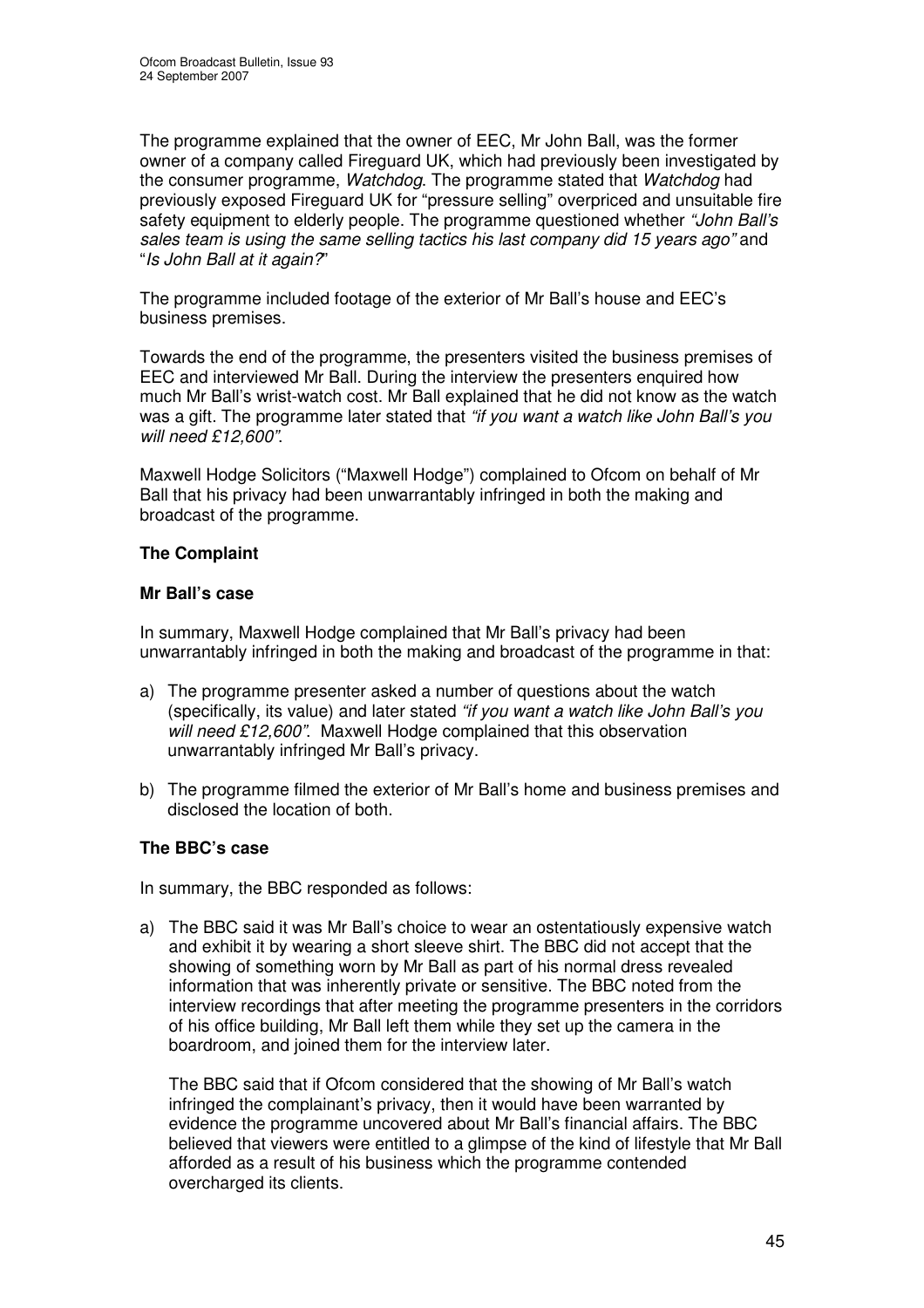# b) Mr Ball's home

The BBC said that while filming outside Mr Ball's home, the programme makers were photographed. The photographer told the programme makers that he had been tipped off by Mr Ball himself. The photographs, of the programme makers outside Mr Ball's home, were later published on a local news website. In addition to these photographs, previous programmes such as BBC's *Rogue Traders* (broadcast on 29 March 2002) also included pictures of Mr Ball's house. Given that pictures of, and information about, Mr Ball's home had already been in the public domain (some published at the instigation of Mr Ball himself), the BBC contended that there was no breach of privacy in using further pictures of the house in the programme as broadcast.

The BBC said that if the showing of Mr Ball's home was considered by Ofcom to have infringed the complainant's privacy, then it would have been justified as evidence of his opulent lifestyle which had been funded by his questionable approach to business.

#### Mr Ball's business premises

As regards the showing of Mr Ball's business premises, the BBC said the complainant had published and exploited information about the appearance and location of his business premises prior to broadcast of the programme. The BBC noted that the local website (referred to above) showed a photograph of Mr Ball outside his business premises. In addition, EEC's own website showed photographs of the company's exterior, its address and a map giving its precise location.

The BBC said that the programme did not put any more information into the public domain than Mr Ball had already placed there himself. As such there was no breach of privacy.

The BBC said that if the showing of Mr Ball's business premises was considered by Ofcom to have infringed the complainant's privacy, then it would have been justified by the complainant's own use of such pictures to promote his business.

## **Decision**

Ofcom's statutory duties include the application, in the case of all television and radio services, of standards which provide adequate protection to members of the public and all other persons from unfair treatment in programmes and unwarranted infringement of privacy in the making and broadcast of programmes included in such services.

In carrying out its duties, Ofcom has regard to the need to secure that the application of these standards is in the manner that best guarantees an appropriate level of freedom of expression. Ofcom is also obliged to have regard, in all cases, to the principles under which regulatory activities should be transparent, accountable, proportionate and consistent and targeted only at cases in which action is needed.

In reaching a decision about this complaint Ofcom considered the written submissions from the parties, a recording and transcript of the programme, and a recording and transcript of Mr Ball's unedited programme interview.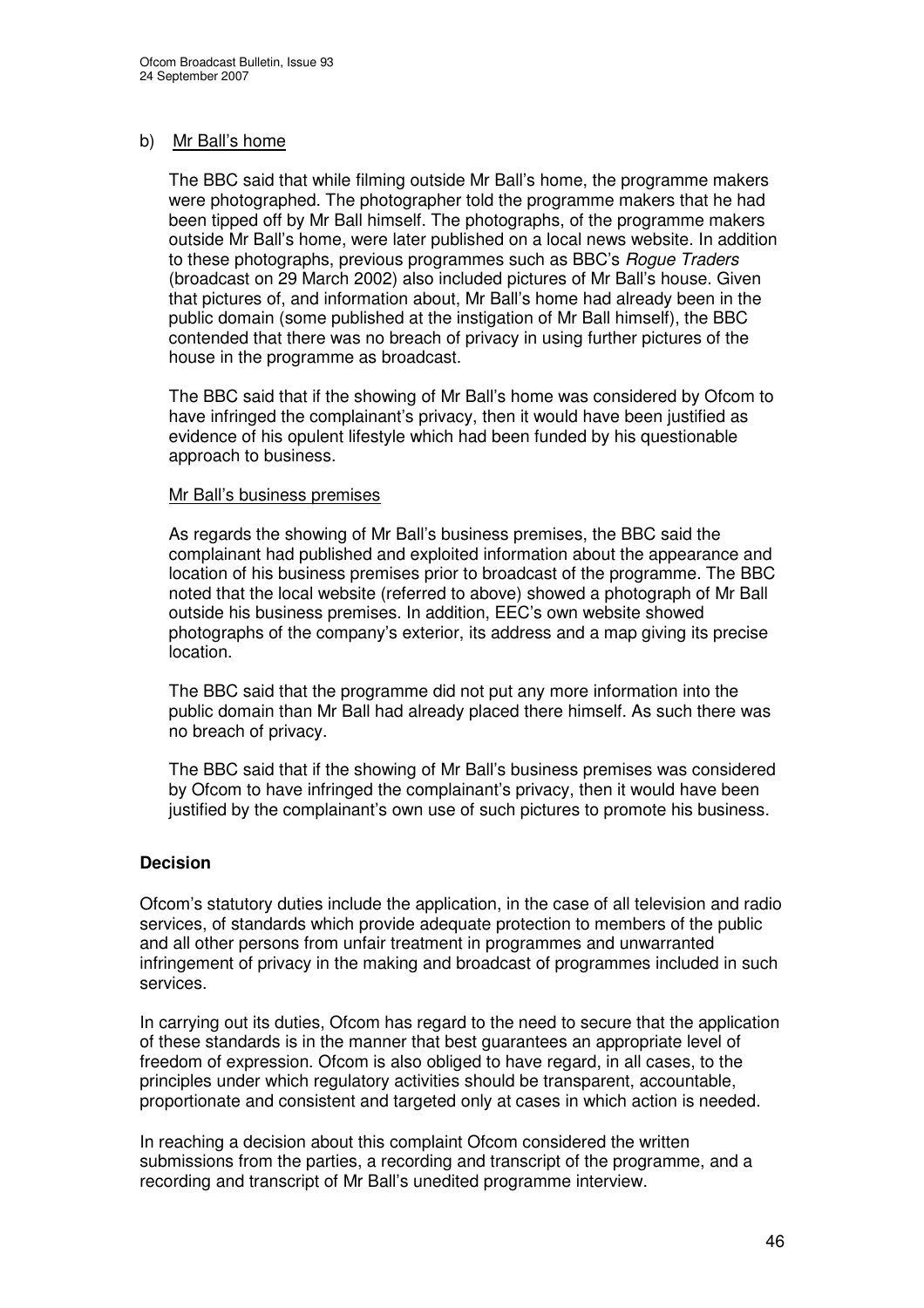Mr Ball complained that the programme unwarrantably infringed his privacy in both the making and broadcast of the programme. In Ofcom's view, the line to be drawn between the public's right to information and the citizen's right to privacy can sometimes be a fine one. In considering complaints about the unwarranted infringement of privacy, Ofcom will therefore, where necessary, address itself to two distinct questions: First, has there been an infringement of privacy? Second, if so, was it warranted? (Rule 8.1 of the Code).

In reaching a decision about whether there was an infringement of Mr Ball's privacy, Ofcom first sought to determine in the circumstances of the complaints (below), whether Mr Ball had a legitimate expectation of privacy.

a) Ofcom considered Mr Ball's complaint that the showing of his watch, along with the statement about how much the watch was worth, unwarrantably infringed his privacy both in the making and broadcast of the programme.

Ofcom considered Mr Ball's expectation of privacy in relation to his watch in both the making and broadcast of the programme.

In relation to the making of the programme, Ofcom noted that the programme makers filmed Mr Ball's watch during an interview that was given with Mr Ball's consent. While Ofcom acknowledged that the filming of Mr Ball's watch may have captured personal information (i.e. the type of watch he wears), it did not consider that such information was of a private or sensitive nature.

As regards the programme as broadcast, Ofcom noted that in addition to showing images of Mr Ball's watch, the programme also stated that *"If you'd like a watch like John Ball's all you need is £12,600"*. As noted above, Ofcom considered that while a watch may be personal to the wearer, an image of a person's watch, which is worn in public, is not information that is private. Similarly Ofcom did not consider that product information that is widely available to the public (e.g. design features or price) is of a private nature.

Taking these factors into account Ofcom found that Mr Ball had no legitimate expectation of privacy in relation to either the image of his watch or its value, and there was therefore no infringement of Mr Ball's privacy in either the making or broadcast of the programme. In these circumstances, it was not necessary for Ofcom to go on to consider whether or not any infringement was warranted. Ofcom has not upheld this part of Mr Ball's complaint.

b) Mr Ball complained that his privacy was unwarrantably infringed in both the making and broadcast of the programme because the programme makers filmed and broadcast images of the exterior of his home and business premises and disclosed the location of both.

## Mr Ball's home

In reaching a decision Ofcom took account of Practice 8.2 of the Code which states that information which discloses the location of a person's home or family should not be revealed without permission, unless it is warranted. Ofcom therefore considered that Mr Ball did have a legitimate expectation of privacy in relation to the disclosure of the location of his home.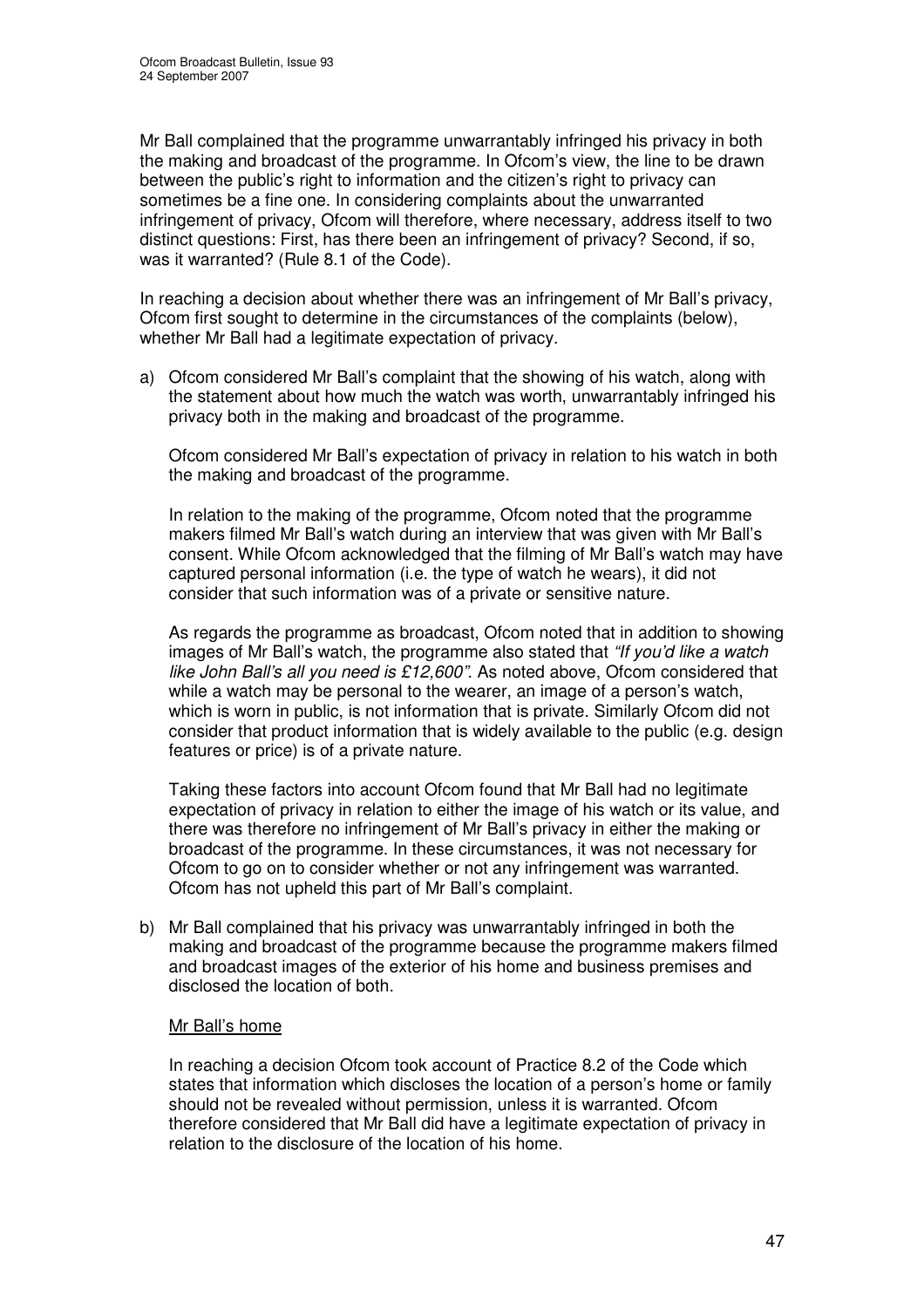Ofcom next assessed whether or not the making of the programme or its broadcast infringed Mr Ball's right to privacy.

In relation to the making of the programme, Ofcom noted that the footage of the exterior of Mr Ball's home had been taken from a public footpath. Based on the information provided by the parties, there is no evidence that the programme makers encroached on Mr Ball's property or attempted to restrict his private life.

As regards the programme as broadcast, Ofcom noted that while the programme did include footage of Mr Ball's home, the only information provided about its location was that Mr Ball lived in Southport. Given the amount of information revealed in the programme, Ofcom considered that it was likely that the location of Mr Ball's home would have only been identifiable to a small proportion of viewers, namely those who knew Mr Ball or those who lived in the immediate vicinity of Mr Ball's home. Therefore, it is Ofcom's view that the programme did not disclose the location of Mr Ball's home to a wider audience.

Taking the above information into account, Ofcom found that neither the filming of Mr Ball's house nor the broadcast of the footage infringed Mr Ball's privacy. In these circumstances, it was not necessary for Ofcom to go on to consider whether or not any infringement was warranted. Ofcom has not upheld this part of Mr Ball's complaint.

## **Work**

Ofcom next turned to Mr Ball's expectation of privacy in relation to the filming and broadcast of images of his business premises and considered whether Mr Ball had a legitimate expectation of privacy in relation to the disclosure of the location of his work.

Ofcom noted that there was no evidence to suggest that the filming of the exterior of Mr Ball's business premises restricted or impacted on Mr Ball's private life.

In relation to the programme as broadcast, Ofcom noted that the programme included footage of EEC's business premises and indicated that the office was located in Southport. In Ofcom's view, from the information provided by the broadcaster, similar information was widely available on the internet at the company's own website, and previously at a local news website (as highlighted by the BBC). Ofcom also noted that on both websites, Mr Ball is clearly identified as the owner of the company. Given this, it is Ofcom's view that the information revealed in the programme about Mr Ball in relation to his business was already in the public domain and was publicised by the company's website. Furthermore it did not reveal any information about Mr Ball which was confidential or inherently private.

Taking these factors into account, it is Ofcom's view that Mr Ball did not have a legitimate expectation of privacy in respect of the information provided about his business. Ofcom therefore found no infringement of Mr Ball's privacy in either the making or broadcast of the programme and in the circumstances, it was not necessary for Ofcom to go on to consider whether or not any infringement was warranted. Ofcom has not upheld this part of Mr Ball's complaint.

#### **Accordingly Ofcom has not upheld Mr Ball's complaint of unwarranted infringement of privacy in the making and broadcast of the programme.**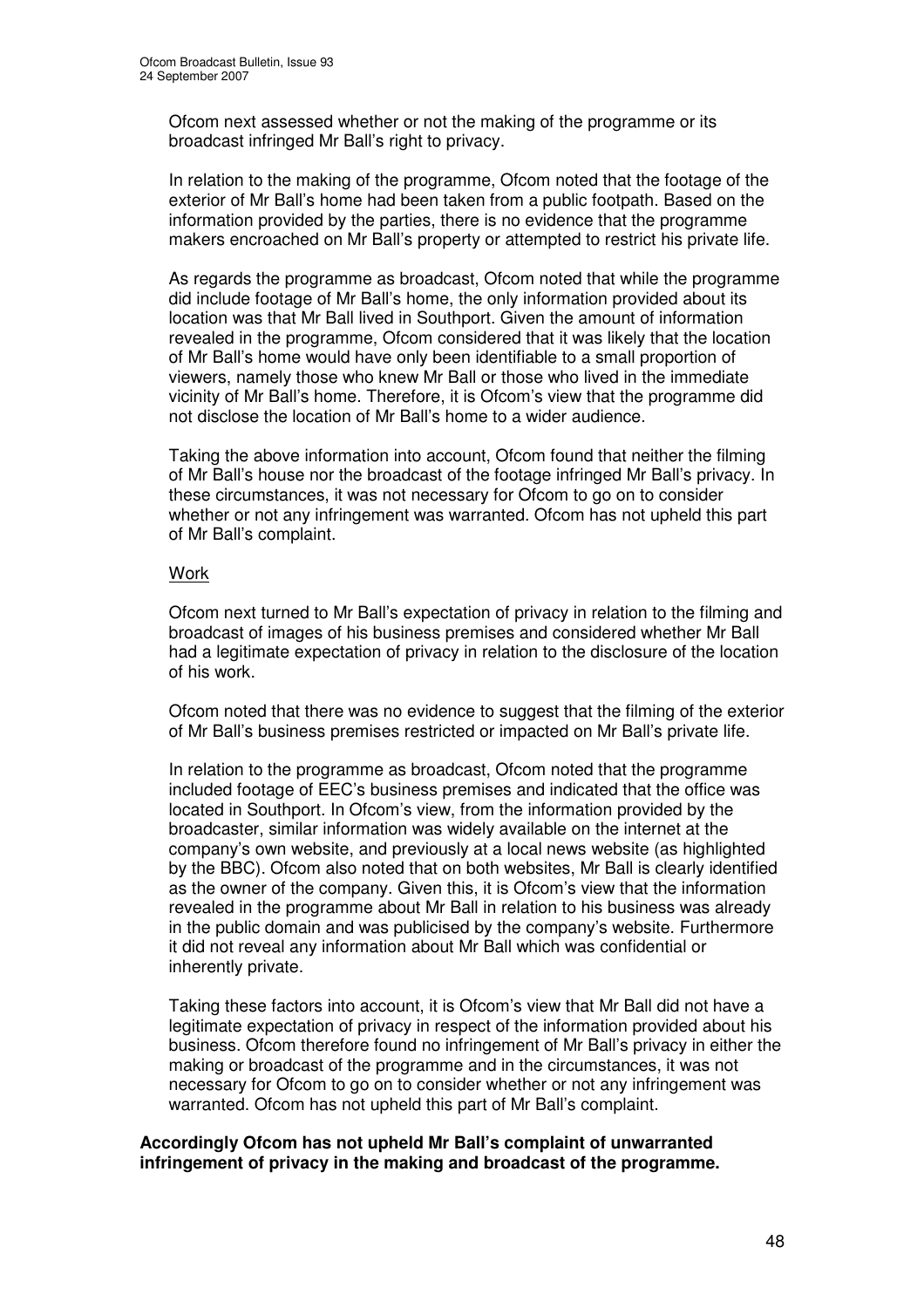# **Complaint by Mr Anthony Scott**

*The Xtra Factor, ITV2, 24 September 2006*

**Summary:** Ofcom has not upheld this complaint by Mr Anthony Scott of unfair treatment in the programme as broadcast and of unwarranted infringement of privacy in the making of the programme.

Mr Scott accompanied his daughter Miss Scott when she attended *The X Factor* auditions in Bristol. A short clip showing Mr Scott becoming upset about the judges' decision, not to put his daughter through to the next round, was included in this edition of *The Xtra Factor*.

Mr Scott complained that he was treated unfairly in the programme as broadcast in that the programme makers: unfairly edited his contribution; did not advise him that footage of him would be edited or that they would take no account of his disabilities; and ignored his request to withdraw his contribution prior to broadcast.

Mr Scott also complained that his privacy was unwarrantably infringed during the making of the programme in that the programme makers chased him to appear on camera.

Ofcom found as follows:

- a) In Ofcom's view the editing of Mr Scott's contribution fairly represented his dissatisfaction with the judges' response to his daughter's audition. Ofcom found no unfairness in respect of this complaint.
- b) Ofcom considered that there was adequate information provided to Mr Scott to enable him to make an informed decision about whether or not he wished to take part in the programme. In the circumstances, Ofcom considered that the consent that Mr Scott voluntarily gave for his contribution was 'informed consent'. Given this, Ofcom found no unfairness to Mr Scott in relation to this complaint.
- c) Ofcom found that there had not been any significant changes which might have affected Mr Scott's consent to participate and concluded that it was not unfair for the programme makers to refuse Mr Scott's request to withdraw his contribution. Ofcom found no unfairness in relation to this complaint.
- d) Ofcom found that Mr Scott freely participated in and consented to the filming of the programme. Furthermore the events captured by the programme makers were not of a private nature. In the circumstances, Ofcom found that Mr Scott did not have a legitimate expectation of privacy. Ofcom found no infringement of privacy in the making of the programme.

## **Introduction**

This episode of *The Xtra Factor* broadcast by ITV2 on 24 September 2006, revisited the most memorable auditions from the entertainment programme, *The X Factor*.

When revisiting the Bristol auditions, the presenters stated that the city *"Had a bit of aggro"* from a contestant referred to as *"Rachel and her old man".* The programme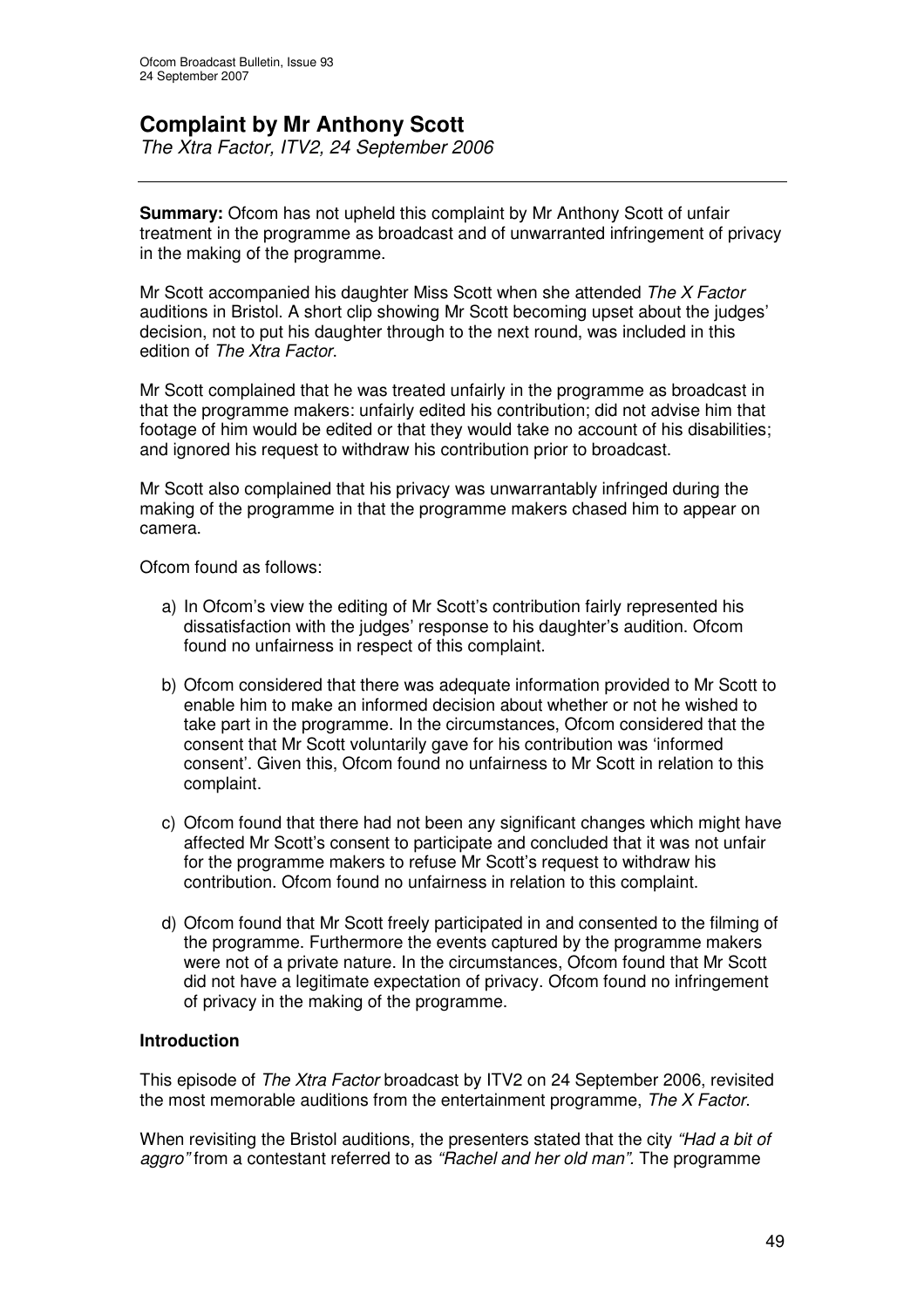included footage of Rachel's father loudly stating (in reference to one of the *X Factor* judges), *"How dare he. How dare the man. I'm absolutely disgusted."*

Mr Anthony Scott referred to above as *"Rachel's old man"*, complained to Ofcom that he was treated unfairly in the programme as broadcast and that his privacy was unwarrantably infringed in the making of the programme.

# **The Complaint**

#### **Mr Scott's case**

In summary, Mr Scott complained that he had been treated unfairly in the programme as broadcast in that:

- a) The editing of Mr Scott's contribution did not allow the audience to understand why he was so upset about the judges' decision not to put his daughter through to the next round of *The X Factor* auditions. Mr Scott stated that the programme as broadcast portrayed him as an idiot.
- b) The programme makers did not advise him that:
	- i) they would take no account of his disability. (In his complaint to Ofcom, Mr Scott detailed a number of physical disabilities and medical conditions); or that,
	- ii) footage of him would be edited.
- c) The programme makers ignored his written request to withdraw his contribution, prior to the broadcast of the programme.

In summary, Mr Scott complained his privacy was unwarrantably infringed during the making of the programme in that:

d) Mr Scott had not wanted any footage of him to be on television, but had been chased by the programme makers to appear on camera.

## **Channel Television's case**

Channel Television ("Channel TV") is responsible for the compliance obligations of both *The X Factor* and *The Xtra Factor*. In summary Channel TV responded to the complaint as follows:

- a) In response to Mr Scott's complaint that the programme portrayed him unfairly, Channel TV said that the programme as broadcast had shown the complainant's behaviour exactly as he had conducted himself on the day of filming. The section of the programme which featured Mr Scott, gave a 'whirlwind tour' of the audition locations, and background was not given for any of the contributors shown. Mr Scott's story was considered interesting because Mr Scott had stood up to Simon Cowell and not many people had done so.
- b) In relation to the complaint that Mr Scott was not advised that the programme makers would take no account of his disabilities or that his contribution would be edited, Channel TV said that: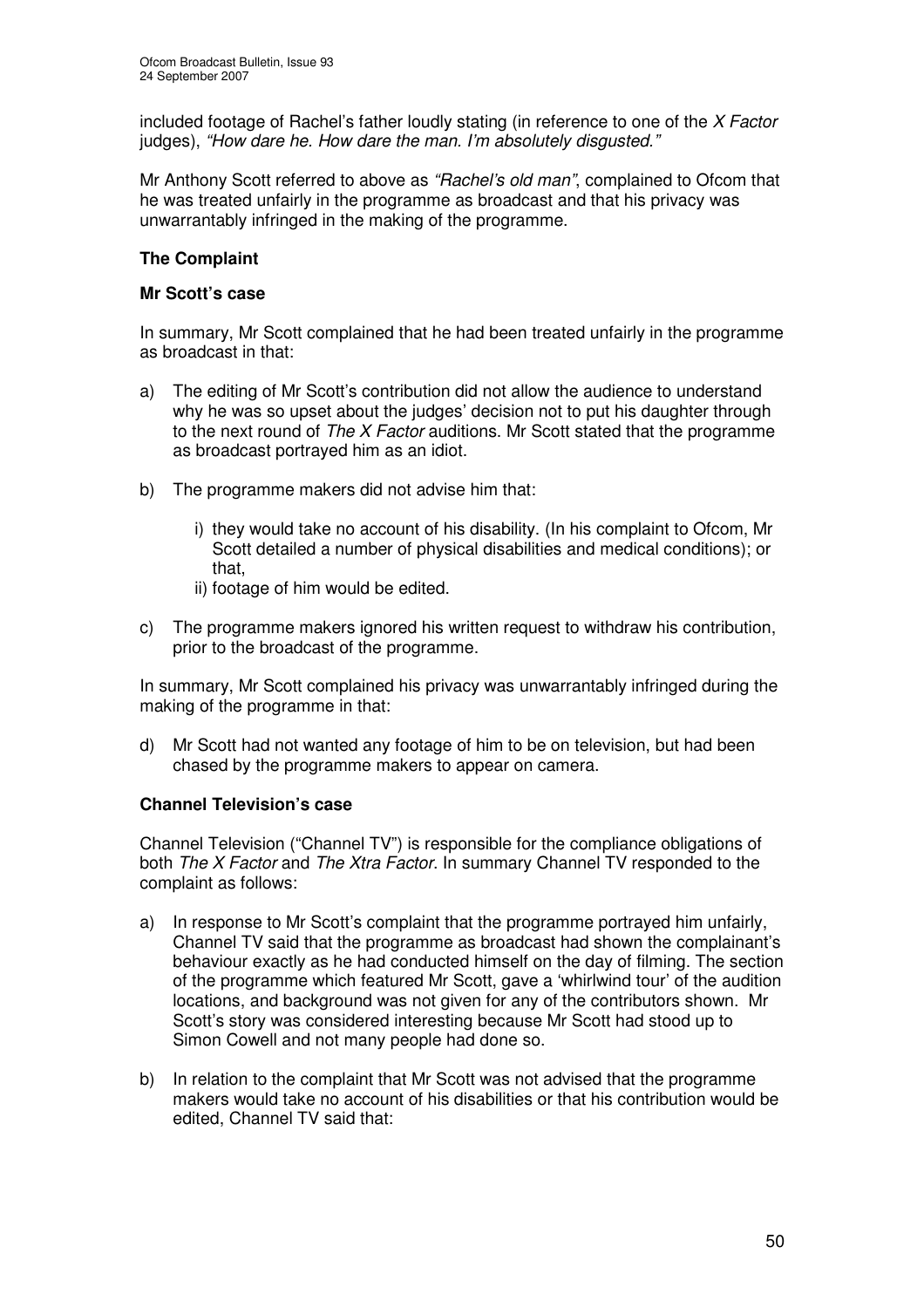- i) Mr Scott did not advise any of the production staff about his disabilities and maintained that the complainant's disabilities were not evident from the footage so there was no reason for them to assume he had a disability.
- i) Given the programme was not being transmitted live, Mr Scott must have been aware at the time of filming that his contribution would be edited. In addition, at the time that Mr Scott signed his release form, it was made clear to him that his contribution might be included in the finished programme and afterwards.
- c) The programme makers felt they had no reason not to include brief shots of Mr Scott's story in the programme, given that the complainant had signed a release form for his contribution.
- d) In response to Mr Scott's complaint that his privacy was unwarrantably infringed during the making of the programme, Channel TV denied that Mr Scott was chased by any of the programme makers to appear in the programme. Channel TV said Mr Scott was asked if he would like to speak to the judge, Simon Cowell, given his strong feelings about his daughter failed audition, and he accepted the offer to do so.

## **Decision**

Ofcom's statutory duties include the application, in the case of all television and radio services, of standards which provide adequate protection to members of the public and all other persons from unfair treatment in programmes and unwarrantable infringement of privacy in the making and broadcast of programmes included in such services. Where there appears to have been unfairness in the making of the programme, this will only result in a finding of unfairness, if Ofcom finds that it has resulted in unfairness to the complainant in the programme as broadcast.

In carrying out its duties, Ofcom has regard to the need to secure that the application of these standards is in the manner that best guarantees an appropriate level of freedom of expression. Ofcom is also obliged to have regard, in all cases, to the principles under which regulatory activities should be transparent, accountable, proportionate, consistent and targeted only at cases in which action is needed.

The complaint was considered by Ofcom's Executive Fairness Group. In reaching its decision, the Group considered a copy of the programme, the programme transcript, both parties' written submissions, recordings of the unedited footage of Mr Scott's contribution and the full *X Factor* programme from which the 'highlight' had been taken.

a) Ofcom first considered the complaint that the editing of Mr Scott's contribution did not allow the audience to understand why he was so upset about the outcome of his daughter's audition and portrayed him as an idiot.

In reaching a decision about this complaint Ofcom took account of Practice 7.6 which states that when a programme is edited, contributions should be represented fairly. Ofcom also noted that an earlier edition of the programme *Xtra Factor* had featured the audition of Mr Scott's daughter, in greater detail. Given this, Ofcom had regard for this earlier *Xtra Factor* programme as well as all of the untransmitted material relating to Mr Scott's contribution.

The full highlight, as it was included in the programme, was as follows: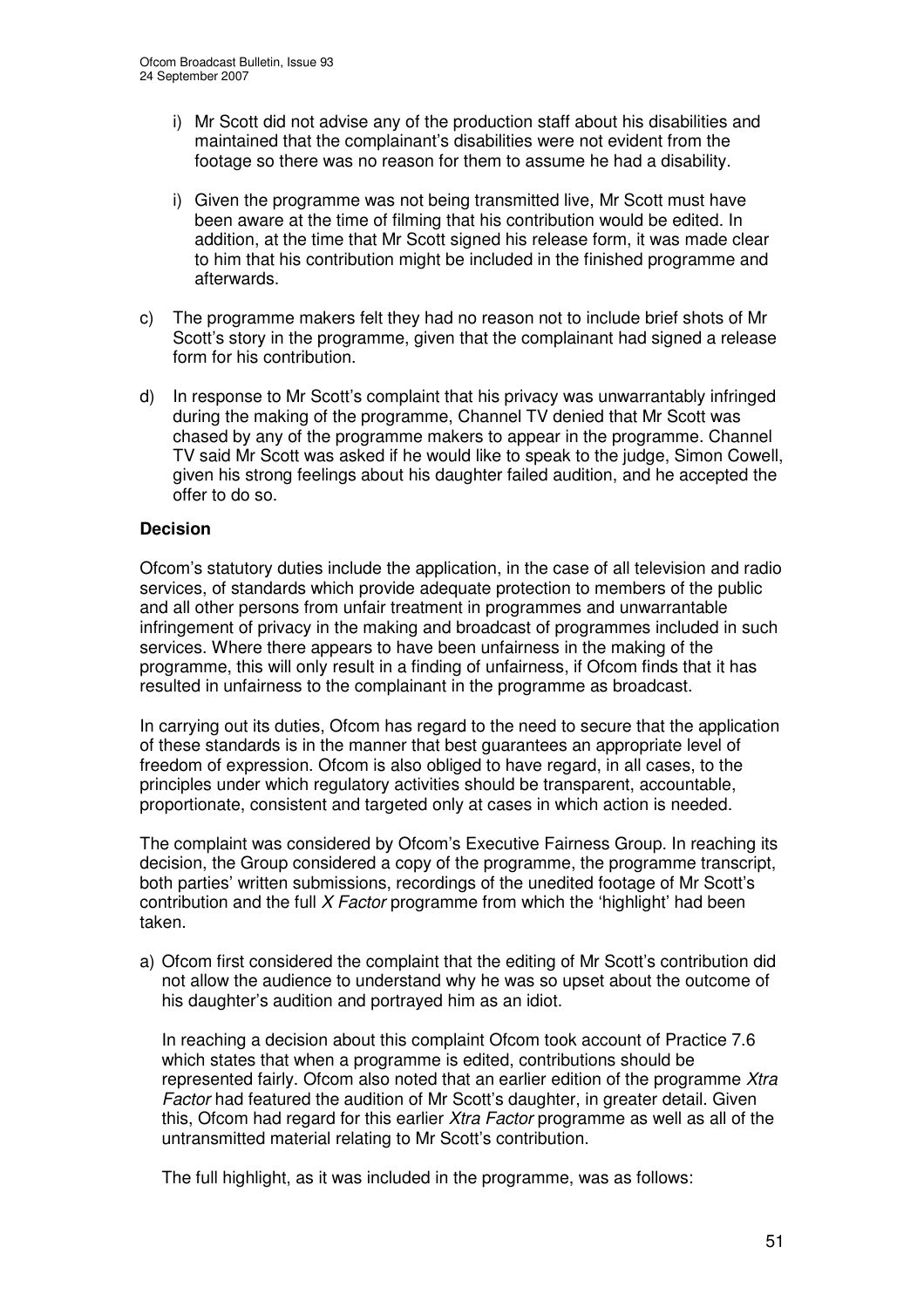| Ben Shephard: | "We had a bit of aggro – Rachel and her old man. It all kicked<br>off".                                          |
|---------------|------------------------------------------------------------------------------------------------------------------|
| Mr Scott:     | (Footage of Mr Scott during an interview on the day of the<br>audition with Xtra Factor presenter, Ben Shephard) |
|               | "How dare he, how dare the man, I'm absolutely disgusted with<br>him".                                           |
|               | (Footage of Mr Scott and Ben Shephard interview ends)                                                            |
| Ben Shephard: | "That was a bit scary".                                                                                          |

Ofcom noted that the segment of the programme in which Mr Scott appeared, was clearly described as highlights from the "best bits" of the *X Factor* auditions. Taking this into consideration, it is Ofcom's opinion that viewers were likely to understand from the presenters' commentary and the preceding trailers that the segment was intended to briefly 'recap' rather than fully feature, the *X Factor* auditions.

Ofcom viewed the relevant programme recordings and acknowledged that the highlight that was included in the programme as broadcast was the most emotional part of Mr Scott's response to his daughter's audition. However, it is also Ofcom's view that the highlight that was shown was representative of Mr Scott's great dissatisfaction with the outcome of the audition, as expressed by him during a number of interviews on the day of the audition.

Taking these factors into account, Ofcom found that the programme makers' editing of Mr Scott's contribution fairly represented his dissatisfaction with the judges' response to his daughter's audition. In the circumstances, Ofcom found no unfairness in respect of this complaint.

b) Ofcom next considered Mr Scott's complaint that the programme makers did not advise him that they would take no account of his disability; or that footage of him would be edited.

It is important to note that when handling complaints of this nature, Ofcom will not seek to determine what specific pieces of information should have been given to a contributor. Rather Ofcom will assess whether the programme makers provided adequate information to the contributor to enable him/her to make an informed decision about their participation in the programme (as per Practice 7.3 of the Code). In determining whether adequate information had been provided to Mr Scott, Ofcom also had regard for the fact that Mr Scott has a number of physical disabilities, and medical conditions.

Ofcom noted that *The X Factor* contributors volunteer themselves as participants in a competition. It was also noted by Ofcom that Mr Scott's daughter, Miss Scott, had voluntarily applied to take part in the auditions having previously applied for the first and second series of *The X Factor*, and that the family therefore had prior knowledge of the nature of the programme. Further, *X Factor* is a well-established series where the interaction between those auditioning and those judging is wellknown.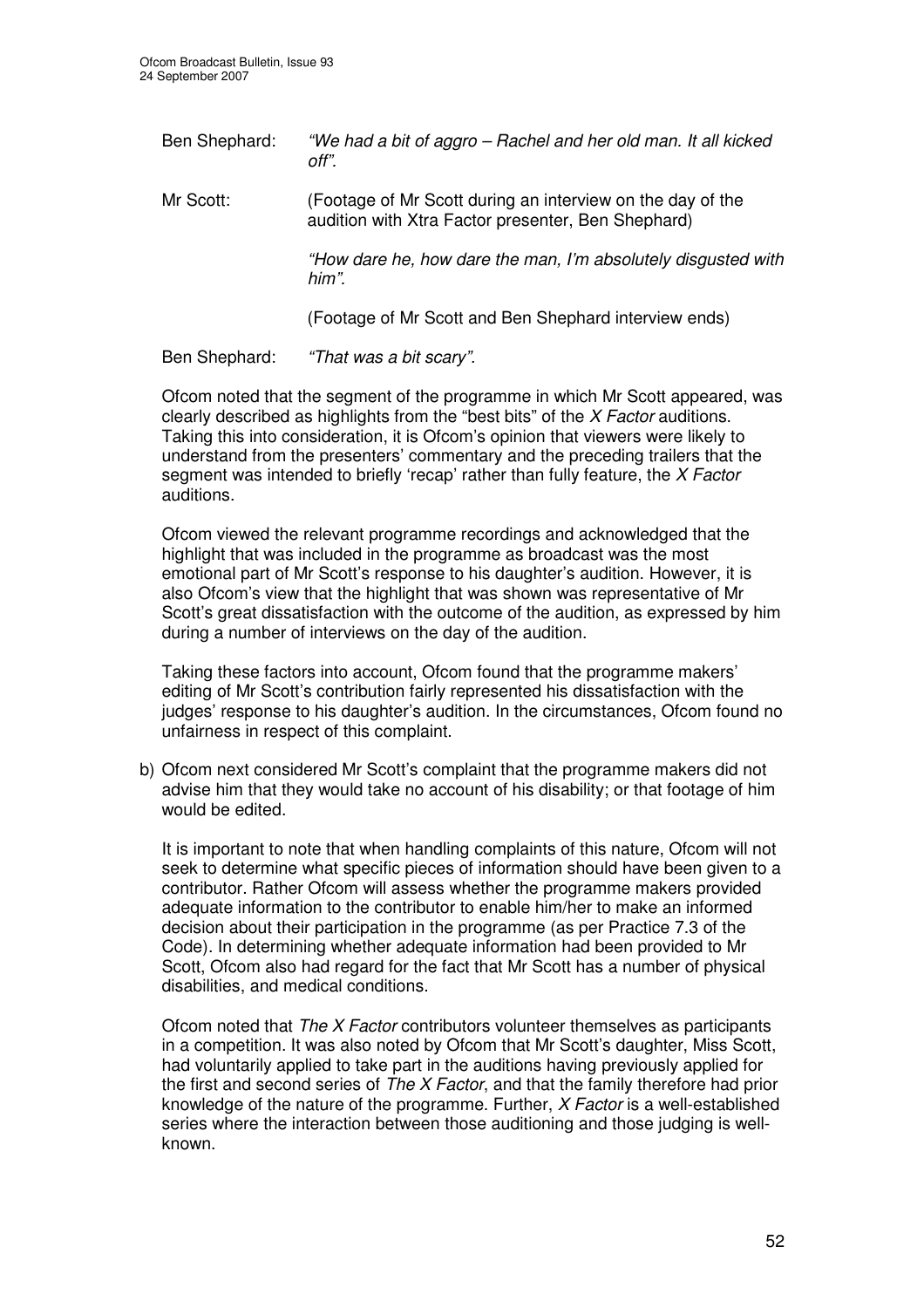In addition to this, Ofcom noted that on the day of the audition, the programme makers gave Mr Scott additional information in the form of a release form, which he was asked to sign. The form explained that by signing it, Mr Scott was giving consent to the filming and recording of his contribution to, and participation in, the programme. The form also explained that the programme makers were entitled to alter, adapt, add to and delete from the contributor's appearance in the programme at its discretion.

When taking Mr Scott's signed release form into consideration, Ofcom had regard for Mr Scott's submission that he had not been told the purpose of the form and that he did not have his reading glasses with him at the time of signing. Ofcom also noted that the name and address sections of some of the family's consent forms had not been completed. In addition, Ofcom sought to assess whether the programme makers took appropriate account of Mr Scott's disabilities when asking him to sign the release form.

Ofcom is not a fact finding tribunal, and it was not possible for it to determine what accompanying verbal information was given to Mr Scott by the programme makers when asked to sign the release form. Notwithstanding this, it is Ofcom's view that it is reasonable to expect that participants of a programme will read (or where necessary ask someone to read for them), forms which they have been asked to sign. Ofcom considered that if Mr Scott was unsure about the purpose of the release form he could have sought clarification, from either the programme makers, or his family members who attended the audition with him, before signing the document.

In relation to whether or not the programme makers took appropriate account of Mr Scott's disabilities, Ofcom was provided with no evidence that Mr Scott made the fact of his disabilities known to the programme makers at the time of signing the consent form. Furthermore, Ofcom also noted that the complainant did not provide any information to suggest that as a result of his disabilities, he was not capable of either understanding the release form or freely giving his consent to participate in the programme. In the circumstances it is Ofcom's view that it was not incumbent on the programme makers to provide additional information (than was provided) in order to allow Mr Scott to give informed consent for his participation.

On the information available to it, having taking account of the consent form, and Mr Scott's voluntary and active participation in a programme where the nature, purpose and format were well established, Ofcom found that there was adequate information provided to Mr Scott to enable him to make an informed decision about whether or not he wished to take part in the programme. In the circumstances, Ofcom considered that the consent that Mr Scott voluntarily gave for his contribution was 'informed consent'. Given this, Ofcom found no unfairness to Mr Scott in relation to this complaint.

c) Ofcom next considered Mr Scott's complaint that the programme makers ignored his written request to withdraw his contribution, prior to broadcast of the programme.

When adjudicating on this complaint, Ofcom took account of Practice 7.3 which states that where a person is invited to make a contribution to a programme they should normally, at an appropriate stage be made aware of any significant changes to the programme as it develops which might reasonably affect their original consent to participate, and which might cause material unfairness.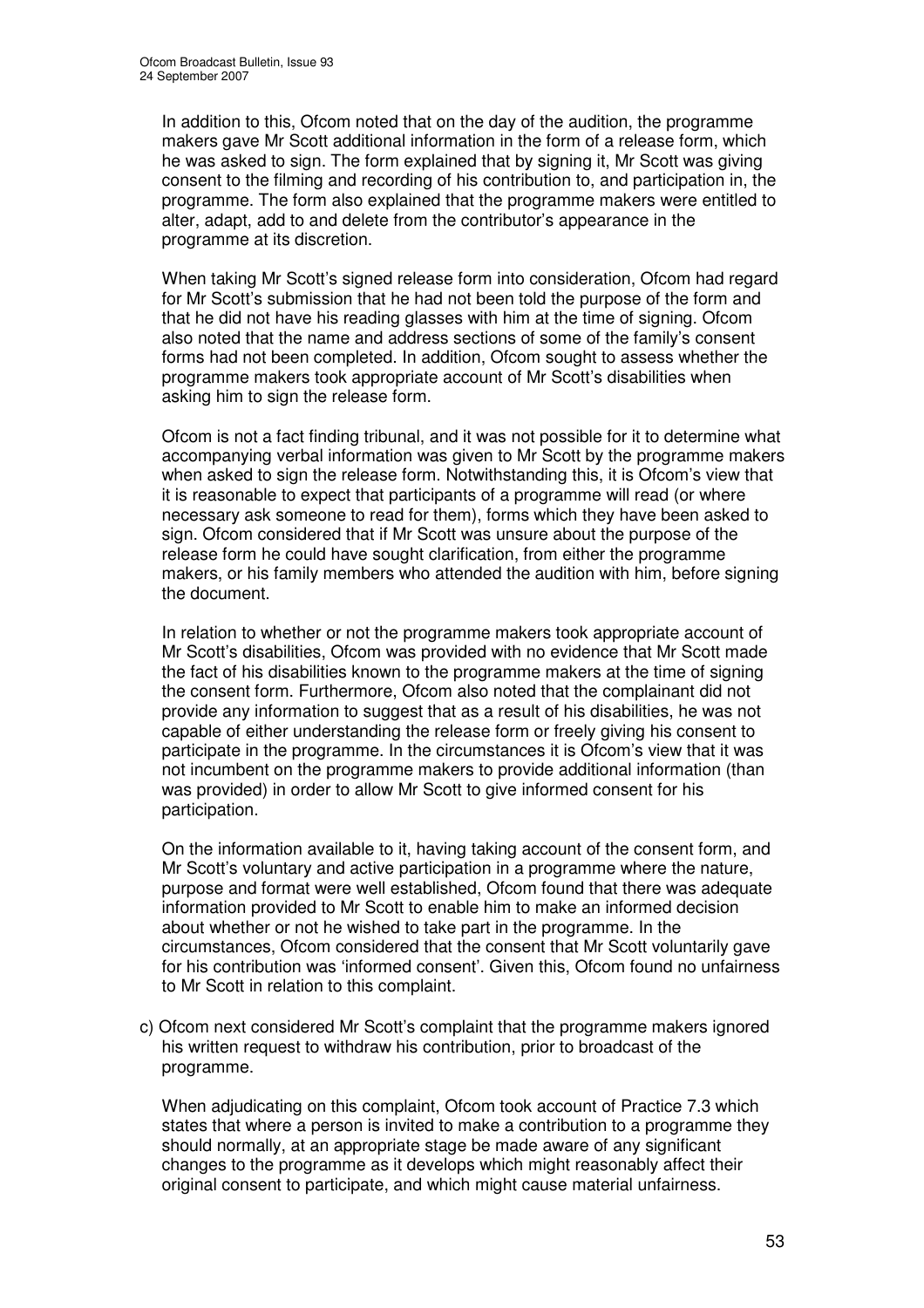In order to consider this complaint Ofcom first determined whether or not the consent obtained from the complainant was in fact informed consent, and secondly, whether there had been significant changes to the programme which could have affected the validity of the consent given.

As noted above (at Head (b) of the Decision), Ofcom concluded that Mr Scott gave 'informed consent' for his voluntary participation in the programme. Given this, Ofcom next addressed the question of whether or not the validity of Mr Scott's consent had been affected by any significant changes to the programme.

Ofcom had regard to the letters that Mr Scott sent to the programme makers after the auditions. The letters stated that all permissions for the use of his contribution were denied. The complainant's letters also set out a number of reasons why he believed he was entitled to withdraw his consent. These reasons included that: the release form had not been read to him; he had not understood the purpose of the release form; he believed there was a 'cooling down' period during which he would be able to withdraw his consent; and he was disabled and did not wish to have the effects of his disability made a spectacle on television.

Ofcom gave careful consideration to all of the reasons listed by the complainant, and found that the reasons listed did not appear to relate to any significant changes which had occurred since the recording of his contribution. Rather they appeared to explain why Mr Scott considered that the consent he had provided was invalid. As noted above (Head (b) and below (Head (d)) of the Decision, this view was not supported by Ofcom, which found that Mr Scott: freely consented to participate in a programme whose nature, purpose and format were well established; and, actively participated in the filming of the programme. In the absence of any other information to suggest that there had been significant changes, it is Ofcom's view that Mr Scott did not provide adequate grounds to withdraw his original consent to participate

Having found that Mr Scott gave 'informed consent' for his participation in the programme, and there being no significant changes which might have affected the consent, Ofcom concluded that it was not unfair for the programme makers to refuse Mr Scott's request to withdraw his contribution. Ofcom found no unfairness in relation to this complaint.

d) Finally, Ofcom considered Mr Scott's complaint that his privacy had been unwarrantably infringed during the making of the programme in that Mr Scott had been chased by the programme makers to appear on camera.

In reaching a decision about this complaint Ofcom took account of Practice 8.5 which states that any infringement of privacy in the making of the programme should be with the person's consent or be otherwise warranted.

Ofcom had regard to the unedited recordings of Mr Scott's contribution and noted that the complainant appeared in five separate interviews/discussions. These included pre and post audition interviews, and one discussion with Simon Cowell. Ofcom noted that in each instance, Mr Scott was filmed in the open and appeared to actively participate in the discussion at hand. The recordings at no time showed Mr Scott either shying away from or becoming frustrated by the presence of the cameras, or suggest that Mr Scott had requested that the filming be stopped.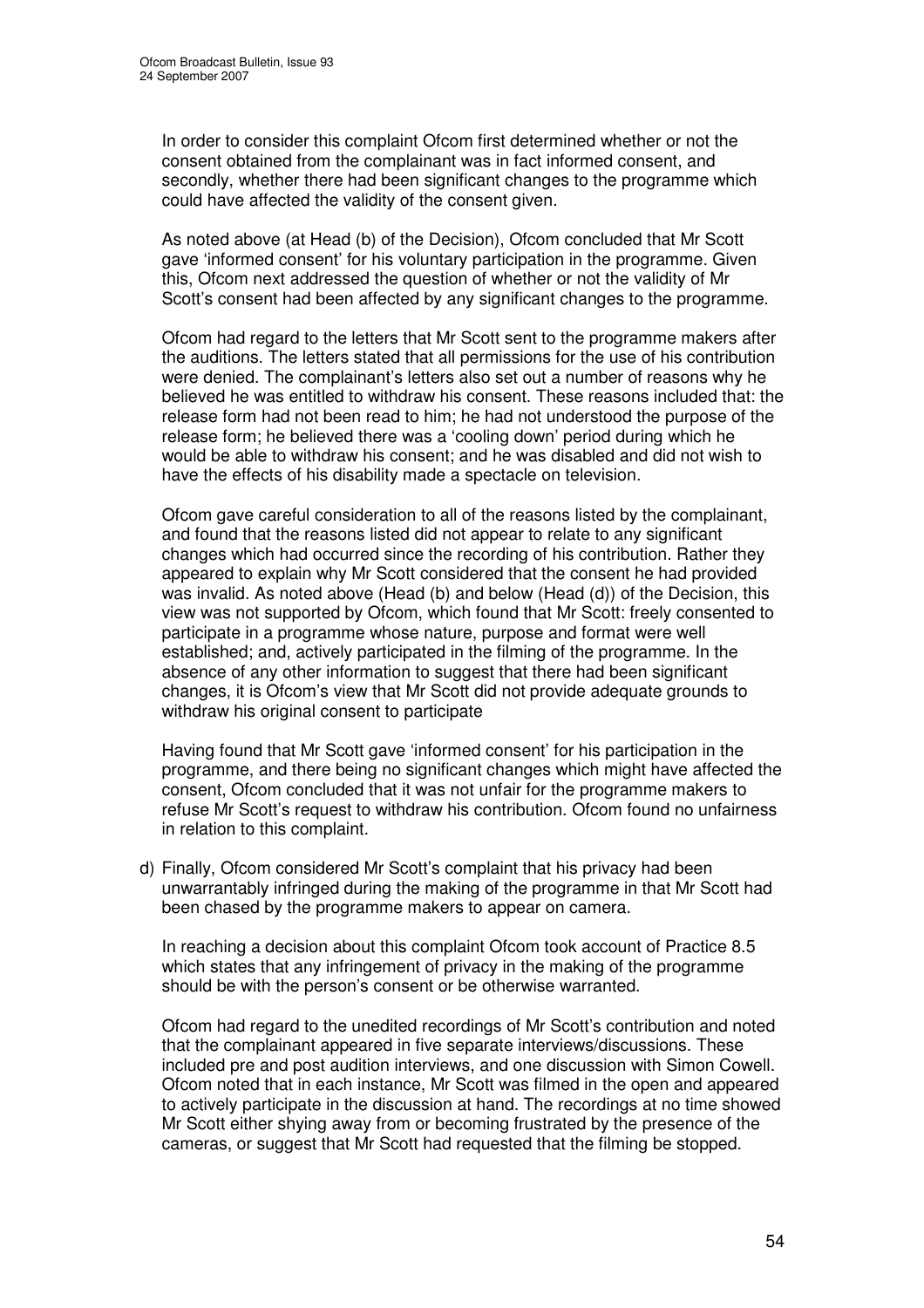Ofcom considered the nature of the filming and noted that Mr Scott had voluntarily attended *The X Factor* auditions with his daughter. While Ofcom appreciated that Mr Scott may have wished primarily to support his daughter during the audition process, it equally acknowledged that by attending the audition, Mr Scott had placed himself in an area where filming was likely to be taking place. Ofcom also had regard for the fact that Mr Scott had signed a release form which had given permission for the programme makers to film him. Furthermore, the actions of Mr Scott, at the audition, did not appear to Ofcom to be of an inherently private or sensitive nature, and had been conducted in a semi public area, in full view of other *X Factor* contestants.

Taking into account all of these factors, Ofcom found that Mr Scott did not have a legitimate expectation of privacy in this respect and there was therefore no infringement of his privacy in the making of the programme. In these circumstances, it was not necessary for Ofcom to go on to consider whether or not any infringement was warranted.

**Accordingly Ofcom has not upheld Mr Scott's complaints of unfair treatment and unwarranted infringement of privacy in the making of the programme.**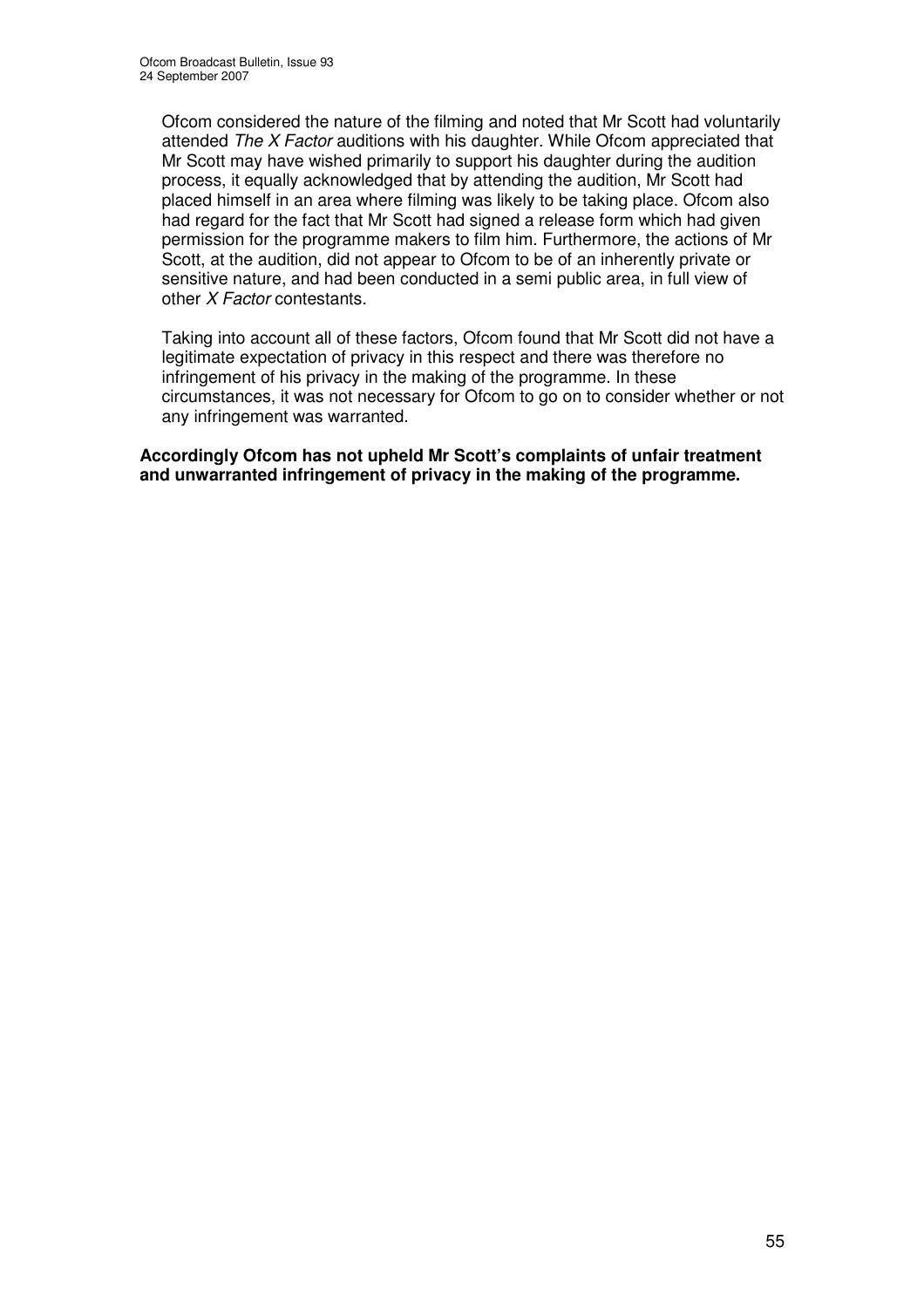# **Complaint by Miss Rachel Scott**

*The Xtra Factor, ITV2, 26 August 2006*

**Summary:** Ofcom has not upheld this complaint by Miss Rachel Scott of unfair treatment and unwarranted infringement of privacy in the making and broadcast of the programme.

Miss Scott participated in the third series of *The X Factor* and her unsuccessful audition and related interviews were featured in the programme *The Xtra Factor*.

Miss Scott complained that she was treated unfairly in that: she was not properly informed about various aspects of the programme; her musical performance was unfairly edited; the programme makers advised her to beg to be put through to the next round; the programme makers refused her request to withdraw her contribution; and, she had not been offered a preview of the programme.

Miss Scott also complained that her privacy was unwarrantably infringed in both the making and broadcast of the programme in that: the programme makers constantly asked her for information relating to her studio and finances (which she did not believe would be included in the programme as broadcast), and included this highly sensitive, personal information in the programme as broadcast.

## Ofcom found as follows:

Ofcom considered that there was adequate information available to Miss Scott to allow her to make an informed decision about whether or not to participate. Furthermore, Ofcom concluded that Miss Scott's active and willing participation was a clear indication that she had consented to contribute to the programme. In Ofcom's view the edited version of Miss Scott's performance was representative of her musical performance on the day of the audition and there was no evidence that the programme makers made suggestions to Miss Scott about the way she should behave during her audition. Ofcom also considered that there had not been any significant changes which might have affected Miss Scott's consent to participate and concluded that it was not unfair for the programme makers to refuse Miss Scott's request to withdraw her contribution. Ofcom further considered that the programme makers' decision not to offer Miss Scott a preview of the programme did not result in unfairness, as such an offer is given by the programme makers at their discretion. Ofcom therefore found no unfairness to Miss Scott in the programme as broadcast.

Ofcom considered that Miss Scott had consented to take part in the programme and freely provided information about herself during the course of being interviewed. In the circumstances, Ofcom found that Miss Scott did not have a legitimate expectation of privacy in this respect and there was therefore no infringement of her privacy in the making or broadcast of the programme.

## **Introduction**

This episode of *The Xtra Factor* included behind-the-scenes footage from *The X Factor* auditions. The programme followed the audition experience of one contestant named Rachel Scott and showed footage of Miss Scott and her family.

During her audition, Miss Scott explained that she owned her own recording studio and had invested £14,000 into her music career. Following Miss Scott's audition, the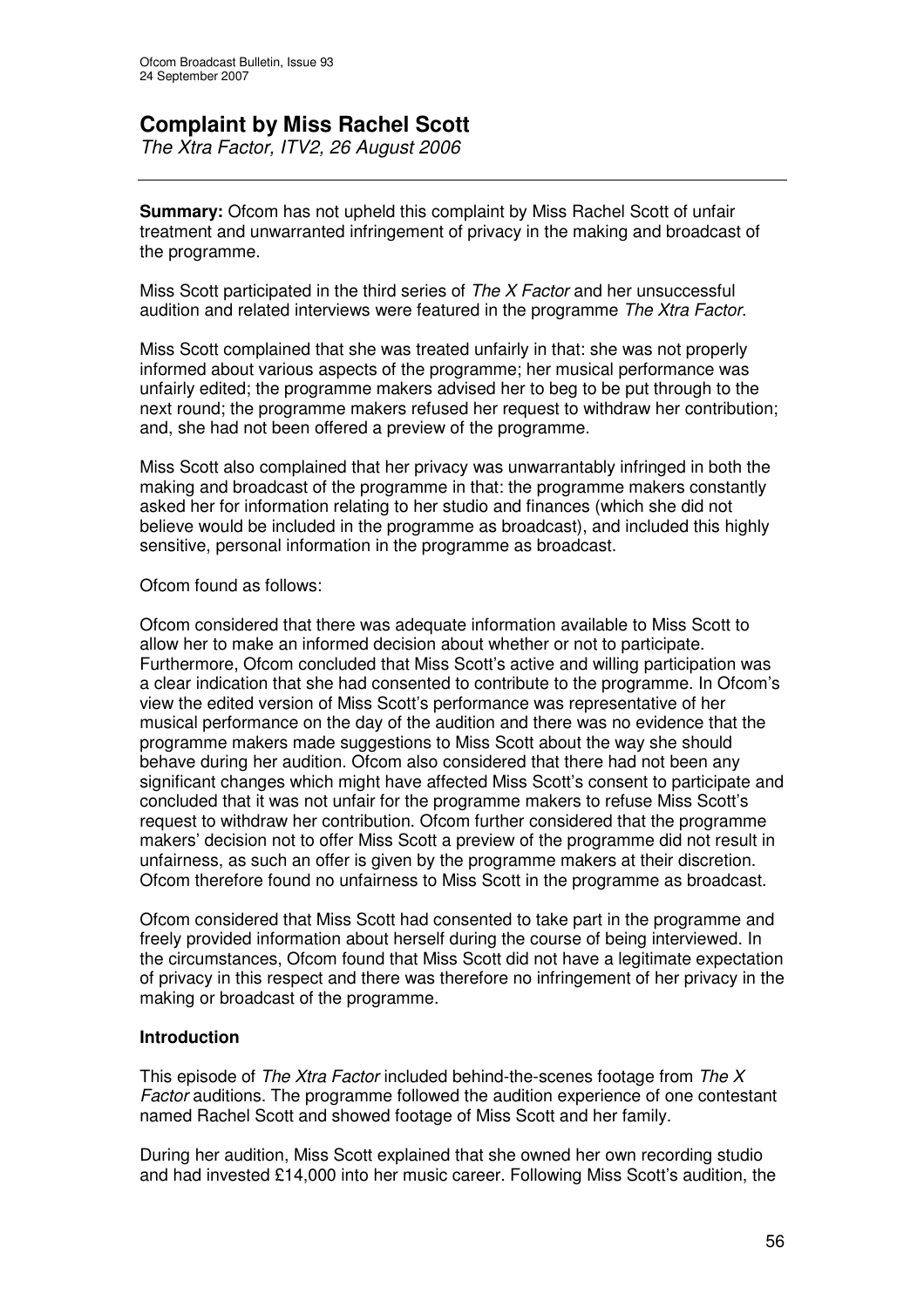*X Factor* judges made the decision not to put Miss Scott through to the next round. Miss Scott and her father were shown confronting one of the judges, Simon Cowell, about the decision.

Miss Scott and her family were interviewed both before and after her audition. After the audition they were interviewed by the presenter, Ben Shephard, and during that interview, Miss Scott sang part of a song which she had written herself.

Miss Rachel Scott complained to Ofcom that she was treated unfairly and that her privacy was unwarrantably infringed in both the making of the programme and in the programme as broadcast.

# **The Complaint**

## **Miss Scott's case**

In summary, Miss Scott complained that she was treated unfairly in the programme as broadcast in that:

a) The programme makers did not read or explain the consent form to her, despite her explaining that she had dyslexia. Miss Scott's complaint stated that she has significant reading difficulties and would not have been able to understand the content of the consent form when she signed it. Miss Scott said she was told the consent form was a formality.

Miss Scott complained that she was not therefore adequately informed about:

- i) the content of the programme. In particular the fact that she would be filmed and that footage of her would be edited prior to broadcast;
- ii) what contribution was required of her. Specifically Miss Scott complained that she was not informed that she would be interrogated by the judges and pressurised into disclosing details about her personal life;
- iii) the fact that without notice, one of the judges would change the format of the audition, by telling her that she could not sing one of her selected songs. Miss Scott said that as a person with dyslexia this came as an "absolute shock".
- b) The programme unfairly edited her audition and interview. Miss Scott said the removal of parts of her musical performance portrayed her in a less than favourable way.
- c) Miss Scott said the programme makers told her prior to broadcast that she should beg the judges to be put through to the next round, and explain that singing was her life's ambition.
- d) The programme makers refused her request to withdraw her contribution, prior to broadcast of the programme.
- e) Miss Scott was not offered a preview of the programme prior to broadcast.

In summary Miss Scott complained that her privacy was unwarrantably infringed in the making of the programme in that: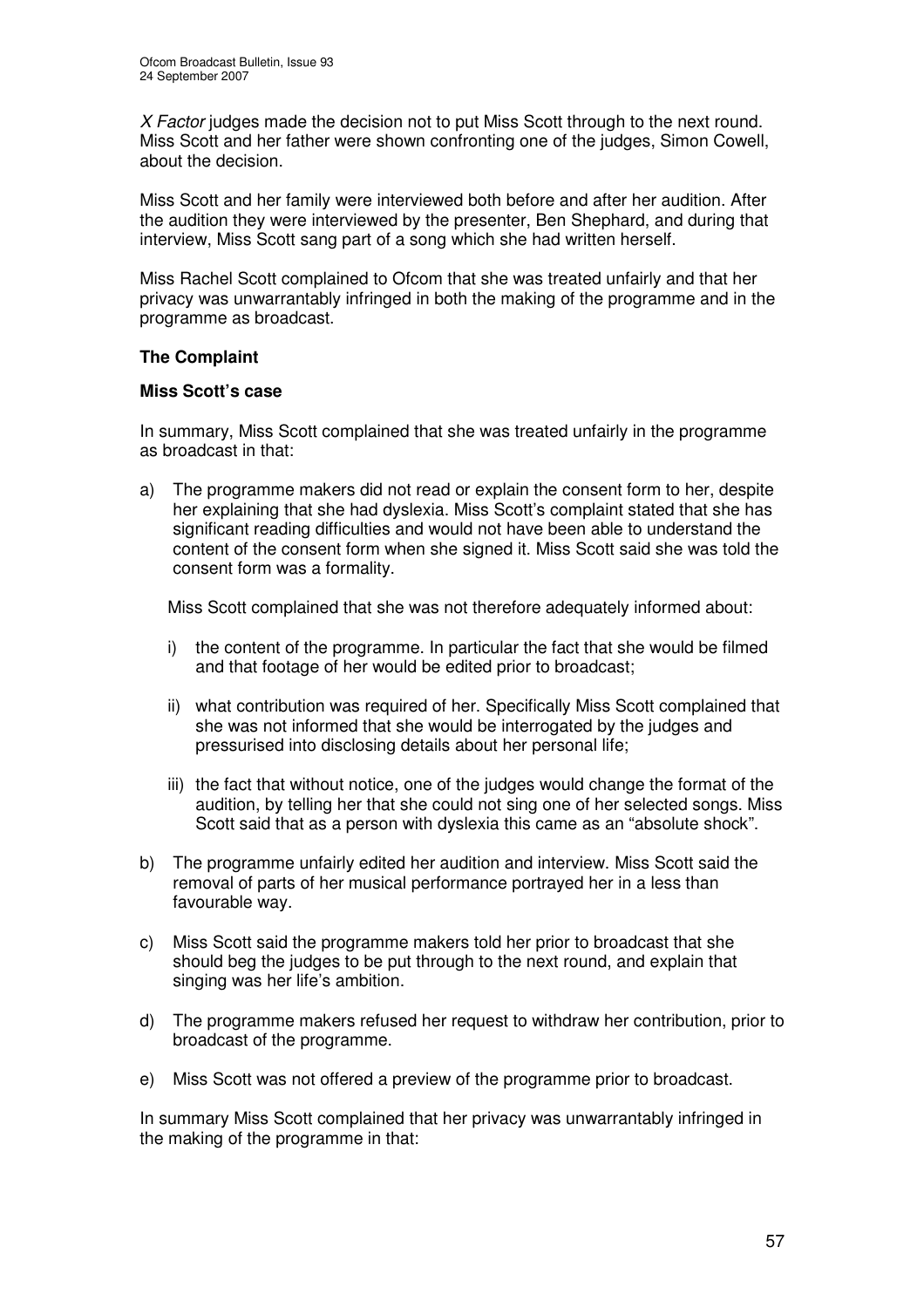f) The programme makers constantly asked her for background information which she did not believe would be included in the programme as broadcast.

In summary Miss Scott complained that her privacy was unwarrantably infringed in the programme as broadcast in that:

g) The programme disclosed highly sensitive, personal information about Miss Scott's studio and finances.

## **Channel Television's case**

Channel Television ("Channel TV") is responsible for the compliance obligations of both *The X Factor* and *The Xtra Factor*. Channel TV provided a statement of response to the complaint and also provided the unedited recordings of Miss Scott's contribution. In summary Channel TV responded as follows:

a) In response to Miss Scott's complaint that she had not been adequately informed about the programme, Channel TV said that according to the producer who dealt with Miss Scott during the first audition, the only reference Miss Scott had made about having dyslexia was in passing and to comment how it had never impeded her academic progress.

Channel TV said Miss Scott's release form had been sent to the complainant in the post on her initial application to the programme, and she would have had to sign it before being allowed to continue with the selection process. Channel TV said that Miss Scott did not ask for help with the form nor did she indicate on the form that she had dyslexia. Channel TV provided Ofcom with a copy of this release form.

In relation to Miss Scott's complaint that the programme makers advised her that the consent form was a formality, Channel TV said that this was simply not true. It said the programme makers working at the audition were experienced researchers and producers and would not have advised contributors in such a way.

- i) In response to Miss Scott's complaint that she was not advised that she would be filmed and footage of her would be edited, Channel TV said it was inconceivable that Miss Scott was unaware of the nature of the programme unless she was claiming that she had never watched it. Channel TV said that the complainant had applied previously for both series 1 and 2 of the programme and in the circumstances it could be assumed that the complainant had watched the programme. Channel TV said it is clear that the programme is not transmitted 'live' and that therefore by definition the programme would be subjected to an editing process.
- ii) In relation to Miss Scott's complaint that she had been interrogated by the judges and pressured into disclosing details about her personal life, Channel TV said the unedited recordings provided no evidence that Miss Scott was interrogated by the judges. Channel TV said the judges were friendly, professional and offered the complainant practical advice as to the direction that her career should follow. Further, one of the judges, Simon Cowell, called her back after her audition to be sure that she understood the rationale behind the judges' decision not to put her through to the next stage of the competition.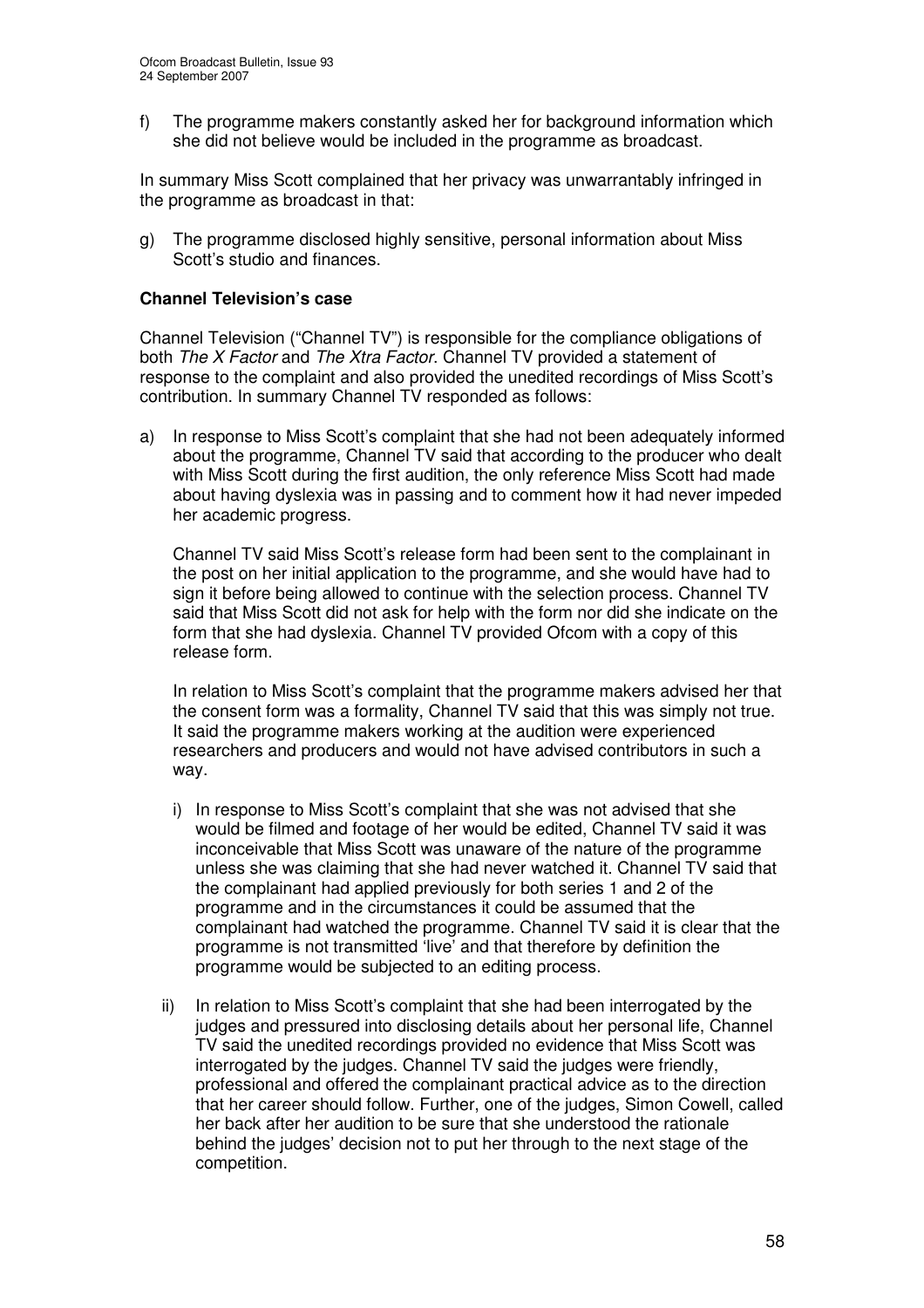Channel TV said that Miss Scott was never asked about her personal life.

iii) In response to Miss Scott's complaint that the format of the audition had been changed without any notice, Channel TV said that during the audition, Miss Scott was allowed another 'go' at impressing the judges after her first song (*Fallin'* by Alicia Keys) failed to do so. Miss Scott asked if she could sing one of her own compositions and was told that she could.

#### b) Unfair editing of musical performance

Channel TV said that a comparison between the edited and unedited versions of Miss Scott's contribution clearly illustrated that the complainant's singing abilities were fairly represented. Channel TV said the judges heard all of Miss Scott's performance and judged her not to be good enough to go through to the next round.

#### c) Advised to beg the judges to be put through to the next round

Channel TV absolutely denied that Miss Scott had been advised to beg and said that at no point did Miss Scott appear to do so.

#### d) Refused request to withdraw consent

Channel TV said that in only exceptional circumstances would the programme makers allow the contestants' preferences to dictate the editorial decisionmaking process. Miss Scott's case was simply not one of them as she had made her request almost immediately without having any idea of what was to be included in the programme. Channel TV said that in any event, there was no public interest justification for withdrawing her contribution, nor any personal circumstances that supported doing so.

## e) Not offered preview of programme

Channel TV said it was not practical to let contributors have a preview copy of the programme and commercial sensitivity would advise against such an action.

#### f) Infringement of privacy in the making of the programme

Channel TV said that at no time was Miss Scott led to believe that certain information that had been provided by her to the programme makers, would be edited out.

#### g) Infringement of privacy in the programme as broadcast

Channel TV said the only information disclosed about Miss Scott's finances was to ask how much she had spent on her studio. This was simply because the complainant had volunteered to the judges that she had invested a lot of money into her own studio and journalistically it would be quite natural to ask "How much?", so that the audience at home could be given an idea of her level of commitment.

## **Complainant's comments on Channel TV's statement**

Miss Scott wrote to Ofcom putting forward comments in relation to Channel TV's statement. In summary Miss Scott responded as follows: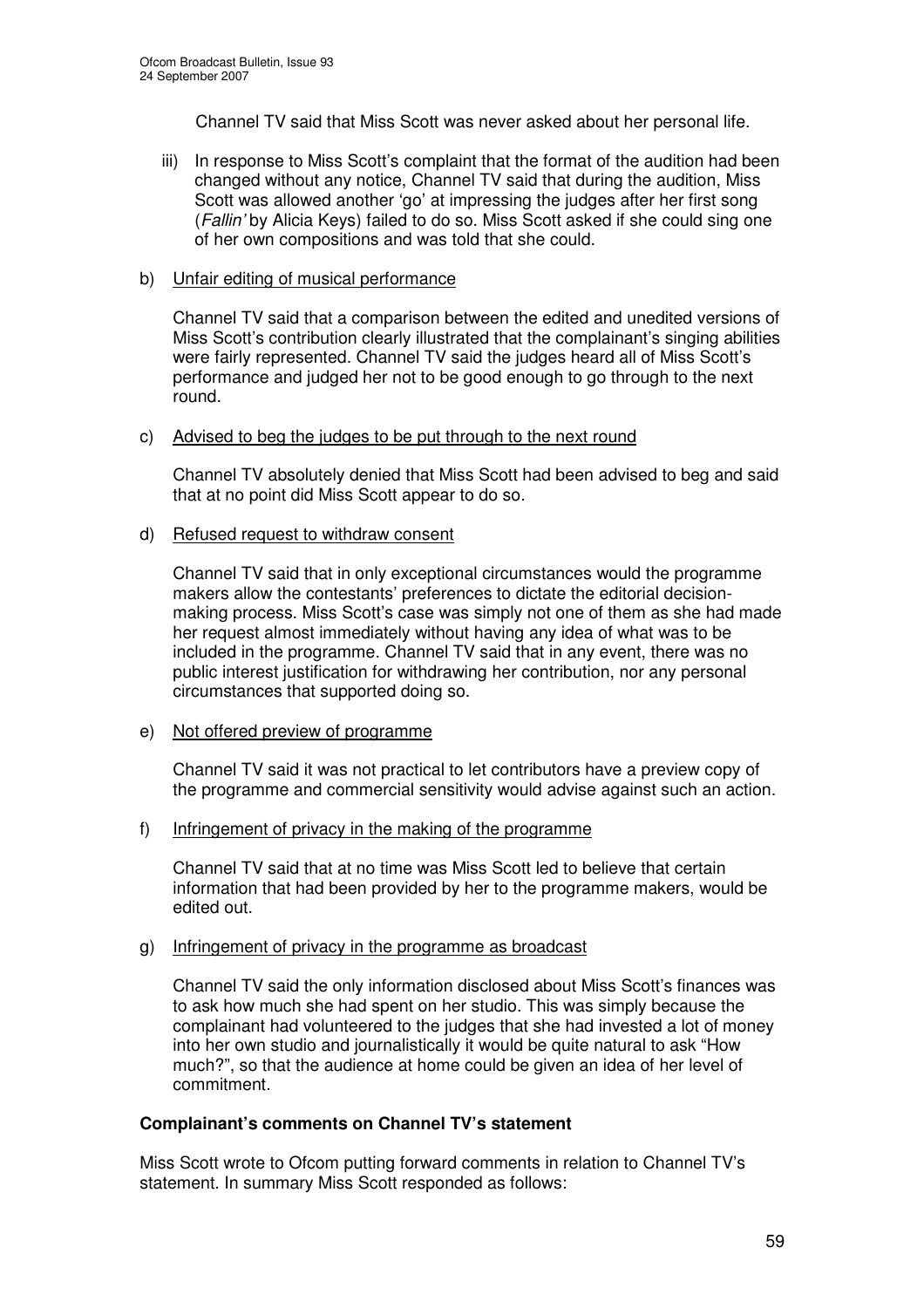a) Miss Scott referred to the copy of the release form (provided by Channel TV) which the broadcaster said had been sent in the post following her initial application to the programme. Miss Scott said that the signature shown on the document was not hers, and that she had never seen the form before. Miss Scott said it was therefore impossible for Channel TV to be confident that she did not have difficulty understanding the form itself, given that she did not sign the form.

Miss Scott said that she was accustomed to having to advise people of her disability so that they were aware of her limitations and so that adjustments can be made. Miss Scott said that when she arrived at *The X Factor* auditions she made the staff fully aware of her disability because there were no questions relating to disabilities on the Application Form, which she returned by post to the programme makers before the audition day. Miss Scott said that she advised the reception staff that she had dyslexia (according to the complainant, a note was made and she was told that it would be forwarded to the appropriate person) and she also told the producer.

Miss Scott maintained that she and her family had been told the consent form was a formality and that it was not necessary to fill in the "Name" and "Address" sections of the consent forms – just sign the bottom.

- i) Miss Scott said that she was aware of the programme but only the final version which is broadcast on television. Miss Scott said that the broadcast version is different to what happens during the making and editing stages. Miss Scott maintained that at no point throughout the first audition, the screen test, or the second audition was she informed that her contribution would be edited.
- ii) Miss Scott said that she made it clear to the researcher who interviewed her that she did not wish to talk about how much her studio cost her, noting that the unedited recording of her interview showed her telling the producer "I wouldn't even like to go there". Miss Scott said the researcher pressed her repeatedly and eventually the information was given by Miss Scott's father, who believed it was to be used for background information and not for broadcast. Miss Scott said that she believed the researcher had understood from her comment ("I wouldn't even like to go there") that she did not wish to talk about it, but despite this the researcher fed the information to Mr Cowell. Miss Scott referred to the unedited recording of her audition and said Mr Cowell repeatedly asked her about how much her studio cost. Miss Scott suggested that had she told the judge to "mind his own business" she would have been discriminated against for being rude.
- iii) Miss Scott said that the programme makers had told her to rehearse the same songs which she had sung at her first audition. In support of this Miss Scott provided Ofcom with a copy of her second audition invitation. Miss Scott said the invitation informed her that she would be required to sing the same two songs in the second round and that she should be prepared.

Miss Scott said that having dyslexia meant that she finds it extremely difficult to cope with sudden alterations without prior notification. Had she been told that a judge would stop her from singing her pre-arranged song, she would not have participated in the competition because of her disability. By not taking account of the fact that she has dyslexia and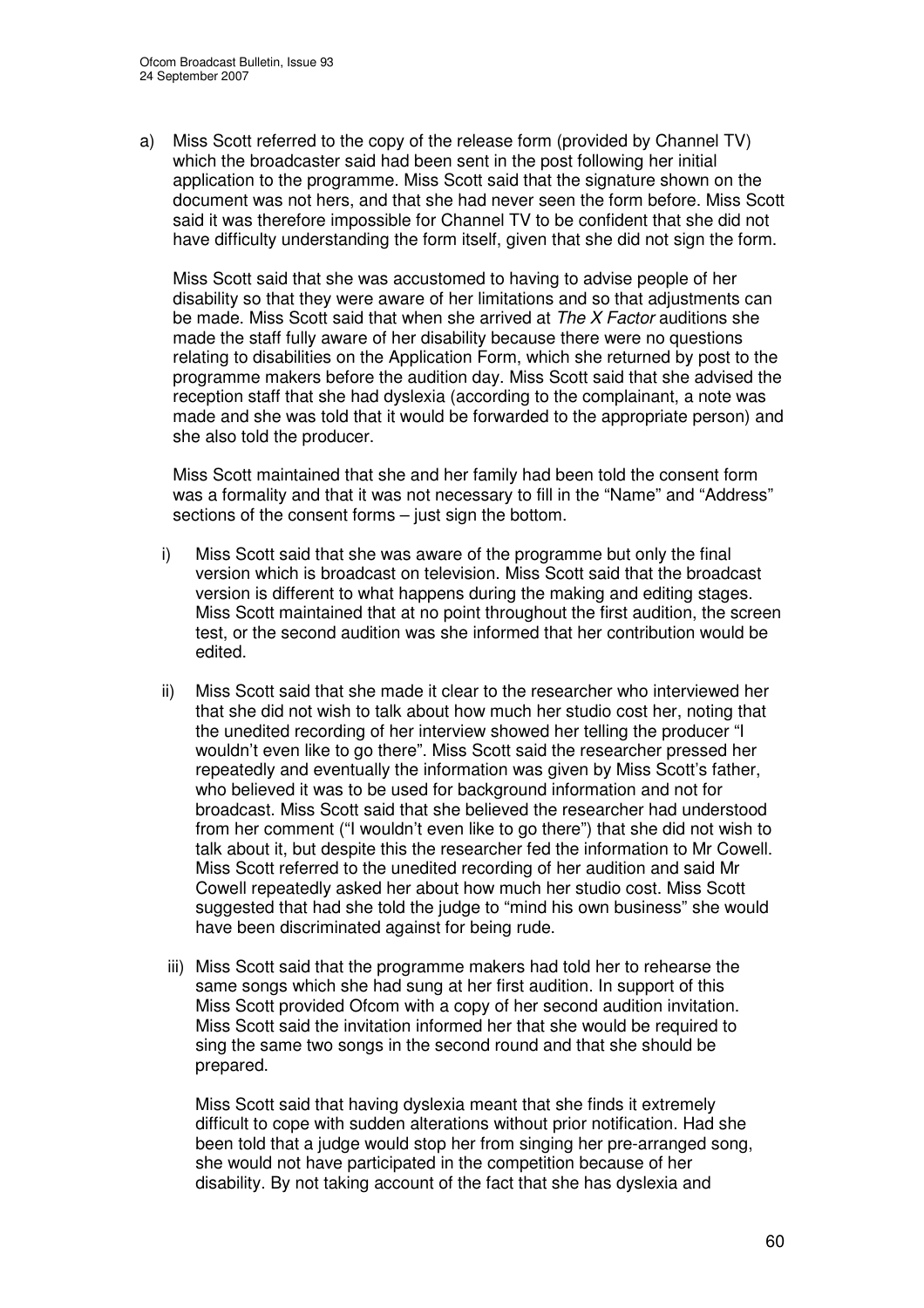changing the format, the programme makers put her at a distinct disadvantage.

#### b) Unfair editing of musical performance

Miss Scott maintained her contribution was not edited fairly as virtually all of it was removed from the programme as broadcast. Miss Scott said that she believed the two lines of her performance that were included in the programme had been manipulated by a vocal processing package which distorted her vocals.

#### c) Advised to beg the judges to be put through to next round

Miss Scott maintained that she had been told by the programme makers to beg the judged to be put through to the next round. Miss Scott also referred to a section of the unedited recordings of her father's confrontation of Mr Cowell and noted that Mr Cowell said "She could beg for an hour and I wouldn't put her through".

#### d) Refused request to withdraw consent

Miss Scott said that her decision to request to withdraw her contribution was made after taking account of the pressures that the audition experience had had on her and her family. Miss Scott said she believed the programme makers would honour her wishes to withdraw as her contribution had been given voluntarily. Further, the complainant said she had extenuating circumstances, relating to illness and her disability, which the programme makers should have taken into consideration. Miss Scott said the programme makers were obliged to have a duty of care towards its contributors.

## e) Not offered preview of programme

Miss Scott said that if she had been able to see a preview of the programme, she would never have agreed with the way the programme had been edited.

## f) Infringement of privacy in the making of the programme

Miss Scott said that she believed the information she gave while being interviewed by the researcher was for background information and would only be used to give an idea of what type of person she was. By telling the researcher that "she wouldn't even like to go there" she believed she had indicated that details about her finances were sensitive and personal. She did not give the researcher permission to divulge these details to Mr Cowell.

# g) Infringement of privacy in the programme as broadcast

Miss Scott said that she did not give permission for the broadcast of sensitive and personal details about her studio and finances on television.

## **Channel TV's second statement in response to complainant's comments**

Channel TV provided a second statement in response to the complaint. In summary, Channel TV responded as follows: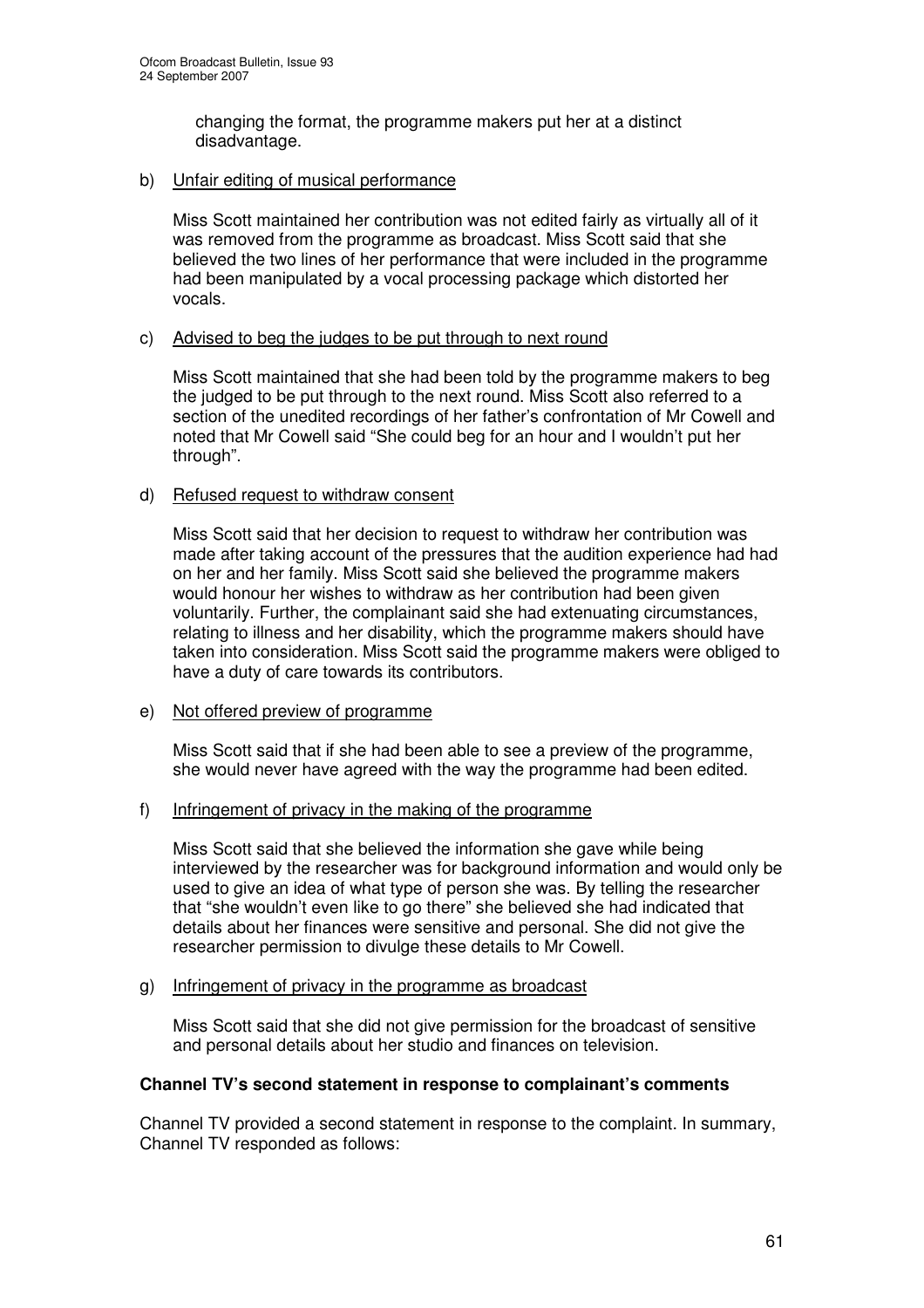a) Channel TV said that Miss Scott appeared to contradict herself in alleging both that she had never seen the release form before Channel TV submitted a copy of it to Ofcom, and also saying that on the day of the audition, that she was told it was "merely a formality". Channel TV maintained that the release form was not forged or filled in by any member of the production team.

Channel TV denied that Miss Scott informed the producer of her dyslexia. The remark which Channel TV had referred to, was made in passing to a male researcher during an interview which was not transmitted. Channel TV also acknowledged that a comment was made about Miss Scott having dyslexia by her father during the family's interview with Ben Shephard.

- i) In relation to Miss Scott's complaint that she was not informed that she would be filmed or that the footage would be edited, Channel TV said that the function room where the audition was held had signs regarding filming. These signs made it clear that filming was potentially in progress at all times and invited objection from anyone who might demur. Further, as the programme was not the first series that Miss Scott had applied for, Channel TV contended that she would have been aware of the fact that contestants are filmed before and after the actual auditions and that these contributions are often included in the finished programme.
	- iii) In relation to Miss Scott's complaint that the format of the audition had been changed without any notification, Channel TV referred to the second audition invitation, provided to Ofcom by Miss Scott. Channel TV said the document was a pro forma which had been sent to contestants who were selected to go through to the second round audition. It said the document did not state what a contestant might be expected to sing. Channel TV said the standard instruction to the production staff is to tell all contestants who progress to the third round to sing the same song as used in their earlier auditions, while having a second song prepared in the event that the first is not clearable (e.g. under the programme's agreements with music publishing companies), or if the judges decide they wish to hear something different. Channel TV said it did not see how the document was relevant to Miss Scott's complaint as it did not purport to give any instructions on what will happen at the judges' audition.

Channel TV made no additional comments in relation to the other heads of complaint.

## **Decision**

Ofcom's statutory duties include the application, in the case of all television and radio services, of standards which provide adequate protection to members of the public and all other persons from unfair treatment in programmes and unwarrantable infringement of privacy in the making and broadcast of programmes included in such services. Where there appears to have been unfairness in the making of the programme, this will only result in a finding of unfairness, if Ofcom finds that it has resulted in unfairness to the complainant in the programme as broadcast.

In carrying out its duties, Ofcom has regard to the need to secure that the application of these standards is in the manner that best guarantees an appropriate level of freedom of expression. Ofcom is also obliged to have regard, in all cases, to the principles under which regulatory activities should be transparent, accountable, proportionate and consistent and targeted only at cases in which action is needed.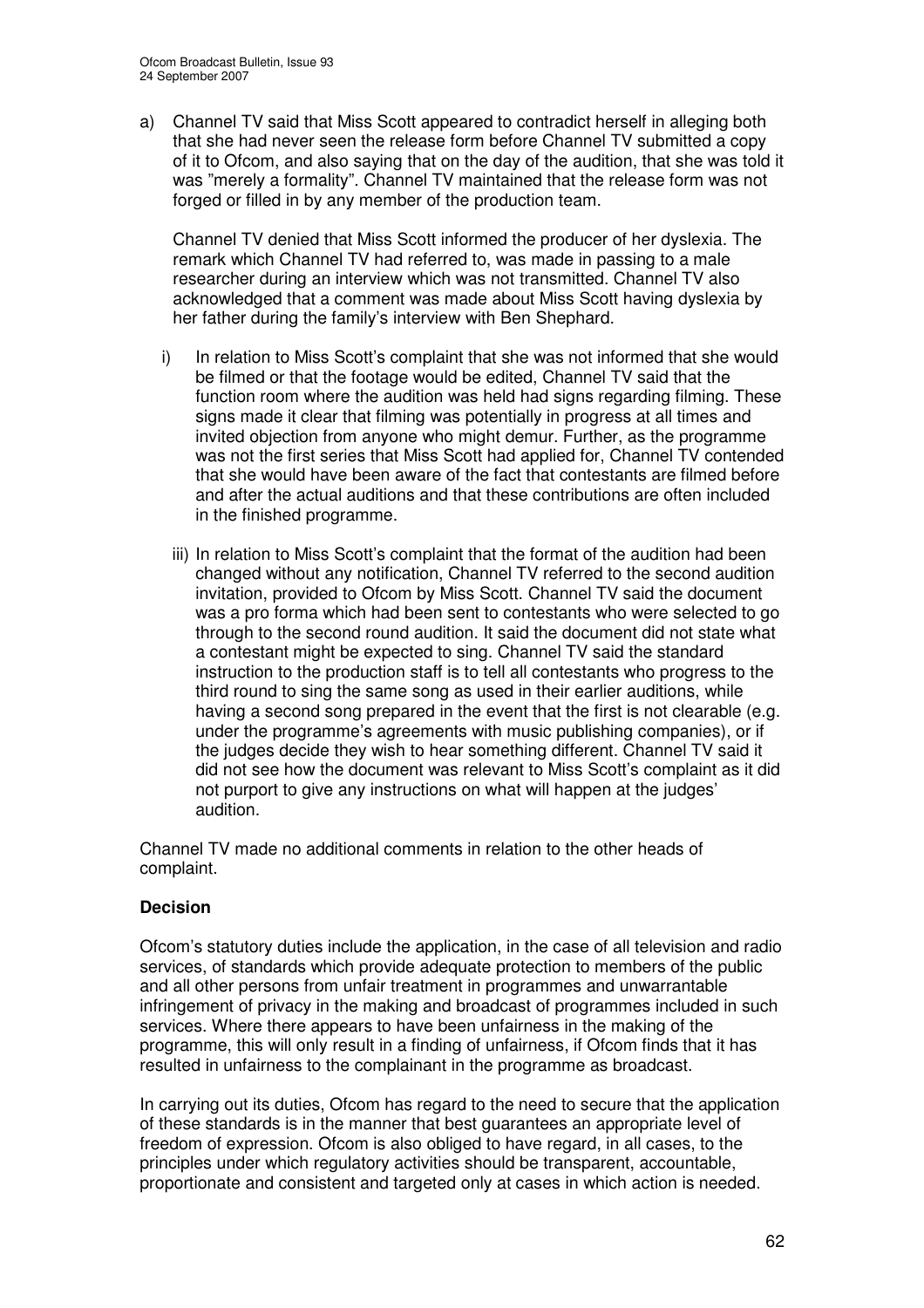The complaint was considered by Ofcom's Executive Fairness Group. In reaching its decision, the Group had regard for a copy of the programme, the programme transcript, both parties' written submissions, and copies of relevant unedited programme recordings.

a) Ofcom considered Miss Scott's complaint that the programme makers did not read or explain the consent form to her, despite her explaining that she had dyslexia. Also Miss Scott's complained that she was told the consent form was a formality and was not adequately informed about: the content of the programme; what contribution was required of her; or the fact that one of the judges would change the format of the audition, without notice.

Ofcom first sought to determine whether Miss Scott gave consent to participate in the programme as broadcast. In reaching a decision, Ofcom took account of Practice 7.3 which includes that where a person is invited to make a contribution to a programme they should normally, at an appropriate stage: be told the nature and purpose of the programme; be told what kind of contribution they are expected to make; be informed about the areas of questioning and, wherever possible, the nature of other likely contributions; and, be made aware of any significant changes to the programme as it develops which might reasonably affect their original consent to participate, and which might cause material unfairness.

Ofcom noted that Miss Scott believed the programme makers should not have used her contribution because the programme makers had not read a consent form to her (to ensure that she understood what she was agreeing to, by participating in the programme). Further, she stated that the signature appearing on the consent form provided by Channel TV was not hers. Ofcom acknowledges that a written consent form is a tool of 'best practice' that is commonly used within the industry to ensure that contributors are informed of the nature and content of a programme, and also to signify that a contributor has given their express consent to participate. However, it is important to note that written consent forms are not the only way in which participants can be informed about a programme nor is it the only way in which participants can show that they have agreed to take part in a programme.

In the circumstances of this case, Ofcom noted that Miss Scott appeared to give a number of indications that she was aware of the nature of the programme and that she was a willing participant in the production process. From the parties' written submissions and the unedited recordings, Ofcom noted that this was the third time that Miss Scott had applied to take part in *The X Factor* auditions. From the interview footage it was also apparent to Ofcom that Miss Scott knew the reputations of the judges, which suggested to Ofcom that she was very familiar with the programme.

Ofcom next noted that before Miss Scott was able to take part in the audition process, she had been required to apply in writing  $-$  a clear indication that Miss Scott was, at the time of application, willing to participate in the programme. Miss Scott was then accepted to attend two separate audition days, during which she gave a number of interviews. From the untransmitted recordings of these audition days it was clear to Ofcom that Miss Scott willingly and actively took part in the production process and appeared to enjoy the experience: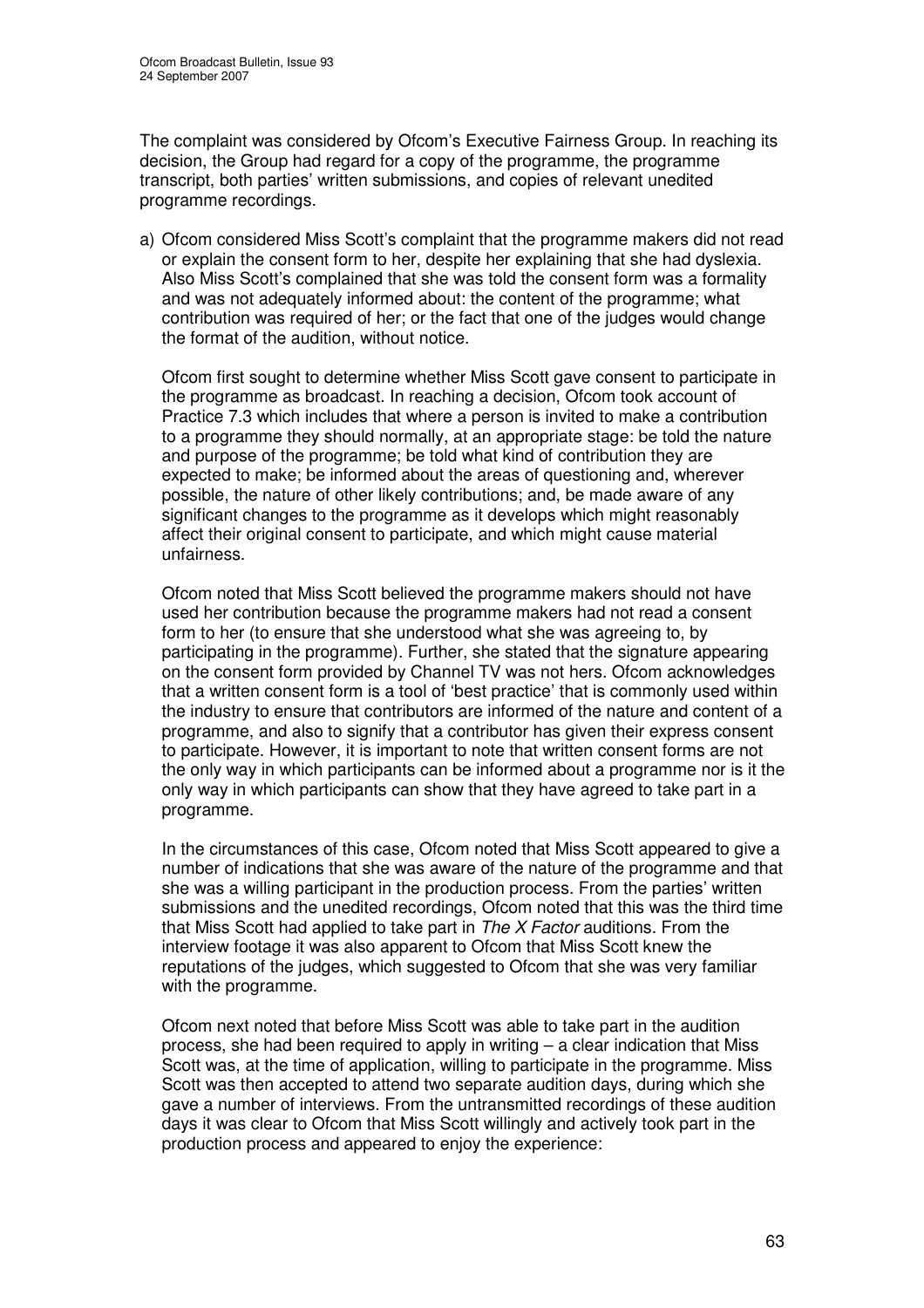- Interviewer: *"If you could just start of by introducing yourself and everyone you have come here with today".*
- Miss Scott: *"Ok. I'm Rachel Scott and this is my Mum, this is my Dad and this is my Nana. I've come here to X Factor today because I want a recording deal".*

And later, during another interview:

- Interviewer: *"Right, tell me how much this means to you, this is a major, major, major achievement. OK so tell me how much this means to you".*
- Miss Scott: *"This is so fantastic. I've never got this far before and it's just amazing. The whole X Factor experience is just unreal".*

Ofcom also noted that after being told by the judges that she would not be put through to the next round, Miss Scott and her family voluntarily participated in a further three interviews including one with Simon Cowell and *The Xtra Factor* presenter, Ben Shephard.

Taking all of these factors into account, it is Ofcom's view that Miss Scott volunteered to take part in a competition where the nature, purpose and format of the competition were well established and known to her. Ofcom further considered that Miss Scott, as an active and willing participant in the production process (as indicated by her actions of applying in writing to audition for the programme, attending two of the audition days and taking part in a number of interviews), indicated that she consented to participate in the programme. Having found this to be the case, Ofcom turned to Miss Scott's specific complaints in relation to Head (a):

i) Ofcom considered Miss Scott's complaint that she was not adequately informed of the fact that she would be filmed and that footage of her would be edited prior to broadcast (as per Practice 7.3 above).

It should be noted that Ofcom is not a fact finding tribunal and was not able to determine whether or not the programme makers presented Miss Scott with a consent form, or whether the signature appearing on the release form (provided by Channel TV) was that of Miss Scott. However, after taking into account the information provided by both parties, Ofcom considered that Miss Scott was aware of information relating to the fact that filming would take place and that footage of her would be edited. In reaching this decision Ofcom made the following observations:

- Ofcom first noted that the audition area displayed signage indicating that filming was in progress;
- Secondly Ofcom noted that Miss Scott was accompanied by three of her family members all of whom signed consent forms for their participation when attending the audition. Ofcom acknowledged Miss Scott's submission that she and her family were told the forms were "merely a formality", along with Channel TV's response that such advice was never given. Notwithstanding this conflict of information, Ofcom considered that participants of a programme can reasonably be expected to read (or where necessary ask someone to read for them), consent forms which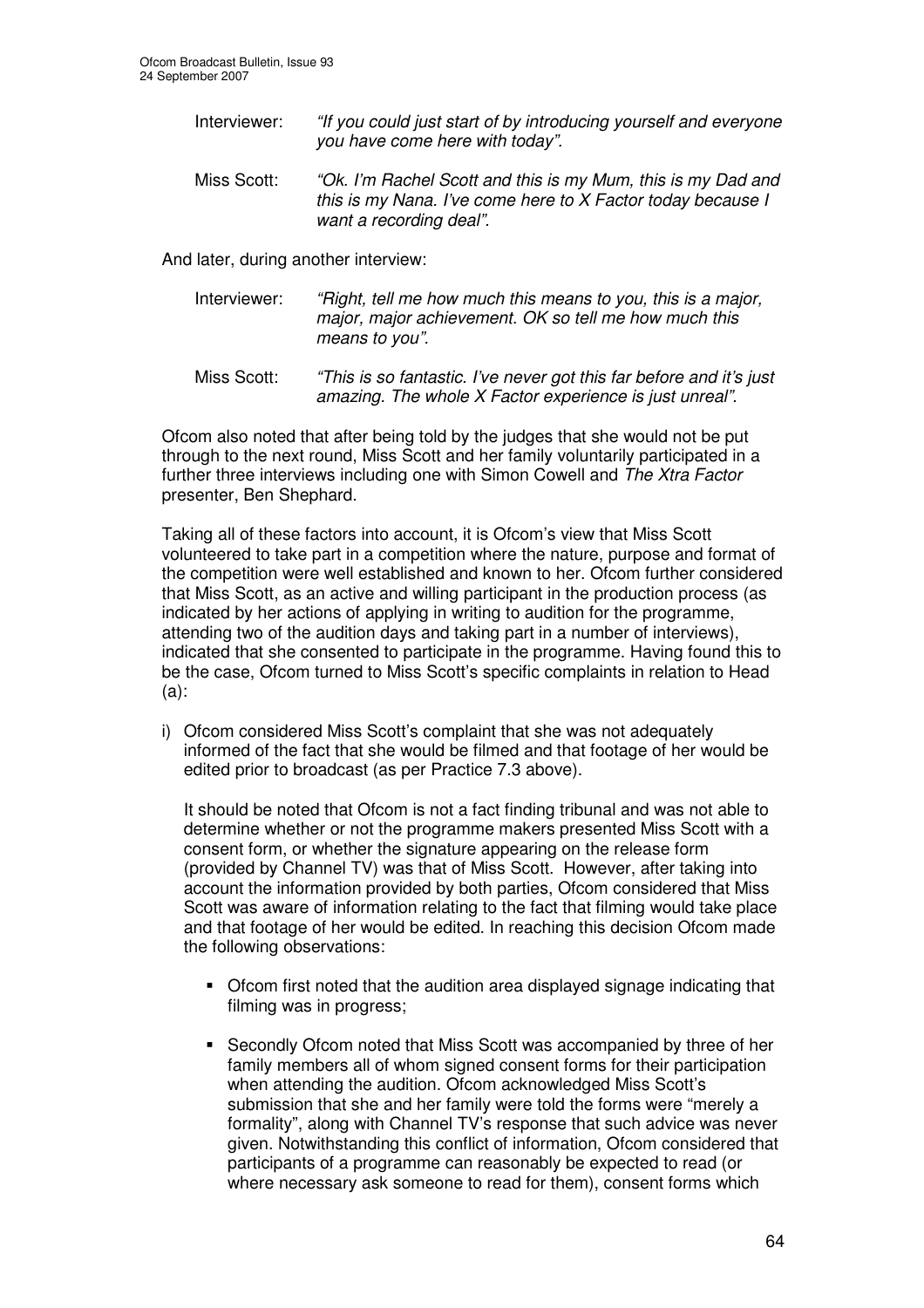they have been asked to sign. Ofcom noted that these consent forms explained that the programme makers reserved the right to edit footage filmed at the audition; and

 Finally Ofcom considered the fact that Miss Scott volunteered to take part in a programme which has a well established format – one which it appeared to Ofcom that the complainant was familiar with. Ofcom considered that it was reasonable to expect that the complainant should have understood that by auditioning for the programme she could be filmed, and that any such footage was likely to be edited in some way.

Taking these factors into account, Ofcom found that from the information available to Miss Scott, it was reasonable to expect her to be aware that her audition experience would be filmed and any such footage would be edited before being broadcast. In the circumstances, Ofcom found no unfairness to Miss Scott in relation to this complaint.

ii) Ofcom next considered Miss Scott's complaint that she was not informed of the contribution required of her. In particular that she would be interrogated by the judges and pressured into disclosing details about her personal life. Ofcom noted from the complaint that Miss Scott was concerned about the disclosure of how much money she had spent on her studio and career (as per Practice 7.3 above).

In relation to Miss Scott's complaint that she was not informed by the programme makers that these events would take place, Ofcom noted that the format of *The X Factor* programme is consistently the same for each series. In each series, contestants are interviewed before their audition about various aspects of their life, during the audition by the judges, and immediately after their audition in order to gauge their reaction to the judges' decision. As noted above, Miss Scott was familiar with the programme.

Ofcom also had regard for the fact that *The X Factor* audition is part of a competition process, which by its very nature will contain unknown elements. Given this, Ofcom considered that it was not incumbent on the programme makers to explain each and every detail of the audition process, as doing so would eliminate the competition element of the programme.

Ofcom next considered Ms Scott's specific complaint about being pressurised into disclosing details about her studio. In doing so, Ofcom had regard for both the conduct of the judges during the audition and also that of the programme maker's who interviewed Miss Scott before the audition.

Ofcom noted that the topic of how much Miss Scott had spent on her studio and career had been raised in two of the pre-audition interviews.

Interview 1:

| Interviewer: | "Tell me briefly about your studio".                                                          |
|--------------|-----------------------------------------------------------------------------------------------|
| Rachel:      | "OK my studio that I am going to be opening is going to<br>be mainly for my own personal use" |
| Interviewer: | "Do you have a studio right now? Tell me what you<br>have got".                               |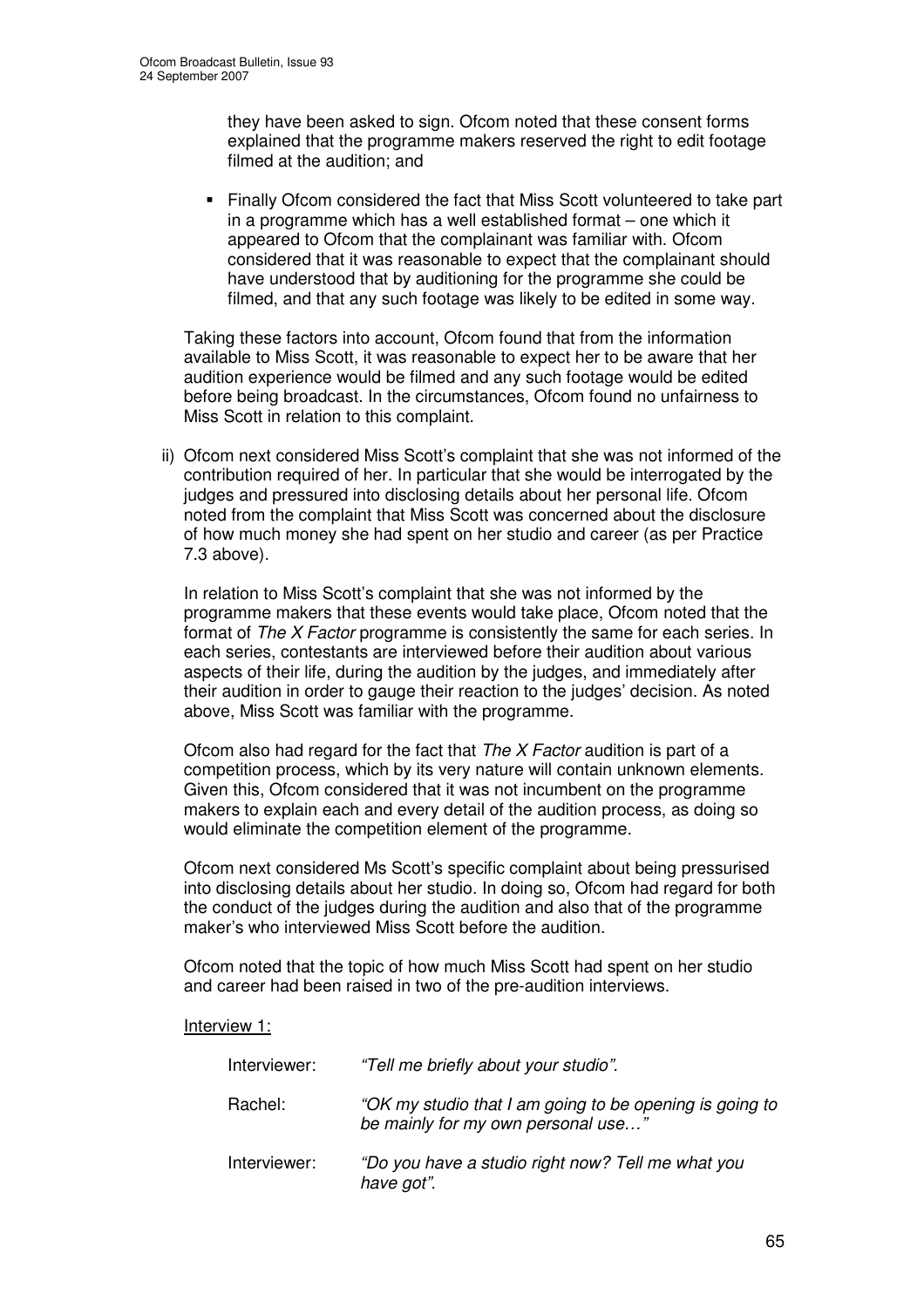Rachel: *"At the moment I have a huge set up, I just bought a Yamaha mixing desk, which cost a lot of money, two computers running".*

## Interview 2:

Rachel: *"…Always been involved in song writing, singing and now I've moved into producing music and I've got my own studio now. I've got my own studio where I write my own music and it's just been built and I've just bought a nice big desk".*

Ofcom considered that it was reasonable for the programme makers to make enquiries about Miss Scott's studio as it was related to her musical aspirations and, as the interviewer explained, informed viewers about the investments that Miss Scott had made in her music career.

Ofcom noted that during the second interview, the interviewer asked Miss Scott several times, about the cost of the studio:

| Interviewer: | "So tell me, to have your own recording studio, that<br>couldn't have been cheap could it?"                                                                 |
|--------------|-------------------------------------------------------------------------------------------------------------------------------------------------------------|
| Interviewer: | "So, just going back to the recording studio, we'll talk<br>more about the song writing in a second - how much do<br>you think your recording studio cost?" |
| Interviewer: | "So how much?"                                                                                                                                              |
| Interviewer: | "Tell me, how much was the studio?"                                                                                                                         |

Taking into account the number of times that the interviewer posed the question, Ofcom considered that the line of questioning was indeed probing. However, Ofcom noted that at no point did Miss Scott say that she did not wish to reveal the answer. The only response which showed any indication that she may not wish to respond was: "I wouldn't even like to go there", which in Ofcom's opinion, from the interviewer's point of view, could have related as much to the fact that Miss Scott did not wish to think about how much money she had spent over the years on her studio, as it did to any attempt not to answer the question.

Having viewed the unedited recordings of Miss Scott's interviews, while Ofcom considered the line of questioning to be probing, it did not believe that the programme makers placed undue pressure on Miss Scott to answer any of their questions. Ofcom considered that the friendly tone of the interviews afforded Miss Scott adequate opportunity to decline to answer the question, if she wished.

Ofcom next considered the actions of the judges during the audition process. Ofcom noted that during the audition, Simon Cowell asked Miss Scott about how much money she had invested in her career:

Rachel: *"I'm from Weymouth in Dorset. I've been singing since I was 14 I've working the gig circuit since I was 16, I've had my*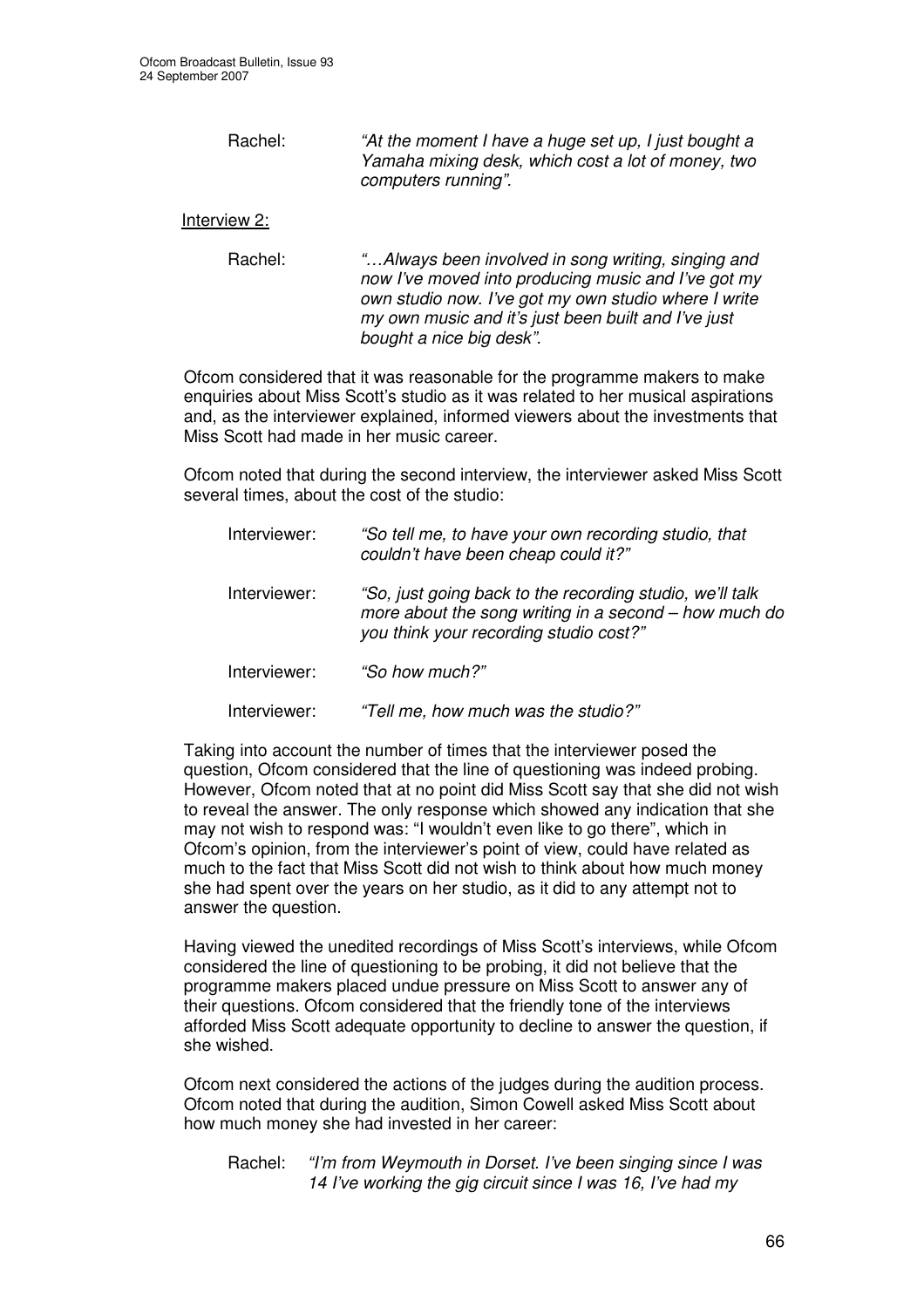*songs played on the BBC Radio South and Gemini FM. I'm a songwriter as well. So I'm here today because I want a record deal".*

- Simon: *"And how much have you invested in terms of time and money?"*
- Rachel: *"I've invested quite a bit of money in this. I've got my own studio…"*
- Simon: *"How much?"*
- Rachel: *"And I record my own music".*
- Simon: *"So how much?"*
- Rachel: *"At the moment 14 grand…"*

Again Ofcom believed that while it is evident that Simon was persistent, it did not consider that the judge "interrogated" Miss Scott, as was complained. In Ofcom's view, the question was relevant given the nature of the programme. Further, the manner in which contestants and the judges interact is wellestablished with viewers and participants alike and so, in Ofcom's view, a contestant who applies, on a number of occasions, to appear on the show is likely to be familiar with the format.

Taking all these factors into consideration, Ofcom considered that it was not incumbent on the programme makers to explain the precise format of the audition to Miss Scott, who was a contestant in a well-established reality-based competition (please also refer to finding at Head (a) (iii)), and in any event had not been placed under undue pressure during the programme interviews. Ofcom therefore found that Miss Scott's treatment at the audition resulted in no unfairness to her.

iii) Ofcom next considered Miss Scott's complaint that she was not informed one of the judges would change the format of the audition, by telling her that she could not sing one of her selected songs (i.e. a song by the Pussycat Dolls). Miss Scott said that as a person with dyslexia this came as an "absolute shock".

Ofcom viewed the unedited recording of Miss Scott's audition and noted that after Miss Scott had sang her first song, *'Fallin'*, by Alicia Keyes, she received the following negative comments from the judges:

| Louis:  | "I didn't enjoy it at all. I don't think you have a lot of soul".                                                                                                            |
|---------|------------------------------------------------------------------------------------------------------------------------------------------------------------------------------|
| Sharon: | "It was very weak. Weak. Weak performance, weak<br>voice. I don't think you really believed in what you were<br>doing. No conviction".                                       |
| Simon:  | " I don't believe any record company in the work, right<br>now, would ever sign you up because it would be<br>pointless. And in terms of investing any more money,<br>don't" |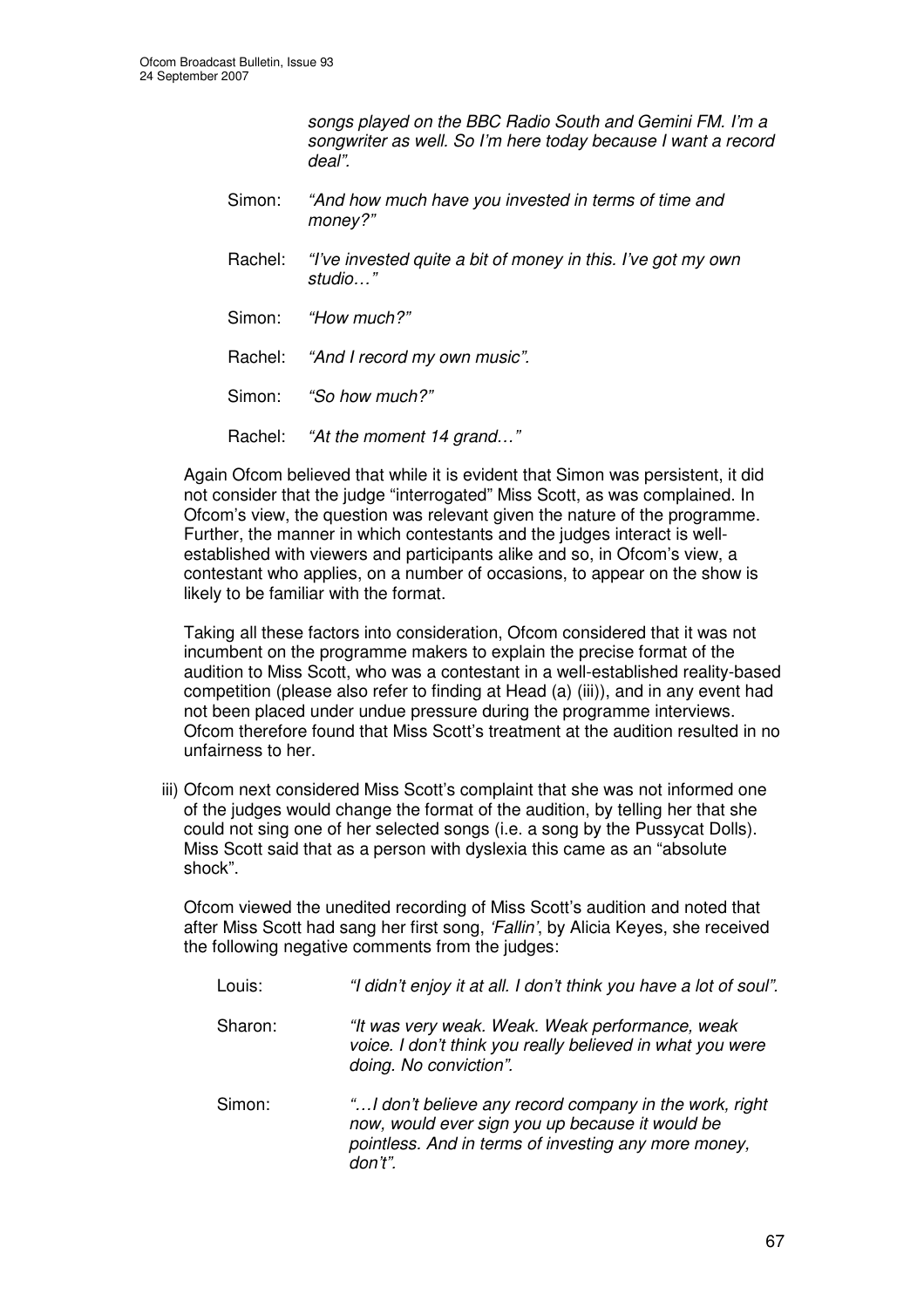In response to these comments Miss Scott then asked *"Well, would you like to hear one of my own?"* to which Simon Cowell said *"Yeah"*.

Ofcom noted that it was Miss Scott who requested to sing another song, and she had specifically suggested that it be one of her own creation. Ofcom also noted that the only reference to her original song selection (a song by The Pussycat Dolls) was made in passing:

| Miss Scott:    | "Well would you like to hear one of my own?"                                                                      |
|----------------|-------------------------------------------------------------------------------------------------------------------|
| Simon:         | "Yeah".                                                                                                           |
| Miss Scott:    | "Yeah?"                                                                                                           |
| Simon:         | "Yeah".                                                                                                           |
| Miss Scott:    | "Ok. Erm, which one shall I do?"                                                                                  |
| Simon:         | "The best one".                                                                                                   |
| Miss Scott:    | "The best one. OK. So many to choose from Simon".                                                                 |
| Simon:         | "I know so many hits".                                                                                            |
| (Louis laughs) |                                                                                                                   |
| Miss Scott:    | (laughs) "OK. I'm thinking, I'm thinking cos' I was going to<br>domy second song was going to be Pussycat Dolls". |
| Simon:         | "I really don't want to hear that".                                                                               |
| Miss Scott:    | "No? Don't blame you. OK". (sings own song).                                                                      |

Taking the unedited recordings into account, it is Ofcom's view that the change in format was brought about by Miss Scott's suggestion to sing one of her own songs rather than a decision by the judges not to allow her to sing her selected song (as appears to be complained of by Miss Scott).

In any event, Ofcom considered that regardless of how the change in format came about, such unpredictable changes were reasonable given that the programme was designed to be a competition – which in nature is intended to challenge the contestants (provided that no unfairness results to the contestants). As noted above, Miss Scott volunteered and actively took part in *The X Factor* competition, being aware of the nature of the programme.

Ofcom also noted that the programme as broadcast did not include any reference to Miss Scott's second song selection.

In all these circumstances, Ofcom found that the judges decision to allow Miss Scott to sing her own song, resulted in no unfairness to her in the programme as broadcast.

b) Ofcom next considered Miss Scott's complaint that the programme unfairly edited her audition and interview in a way which portrayed her musical performance in a less than favourable way.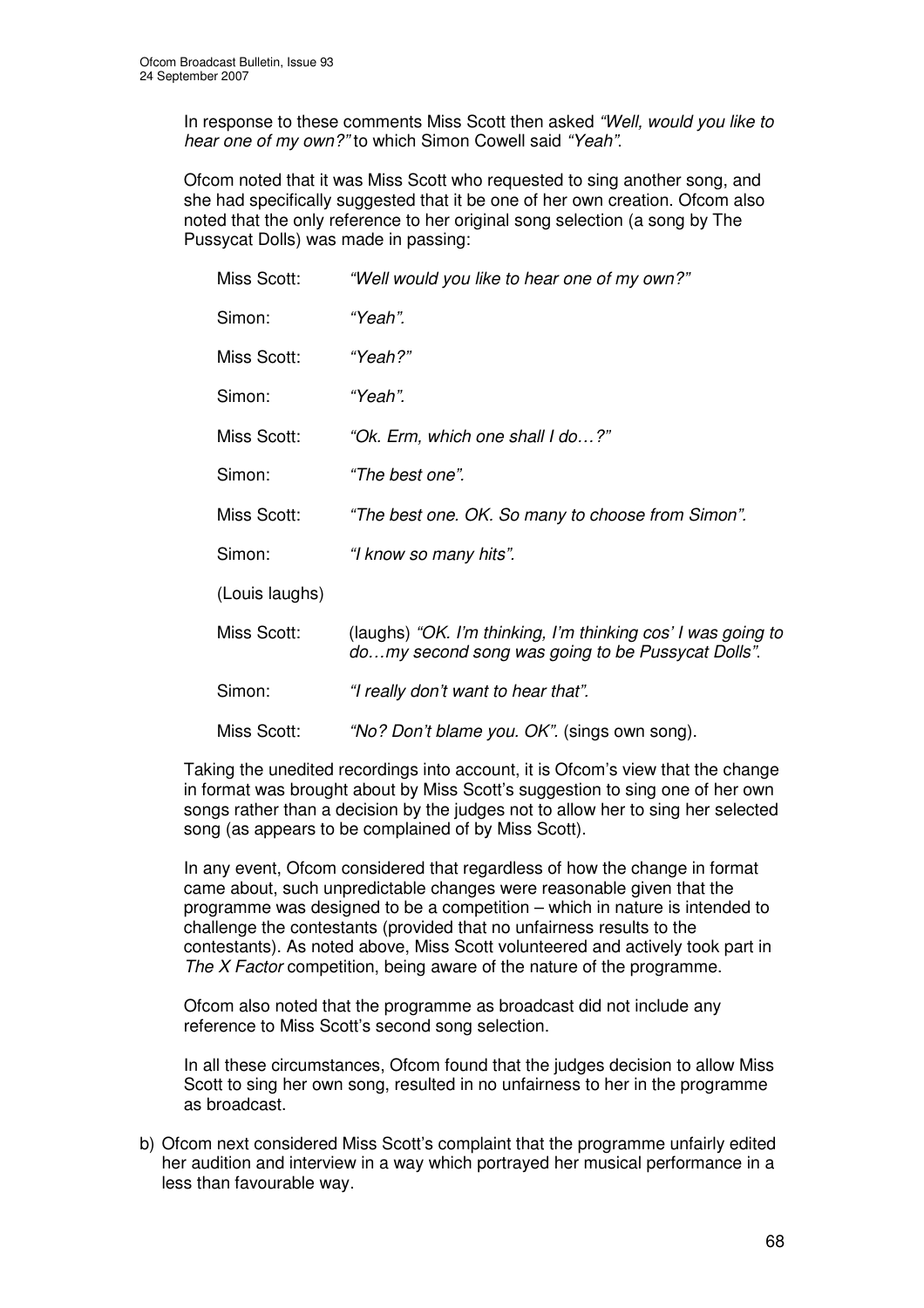In reaching a decision about this complaint Ofcom took account of Practice 7.6 which states that when a programme is edited, contributions should be represented fairly.

Ofcom viewed the unedited recordings of Miss Scott's audition and accompanying interviews. Taking these recordings into account, it is Ofcom's view that the excerpts of Miss Scott's performance, that were included in the programme, were representative of Miss Scott's performance on the day. Further, Ofcom considered that the two excerpts selected by the programme makers were illustrative of Miss Scott's audition experience, in that they gave viewers an indication of the performance Miss Scott gave during her audition, and also informed viewers that Miss Scott was able to go on and give another impromptu singing performance despite the disappointment of not being put through to the next round of *The X Factor*.

Ofcom found that the edited version of Miss Scott's performance did not result in unfairness to the complainant as it was representative of the complainant's musical performance on the day of the audition, and her audition experience as a whole.

c) Ofcom considered Miss Scott's complaint that the programme makers told her prior to broadcast that she should beg the judges to be put through to the next round, and explain that singing was her life's ambition.

In reaching a decision in relation to this complaint Ofcom took account of Practice 7.2 which provides that broadcasters and programme makers should normally be fair in their dealings with potential contributors to programmes unless, exceptionally, it is justified to do otherwise. Ofcom also took account of the fact that this complaint relates to events occurring during the making of the programme. As noted above, where there appears to have been unfairness in the making of the programme, this will only result in a finding of unfairness, if Ofcom finds that it has resulted in unfairness to the complainant in the programme as broadcast.

Ofcom viewed the unedited recordings of Miss Scott's audition experience. Ofcom noted that during Miss Scott's pre-audition interview, she was asked a number of times "what the audition meant her". On all occasions Miss Scott expressed her view that it would be a "dream come true" as she had dedicated most of her life to a career in the music industry.

Ofcom was not able to determine what occurred off-camera. However from the information contained in the unedited recordings, Ofcom found no evidence that Miss Scott had been advised by the programme makers to either beg the judges to be put through to the next round or to explain that singing was her life's ambition (though Ofcom noted that Miss Scott had voluntarily intimated as much to the interviewers).

In any event, Ofcom noted from the untransmitted material that during the audition, Miss Scott did not appear to beg at any point. Ofcom noted that after receiving the negative feedback from the judges Miss Scott simply asked if she could sing them another song.

Taking all these factors into account, Ofcom found no evidence that the programme makers made suggestions to Miss Scott about the way that she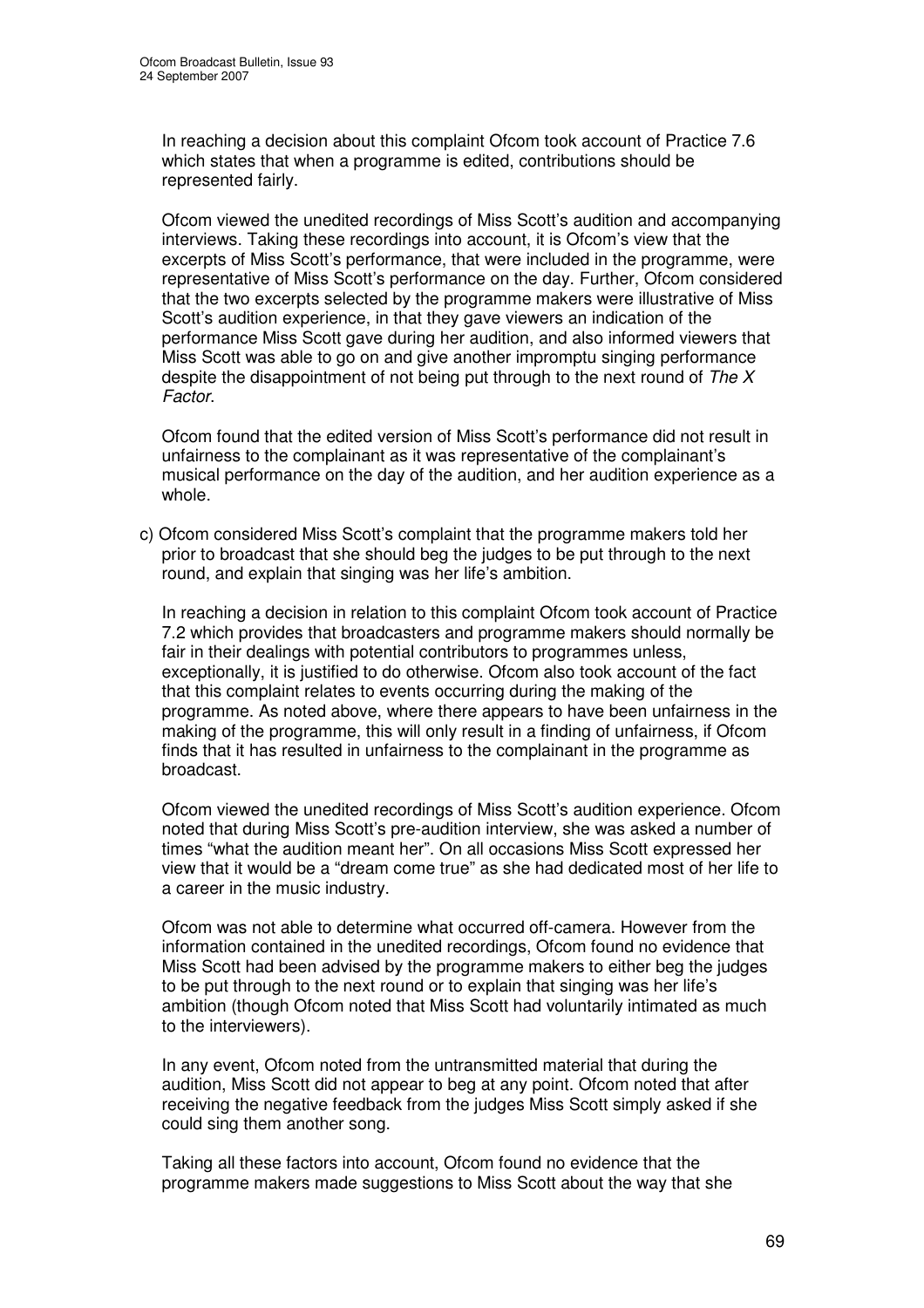should behave during her audition, and in any event Ofcom that the alleged unfair treatment did not result in unfairness to the complainant in the programme as broadcast.

d) Ofcom next considered Miss Scott's complaint that the programme makers refused her request to withdraw her contribution, prior to broadcast of the programme.

In reaching a decision, Ofcom took account of Practice 7.3 which states that where a person is invited to make a contribution to a programme they should normally, at an appropriate stage be made aware of any significant changes to the programme as it develops which might reasonably affect their original consent to participate, and which might cause material unfairness

In order to consider this complaint, Ofcom first considered whether or not the consent obtained from the complainant was in fact informed consent, and secondly whether there had been significant changes to the programme which could have affected the validity of the consent given.

As already stated above (Head (a) of the Decision), Ofcom found there was adequate information available to Miss Scott relating to the format of the programme and the treatment she could reasonably be expected to receive as an *X Factor* contestant, to allow her to make an informed decision about whether or not to participate. Furthermore, Ofcom found that Miss Scott's active and willing participation in the making of the programme was a clear indication that she had given consent for her contribution. In the circumstances Ofcom was satisfied that Miss Scott had given 'informed consent' for her contribution to the programme.

Ofcom next considered whether or not there had been significant changes to the programme which could have affected the validity of Miss Scott's consent.

Ofcom had regard for the reasons set out by the complainant (in her letters to the programme makers following the audition) for why she wished to withdraw her contribution. Ofcom noted that the reasons listed did not relate to specific changes in the programme but rather related to why Miss Scott believed she was entitled to withdraw her consent (i.e. because she had not fully understood what was being agreed to by signing the consent form; her belief that there was a 'cooling down' period during which she would be able to withdraw her consent; and her wish to deny the use of her copyrighted songs).

Ofcom gave careful consideration to all of the reasons listed by the complainant, and found that the reasons listed did not appear to relate to any significant changes which had occurred. Rather they appeared to explain why Miss Scott considered that the consent she had provided was invalid. As noted above, this view which was not supported by Ofcom's finding at Head (a) of the Decision. In the absence of any other information to suggest that there had been significant changes, it is Ofcom's view that Miss Scott did not provide adequate grounds to withdraw her original consent to participate.

Having found that Miss Scott gave 'informed consent' for her participation in the programme, and there being no significant changes which might have affected the validity of the consent, Ofcom concluded that it was not unfair for the programme makers to refuse Miss Scott's request to withdraw her contribution. Ofcom found no unfairness in relation to this complaint.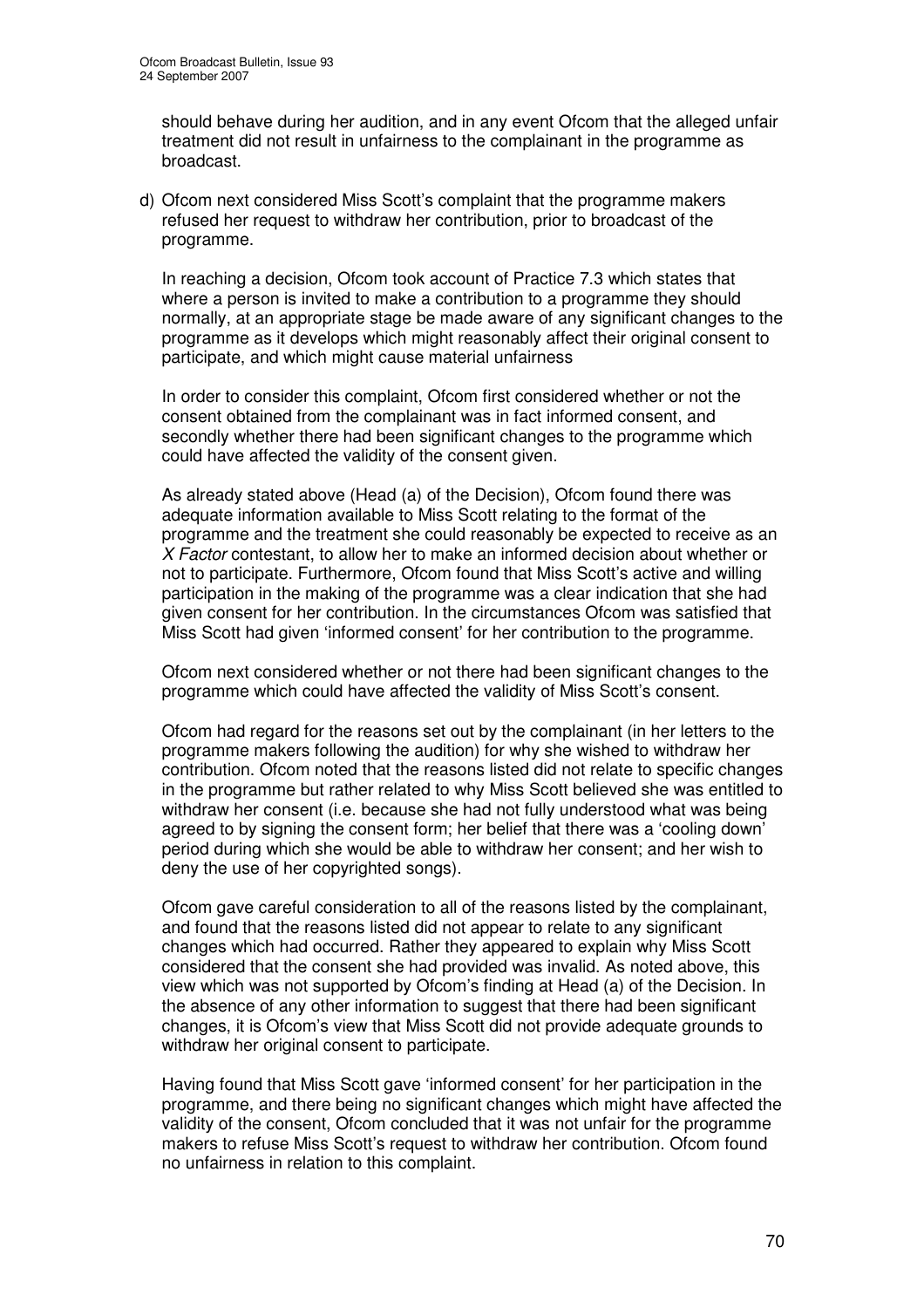e) Ofcom considered Miss Scott's complaint that she was not offered a preview of the programme prior to broadcast. Ofcom noted that Miss Scott did not claim that she had been assured of an opportunity to preview the programme, but rather that she believed it was unfair for the programme makers not to offer her a preview.

It is important to note that the Code does not require programme makers to offer a preview of their programmes to programme contributors. The only Practice which relates to an opportunity to preview a programme (Practice 7.6) provides that contributors should be given clear information, if offered an opportunity to preview the programme, about whether they will be able to effect any changes to it. It is Ofcom's view, that programme makers are under no obligation to offer contributors a preview of a programme.

In the circumstances Ofcom found that the programme makers' decision not to offer Miss Scott a preview of the programme did not result in unfairness, as such an offer is given by the programme makers at their discretion. Ofcom found no unfairness in this respect.

f) Ofcom considered Miss Scott's complaint that her privacy was unwarrantably infringed in the making of the programme in that the programme makers constantly asked her for background information which she did not believe would be included in the programme as broadcast.

In reaching a decision about this complaint Ofcom took account of Practice 8.5 which states that any infringement of privacy in the making of the programme should be with the person's consent or be otherwise warranted. In determining whether Miss Scott's privacy had been infringed, Ofcom sought to assess whether the complainant had a legitimate expectation of privacy in relation to the way in which the programme makers obtained material during the making of the programme.

Ofcom had regard for the nature of the filming and noted that Miss Scott had voluntarily attended *The X Factor* auditions and willingly participated in a number of filmed interviews with the programme makers.

Ofcom viewed the unedited recordings of Miss Scott's interviews and noted that the filming was carried out openly and it was clear to Ofcom that Miss Scott was an active participant during the interviews. As noted above (at Head (a) of the Decision) while Ofcom considered that the line of questioning was at times probing, the programme makers did not place undue pressure on Miss Scott to answer any of their questions. Ofcom considered that Miss Scott had consented to take part in the programme and freely provided information about herself during the course of being interviewed.

Taking into account, all of these circumstances, Ofcom found that Miss Scott did not have a legitimate expectation of privacy in this respect and there was therefore no infringement of his privacy in the making of the programme. In these circumstances, it was not necessary for Ofcom to go on to consider whether or not any infringement was warranted.

g) Miss Scott complained that her privacy was unwarrantably infringed in the programme as broadcast in that the programme disclosed highly sensitive, personal information about her studio and finances.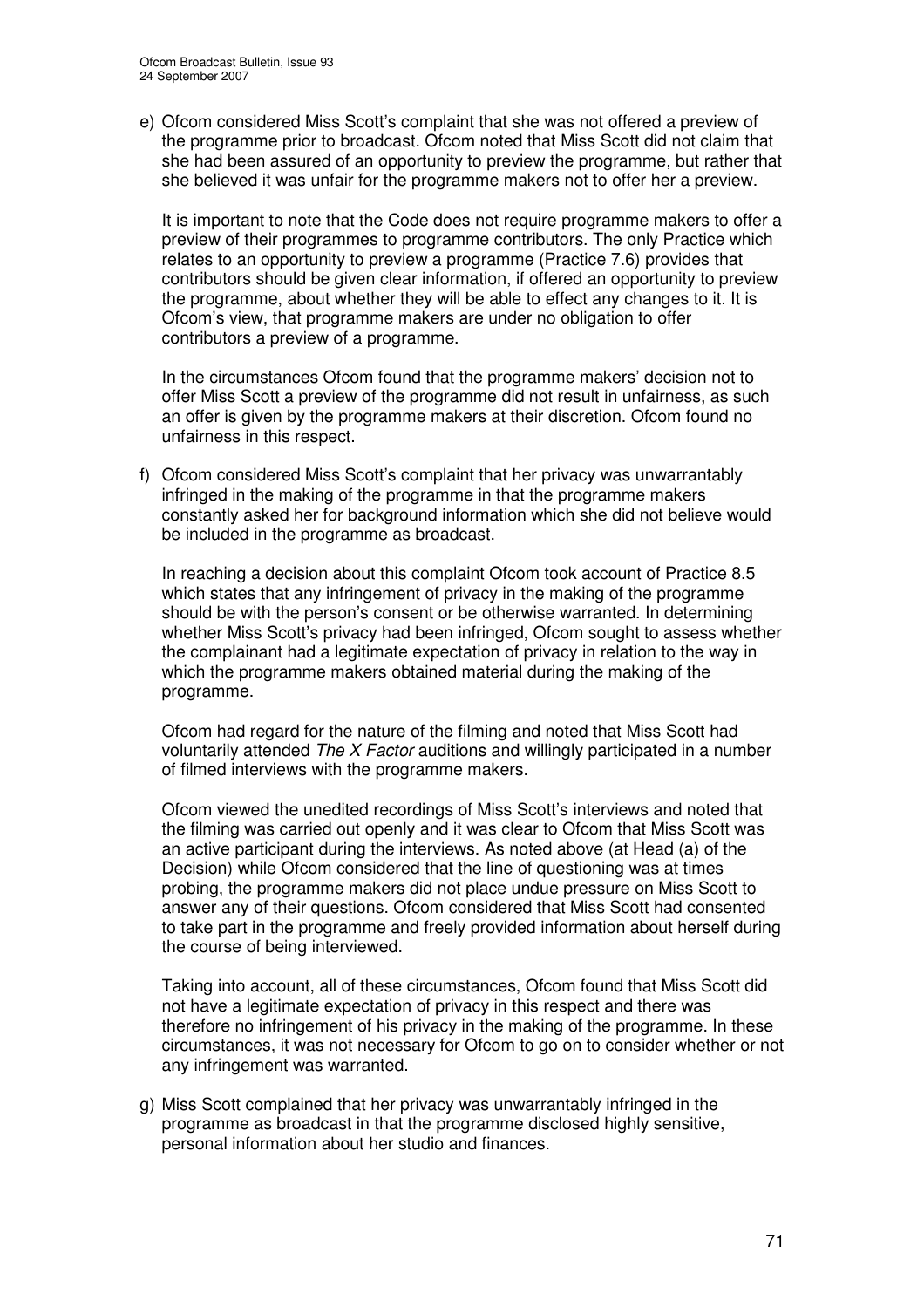Ofcom noted that the programme as broadcast included the following exchange between Miss Scott and one of the judges, Simon Cowell:

| Rachel: | "I've got my own studio, I've invested quite a bit of money in<br>this". |
|---------|--------------------------------------------------------------------------|
| Sharon: | "OK".                                                                    |
| Simon:  | "How much?"                                                              |
| Rachel: | "At the moment 14 grand".                                                |

In this case, Ofcom was required to determine whether Miss Scott had a reasonable expectation of privacy in relation to the broadcast of this information.

It is generally accepted by Ofcom that information relating to a person's finances could reasonably attract a legitimate expectation of privacy. However it is important to note, that when someone gives informed consent for a programme to reveal information about them that is of a private nature, the contributor normally no longer has an expectation of privacy in relation to that information.

As noted at Head (a), it is Ofcom's view, that when Miss Scott chose to participate in the programme, she gave informed consent for the programme makers to film her, and for that footage to be included in the programme as broadcast. Further, she had told the programme makers, on camera, the amount of money she had spent on her studio.

Taking these factors into consideration, Ofcom found that Miss Scott did not have a legitimate expectation of privacy in this respect. Ofcom therefore concluded that the programme maker's decision to broadcast footage of Miss Scott's audition, during which she provided information about her finances, did not infringe the complainant's privacy. In these circumstances, it was not necessary for Ofcom to go on to consider whether or not any infringement was warranted.

#### **Accordingly Ofcom has not upheld Miss Scott's complaint of unfair treatment or her complaint of unwarranted infringement of privacy.**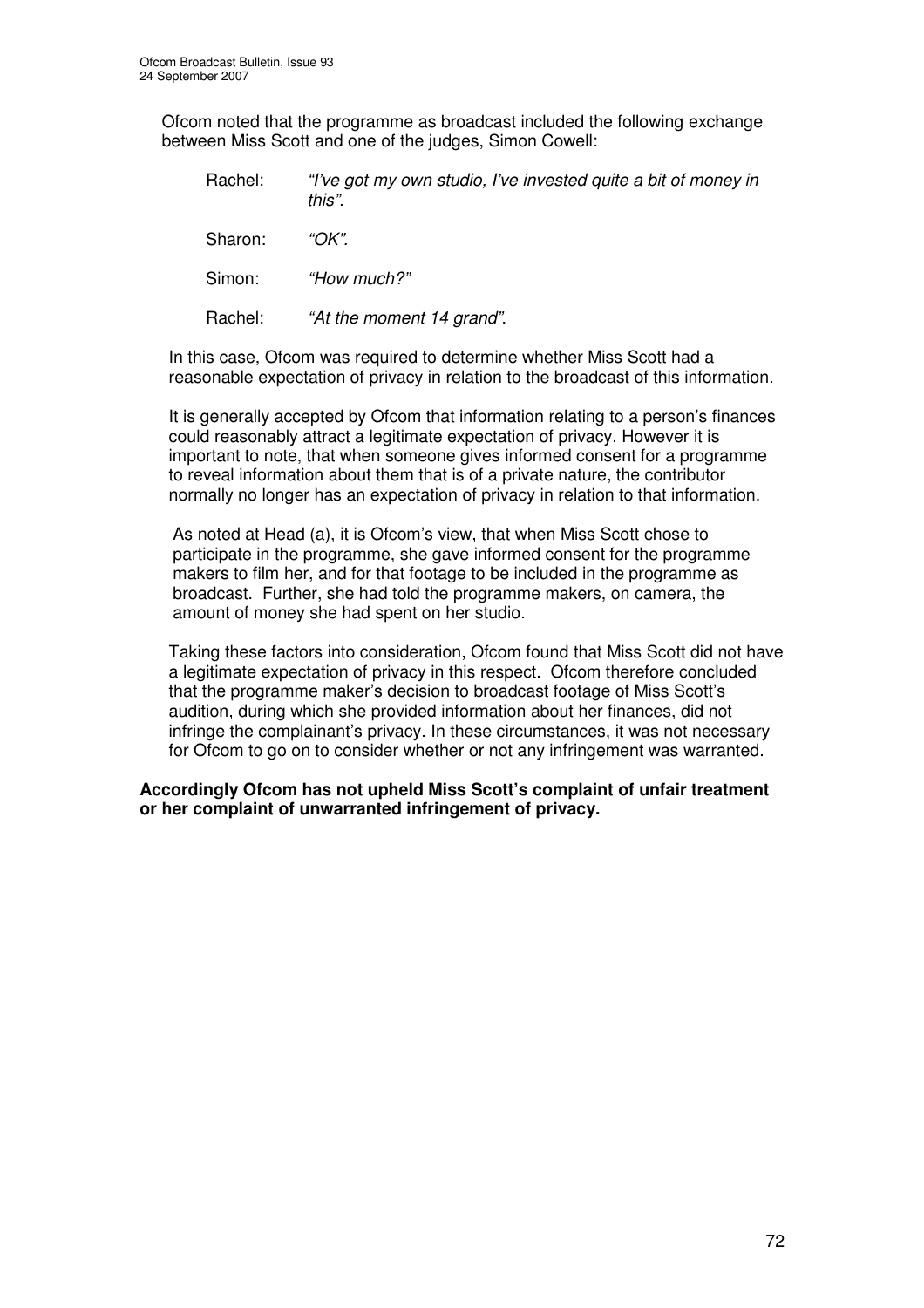## **Other Programmes Not in Breach/Out of Remit**

## **1 to 15 September 2007**

| Programme                                       | <b>Trans</b><br><b>Date</b> | <b>Channel</b>          | Category                                      | No of<br><b>Complaints</b> |
|-------------------------------------------------|-----------------------------|-------------------------|-----------------------------------------------|----------------------------|
| All New You've Been Framed                      | 01/09/2007                  | ITV <sub>1</sub>        | Generally Accepted<br><b>Standards</b>        | 1                          |
| Animals do the Funniest<br><b>Things</b>        | 25/08/2007                  | ITV <sub>1</sub>        | <b>Animal Welfare</b>                         | $\overline{2}$             |
| Anne Widdecombe vs.<br>Prostitution             | 15/08/2007                  | ITV <sub>1</sub>        | Due Impartiality/Bias                         | 1                          |
| Anne Widdecombe vs.<br><b>Benefits Culture</b>  | 22/08/2007                  | ITV1                    | Generally Accepted<br>Standards               | 1                          |
| <b>Australian Princess</b>                      | 01/09/2008                  | ITV2                    | Offensive Language                            | 1                          |
| <b>BBC London News</b>                          | 28/08/2007                  | BBC <sub>1</sub>        | Substance Abuse                               | 1                          |
| <b>BBC News 24</b>                              | 10/08/2007                  | <b>BBC News 24</b>      | Crime<br>(incite/encourage)                   | 1                          |
| Battle for the Holy Land:<br>Love Thy Neighbour | 21/05/2007                  | Channel 4               | Religious Issues                              | 1                          |
| <b>Big Brother 8</b>                            | 16/08/2007                  | Channel 4               | Generally Accepted<br>Standards               | 1                          |
| <b>Big Brother 8</b>                            | 05/06/2007                  | Channel 4               | <b>Generally Accepted</b><br><b>Standards</b> | 1                          |
| Big Brother 8                                   | 23/08/2007                  | Channel 4               | Sex/Nudity                                    | 4                          |
| <b>Big Brother 8</b>                            | 24/08/2007                  | Channel 4               | <b>Generally Accepted</b><br>Standards        | $\overline{2}$             |
| Big Brother's Big Mouth                         | 31/08/2007                  | E <sub>4</sub>          | <b>Generally Accepted</b><br><b>Standards</b> | 1                          |
| Big Brother's Little Brother:<br>The Reunion    | 02/09/2007                  | Channel 4               | Offensive Language                            | 1                          |
| <b>British Superbikes</b>                       | 27/08/2007                  | ITV4                    | Generally Accepted<br><b>Standards</b>        | 1                          |
| <b>British Touring Car</b><br>Championship      | 02/09/2007                  | ITV1                    | Generally Accepted<br>Standards               | 1                          |
| Brotherhood (trailer)                           |                             | <b>FX Channel</b>       | Inaccuracy/Misleading                         | 1                          |
| <b>Channel 4 News</b>                           | 12/07/2007                  | Channel 4               | Generally Accepted<br><b>Standards</b>        | $\overline{1}$             |
| <b>Channel 4 News</b>                           | 24/08/2007                  | Channel 4               | Generally Accepted<br><b>Standards</b>        | 1                          |
| Chart Show TV                                   | 20/08/2007                  | <b>Chart Show</b><br>TV | Dangerous Behaviour                           | 1                          |
| <b>Chris Moyles Show</b>                        | 30/08/2007                  | <b>BBC Radio 1</b>      | Offensive Language                            | 1                          |
| Committed                                       | 07/08/2007                  | Five                    | Religious Offence                             | 1                          |
| Crime Scene Academy                             | 17/07/2007                  | Five                    | Dangerous Behaviour                           | 1                          |
| <b>Deadliest Catch</b>                          | 01/09/2007                  | Channel 4               | Generally Accepted<br>Standards               | 1                          |
| Decoding the Past                               | 17/08/2007                  | History<br>Channel      | Inaccuracy/Misleading                         | 1                          |
| F1: Australian Grand Prix<br>Qualifying         | 18/03/2007                  | ITV1                    | Advertising                                   | 3                          |
| F1: Italian Grand Prix                          | 09/09/2007                  | ITV1                    | Due Impartiality/Bias                         | 1                          |
| <b>Fifth Gear</b>                               | 03/09/2007                  | Five                    | Generally Accepted<br>Standards               | 1                          |
| <b>Fifth Gear</b>                               | 03/09/2007                  | Five                    | Dangerous Behaviour                           | 1                          |
| Foxy & Toms Breakfast<br>Show                   | 09/08/2007                  | Radio 2tenfm            | Competitions                                  | 1                          |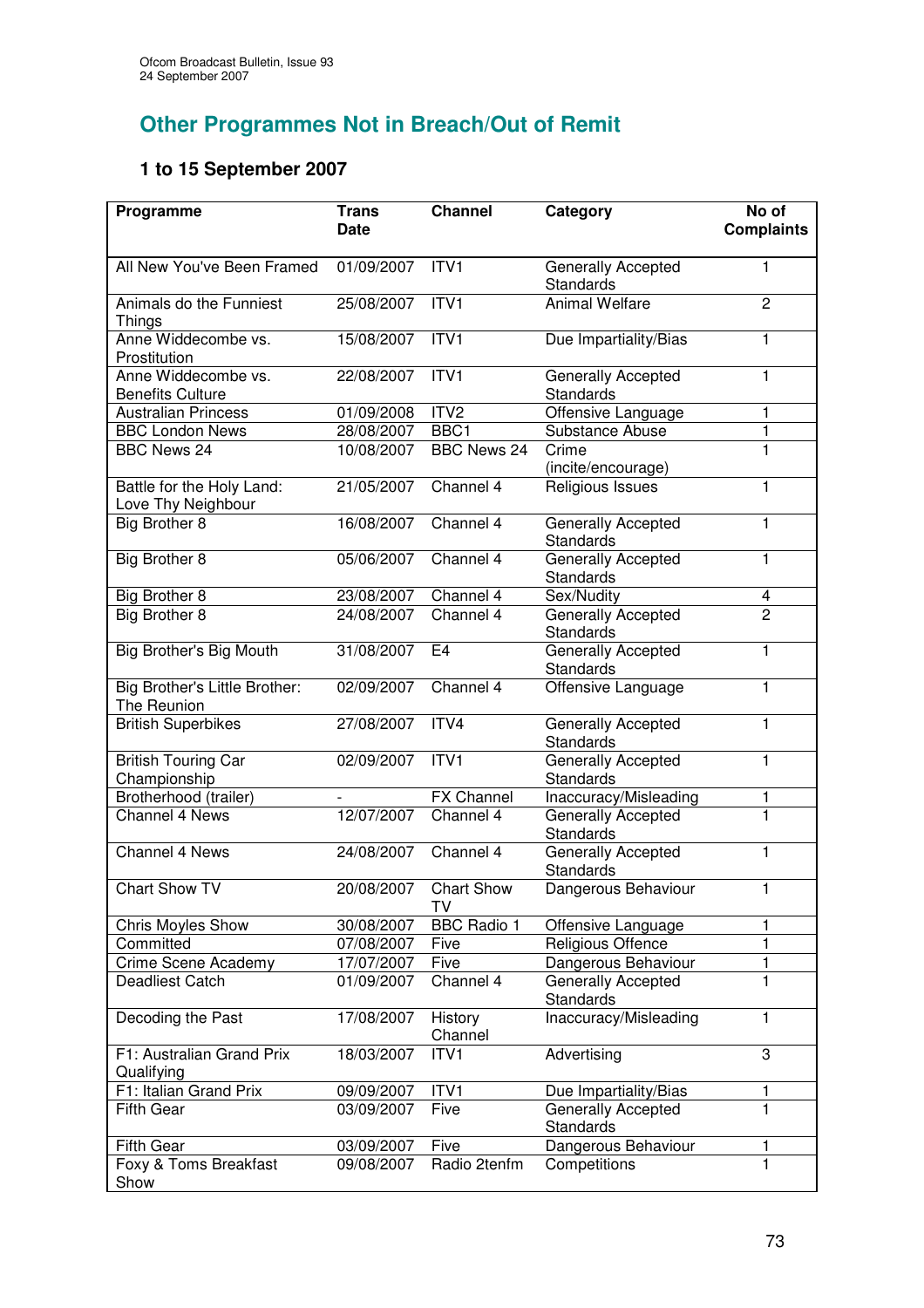| Friends (vodafone                       | 04/08/2007               | Channel 4            | <b>Generally Accepted</b>                   | 1                   |
|-----------------------------------------|--------------------------|----------------------|---------------------------------------------|---------------------|
| sponsorship)                            |                          |                      | <b>Standards</b>                            |                     |
| <b>GMTV</b>                             | 03/09/2007               | ITV1                 | Due Impartiality/Bias                       | 1                   |
| Hearts vs Hibernian                     | 06/08/2007               | Setanta<br>Sports 1  | Generally Accepted<br><b>Standards</b>      | 1                   |
| Help I'm a Teen Mum                     | 13/08/2007               | ITV1                 | Generally Accepted<br><b>Standards</b>      | 1                   |
| Hidden Lives Week (trailer)             | 31/08/2007               | BBC1                 | Generally Accepted<br><b>Standards</b>      | 1                   |
| Hidden Lives Week (trailer)             | 31/08/2007               | BBC1                 | Sex/Nudity                                  | $\overline{c}$      |
| Hidden Lives Week (trailer)             | 16/08/2007               | BBC4                 | Sex/Nudity                                  | 1                   |
| Hidden Lives Week (trailer)             | 28/08/2007               | BBC1                 | Sex/Nudity                                  | 1                   |
| Hidden Lives Week (trailer)             | 28/08/2007               | BBC1                 | Generally Accepted                          | $\mathbf{1}$        |
|                                         |                          |                      | <b>Standards</b>                            |                     |
| Hidden Lives Week (trailer)             | 04/09/2007               | BBC4                 | Sex/Nudity                                  | 1                   |
| <b>Holby City</b>                       | 28/08/2007               | BBC1                 | Generally Accepted<br><b>Standards</b>      | $\overline{2}$      |
| <b>ITV News</b>                         | 13/06/2007               | ITV1                 | Inaccuracy/Misleading                       | 1                   |
| <b>ITV News</b>                         | 13/06/2007               | ITVI                 | Due Impartiality/Bias                       | 1                   |
| <b>ITV News</b>                         | 21/02/2007               | ITV1                 | Due Impartiality/Bias                       | 1                   |
| <b>ITV News</b>                         | 21/02/2007               | ITV1                 | Inaccuracy/Misleading                       | 3                   |
| <b>ITV News</b>                         | 07/09/2007               | ITVI                 | Due Impartiality/Bias                       | 1                   |
| <b>ITV News</b>                         | 13/06/2007               | ITV1                 | Generally Accepted<br><b>Standards</b>      | $\mathbf{1}$        |
| <b>ITV News</b>                         | 04/09/2007               | ITVI                 | Commercial<br>References                    | 1                   |
| Jo Whiley                               | 15/08/2007               | <b>BBC Radio 1</b>   | Generally Accepted<br>Standards             | $\mathbf{1}$        |
| Jon Gaunt                               | 24/08/2007               | Talksport            | Generally Accepted<br>Standards             | 1                   |
| Lunchtime News                          | 27/08/2007               | ITV1                 | <b>Animal Welfare</b>                       | 1                   |
| <b>Midsomer Murders</b>                 | 25/08/2007               | ITV3                 | Unconscious                                 | 1                   |
|                                         |                          |                      | influence/hypnosis/<br>subliminal           |                     |
| Mock the Week                           | 23/08/2007               | BBC <sub>2</sub>     | Generally Accepted<br><b>Standards</b>      | 1                   |
| Mukti Snan                              | 27/07/2007               | Channel S            | Violence                                    | 1                   |
| Mutz Cutz                               | 26/08/2007               | Zee Music            | Sponsorship                                 | 1                   |
| National Lampoon's Dorm                 | 25/08/2007               | Trouble TV           | <b>Generally Accepted</b>                   | 1                   |
| Daze 2<br><b>News</b>                   |                          |                      | <b>Standards</b>                            |                     |
| News Knight With Sir Trevor             | 06/06/2007<br>28/06/2007 | Al Jazeera<br>ITV1   | Due Impartiality/Bias<br>Generally Accepted | 1<br>$\overline{4}$ |
| McDonald                                |                          |                      | Standards                                   |                     |
| News Knight With Sir Trevor<br>McDonald | 01/07/2007               | ITV1                 | Generally Accepted<br><b>Standards</b>      | 1                   |
| Panorama (trailer)                      | 28/07/2007               | BBC <sub>2</sub>     | Violence                                    | 1                   |
| Party People                            | 10/08/2007               | <b>MKTV</b>          | Generally Accepted<br>Standards             | $\mathbf{1}$        |
| Ramsay's Boiling Point                  | 24/08/2007               | Biography<br>Channel | Generally Accepted<br>Standards             | 1                   |
| Richard & Judy                          | 29/08/2007               | Channel 4            | Generally Accepted<br>Standards             | 1                   |
| Richard & Judy                          | 24/08/2007               | Channel 4            | Due Impartiality/Bias                       | 1                   |
| Richard & Judy                          | 24/08/2007               | Channel 4            | <b>Generally Accepted</b><br>Standards      | 3                   |
| Richard & Judy                          | 17/08/2007               | Channel 4            | Due Impartiality/Bias                       | 5                   |
| Richard & Judy                          | 17/08/2007               | Channel 4            | <b>Generally Accepted</b><br>Standards      | 1                   |